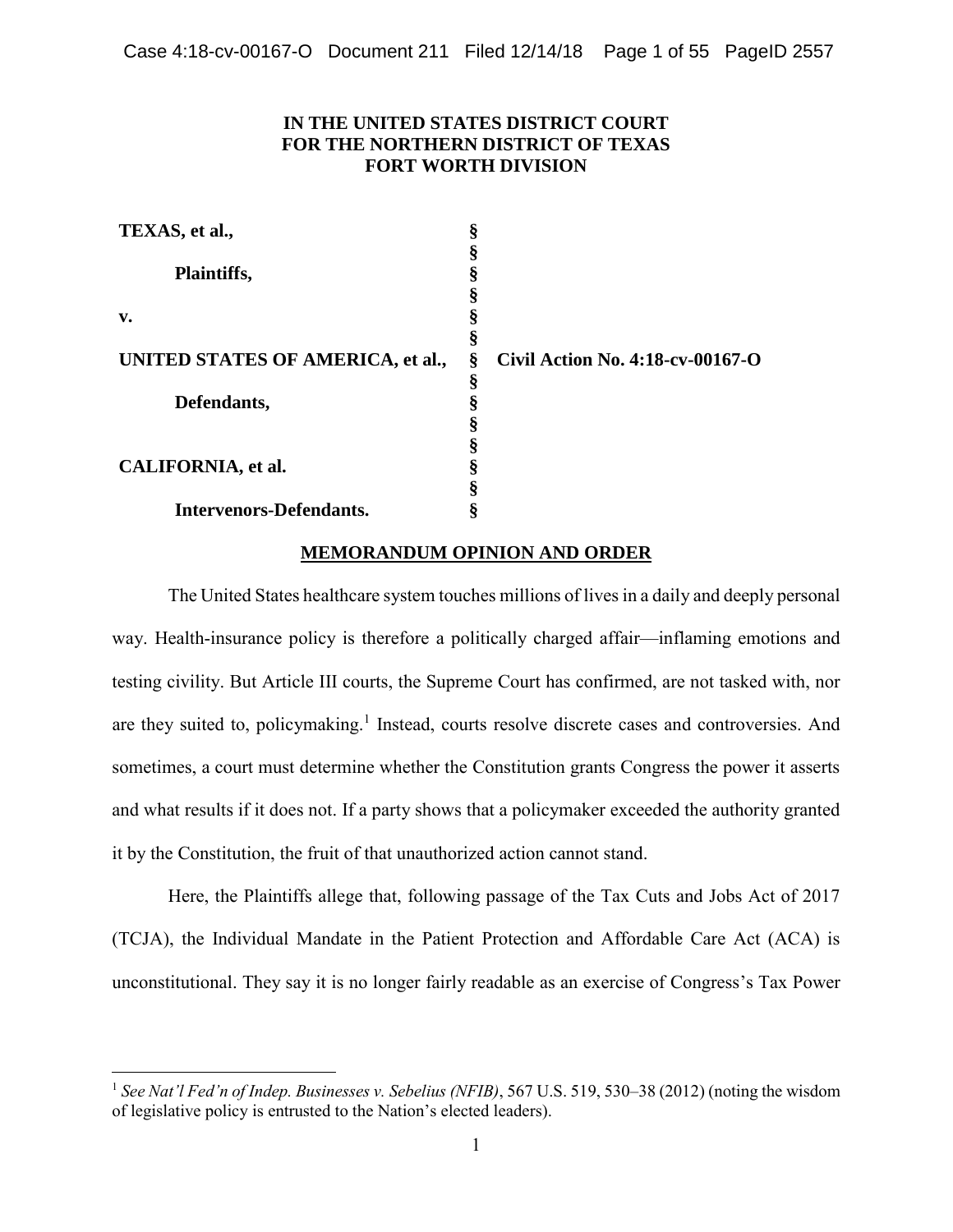and continues to be unsustainable under the Interstate Commerce Clause. They further urge that, if they are correct, the balance of the ACA is untenable as inseverable from the Invalid Mandate.

 unconstitutional under the Interstate Commerce Clause but could fairly be read as an exercise of Congress's Tax Power because it triggered a tax. The TCJA eliminated that tax. The Supreme the conclusion that the Individual Mandate may no longer be upheld under the Tax Power. And because the Individual Mandate continues to mandate the purchase of health insurance, it remains Resolution of these claims rests at the intersection of the ACA, the Supreme Court's decision in *NFIB*, and the TCJA. In *NFIB*, the Supreme Court held the Individual Mandate was Court's reasoning in *NFIB*—buttressed by other binding precedent and plain text—thus compels unsustainable under the Interstate Commerce Clause—as the Supreme Court already held.

 Finally, Congress stated many times unequivocally—through enacted text signed by the text makes clear, means the mandate must work "together with the other provisions" for the Act to function as intended. All nine Justices to review the ACA acknowledged this text and Congress's manifest intent to establish the Individual Mandate as the ACA's "essential" provision. The current and previous Administrations have recognized that, too. Because rewriting the ACA without its "essential" feature is beyond the power of an Article III court, the Court thus adheres to Congress's textually expressed intent and binding Supreme Court precedent to find the Individual Mandate is inseverable from the ACA's remaining provisions. President—that the Individual Mandate is "essential" to the ACA. And this essentiality, the ACA's

 Construing the Plaintiffs' Application for Preliminary Injunction, (ECF No. 39), as a motion for partial summary judgment, the Court therefore **DENIES** Plaintiffs' request for an injunction but **GRANTS** summary judgment on Count I of the Amended Complaint. *See* FED. R. CIV. P. 56(f); July 16, 2018 Order, ECF No. 176.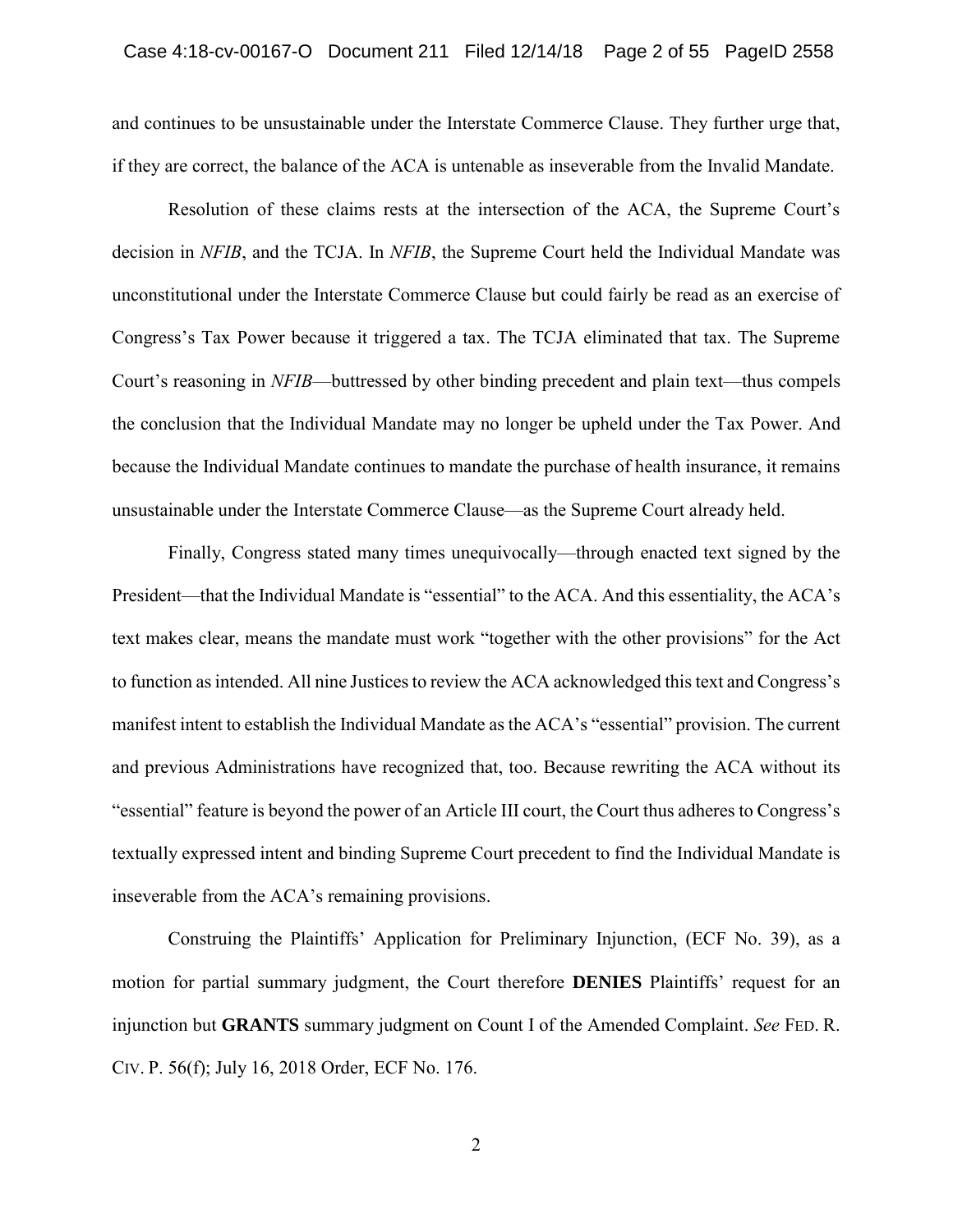# **I. BACKGROUND**

 More than any factual developments, the background to this case involves the nuances of the ACA, *NFIB*, and the TCJA, which the Court traces below.

#### **A. The ACA**

 The ACA became law on March 23, 2010. *See* Patient Protection and Affordable Care Act, Pub. L. 111-148, 124 Stat. 119-1045 (2010). Congress intended the ACA to achieve "near- universal" health-insurance coverage and to "lower health insurance premiums" through the "creation of effective health insurance markets" and new statutory requirements for individuals and insurance companies. *See, e.g.*, 42 U.S.C. §§ 18091(2)(D), (2)(F), and (2)(I). It pursued these goals through a carefully balanced restructuring of the Nation's health-insurance ecosystem.

 For starters, the ACA established a "[r]equirement to maintain minimum essential coverage"—commonly known as the "Individual Mandate." 26 U.S.C. § 5000A(a). To compel compliance with the Individual Mandate, Congress imposed a tax penalty on individuals who were subject to the requirement but chose to disobey it. *Id.* § 5000A(b). The ACA labeled this penalty the "[s]hared responsibility payment." It was originally to be assessed at either \$695.00 or a 2.5 percent share of a family's household income—whichever was greater. *Id.* § 5000A(c).

 example: those qualifying for a "[r]eligious exemption[]," *id.* § 5000A(d)(2)(A); "member[s] of a health care sharing ministry," *id.* § 5000(d)(2)(B); individuals who are "not . . . citizen[s] or national[s] of the United States . . . or alien[s] lawfully present in the United States," *id.*  exempted five categories of individuals from the shared-responsibility payment but not the From the start, Congress exempted some individuals from Individual Mandate. For § 5000A(d)(3); and "[i]ncarcerated individuals," *id.* § 5000A(d)(4). At the same time, Congress Individual Mandate. *See id.* § 5000A(e). This means several classes of individuals are obligated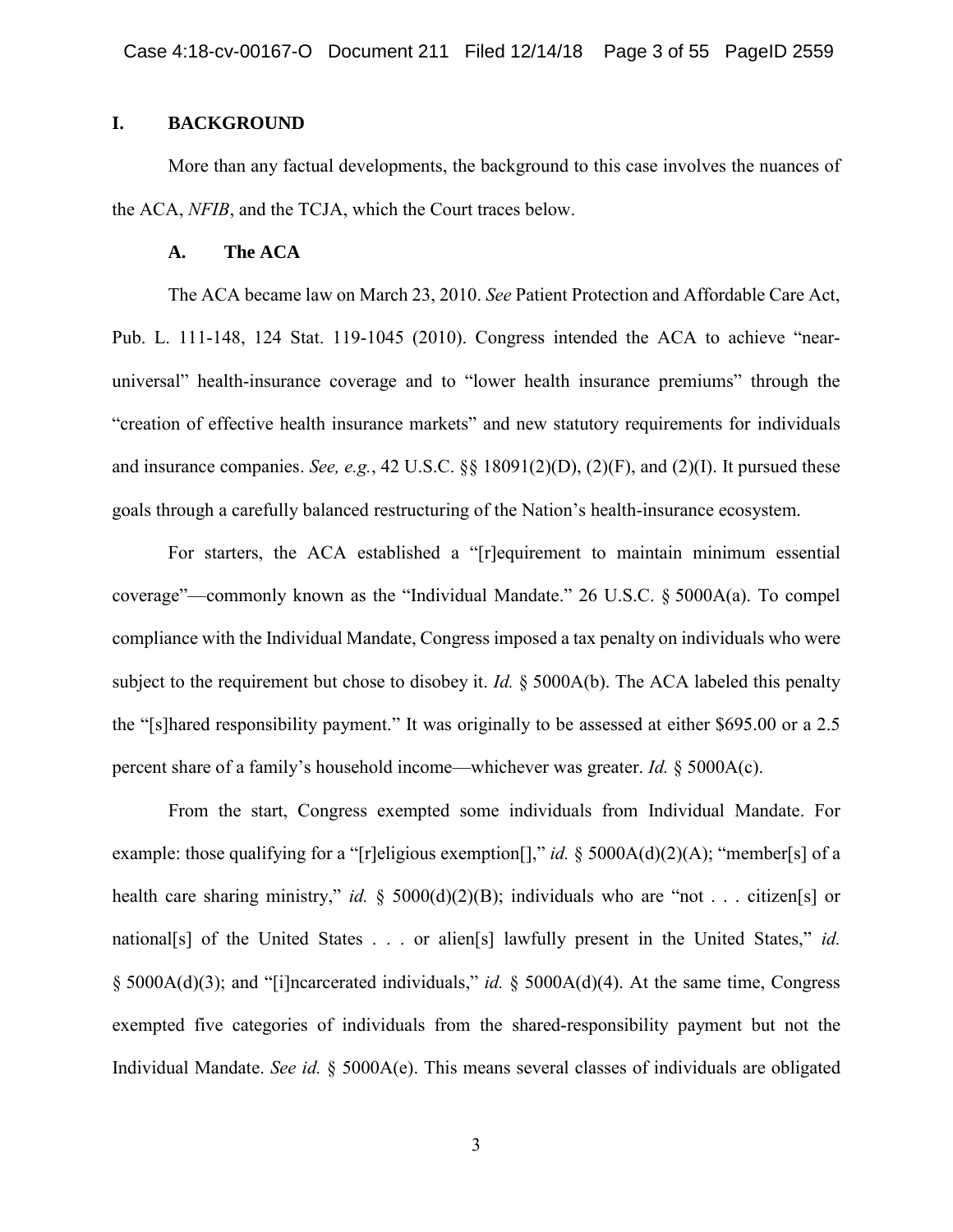by § 5000A(a) to obtain minimum-essential coverage but are not subject to the tax penalty for failure to do so. $<sup>2</sup>$ </sup>

 Congress also wanted to ensure affordable health insurance for those with pre-existing conditions. *See* 42 U.S.C. § 18091(2)(I) ("By significantly increasing health insurance coverage, the [Individual Mandate], together with the other provisions of this Act, will minimize . . . adverse selection and broaden the health insurance risk pool to include healthy individuals, which will lower health insurance premiums . . . [and] creat[e] effective health insurance markets in which existing conditions can be sold."). Congress therefore required insurers to cover high-risk individuals via the "guaranteed-issue" and "community-rating" provisions. The guaranteed-issue provision requires insurers to "accept every employer and individual in the State that applies for . . . coverage." *Id.* § 300gg-1. The community-rating provision prohibits insurers from charging higher rates to individuals based on age, sex, health status, or other factors. *Id.* § 300gg-4. improved health insurance products that are guaranteed issue and do not exclude coverage of pre-

 other things, an excise tax on high-cost insurance plans, 26 U.S.C. § 4980I; the elimination of their parents' insurance until age 26, *id.* § 300gg-14(a). The ACA also implemented an employer mandate and an employer-responsibility assessment. These provisions require employers with at The ACA includes many other integral regulations and taxes as well. These include, among coverage limits, 42 U.S.C.  $\S 300gg-11$ ; and a provision allowing dependent children to remain on least fifty full-time employees to pay the federal government a penalty if they fail to provide their employees with ACA-compliant health-plan options. *See* 26 U.S.C. § 4980H.

 2 These classes included "[i]ndividuals who cannot afford coverage," *id.* § 5000A(e)(1); taxpayers with income "less than 100 percent of the poverty line for the size of the family involved," *id.* § 5000A(e)(2); members of an Indian tribe, *id.* § 5000A(e)(3); individuals experiencing "short coverage gaps" in health of Health and Human Services, *id.* § 5000A(e)(5). insurance, *id.* § 5000A(e)(4); and individuals who have received a "hardship" exemption from the Secretary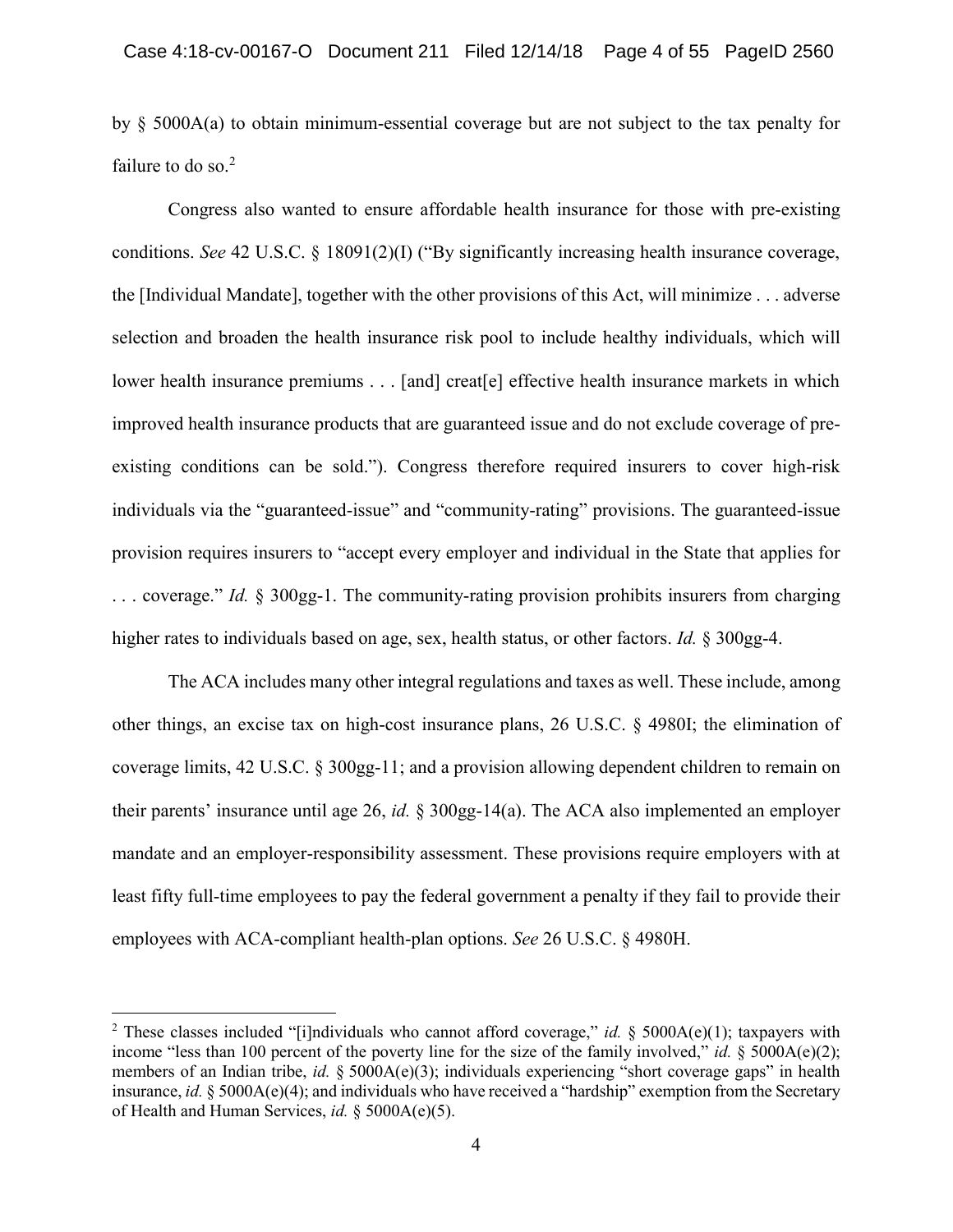#### Case 4:18-cv-00167-O Document 211 Filed 12/14/18 Page 5 of 55 PageID 2561

 But just as Congress funneled nearly all Americans into health-insurance coverage on the reduced reimbursements to hospitals by more than \$200 billion over ten years on the other. 42 U.S.C. §§ 1395ww(b)(3)(B)(xi)–(xii), 1395ww(q), 1395ww(r), and 1396r-4(f)(7). one hand—through the Individual Mandate and employer mandate, e.g.—it also significantly

 Notably, several ACA provisions are tied to another signature reform—the creation and subsidization of health-insurance exchanges. *See id.* §§ 18031–44. Through these and other insurance through government-run exchanges. Plus, the ACA expanded the scope of Medicaid, provisions, the ACA allocated billions of federal dollars to subsidize the purchase of health adding millions of people to the eligibility roster. *See id.* § 1396a(a)(10)(A)(i)(VIII).

 The ACA also lays out hundreds of minor provisions, spanning the Act's 900-plus pages of legislative text, that complement the above-mentioned major provisions and others.

#### **B.** *NFIB*

 $\overline{a}$ 

After the ACA took effect, states, individuals, and businesses challenged its constitutionality in federal courts across the country.<sup>3</sup> One of those cases reached the Supreme Court in 2012. *See NFIB*, 567 U.S. at 519. In *NFIB*, twenty-six states, along with several individuals and an organization of independent businesses, challenged the ACA's Individual Mandate and Medicaid expansion as exceeding Congress's enumerated powers. In short, the Supreme Court held the Individual Mandate was beyond Congress's Interstate Commerce Power but salvageable under its Tax Power. The decision was highly splintered and warrants explanation.

<sup>3</sup> In the interest of brevity, a full history of the lower-court decisions leading up to *NFIB* is not included here. But legal scholars have documented that history to help explain this complex statutory scheme and the Supreme Court's decision in 2012. *See, e.g.*, JOSH BLACKMAN, UNPRECEDENTED: THE CONSTITUTIONAL CHALLENGE TO OBAMACARE 79–158 (2013) [hereinafter "BLACKMAN"].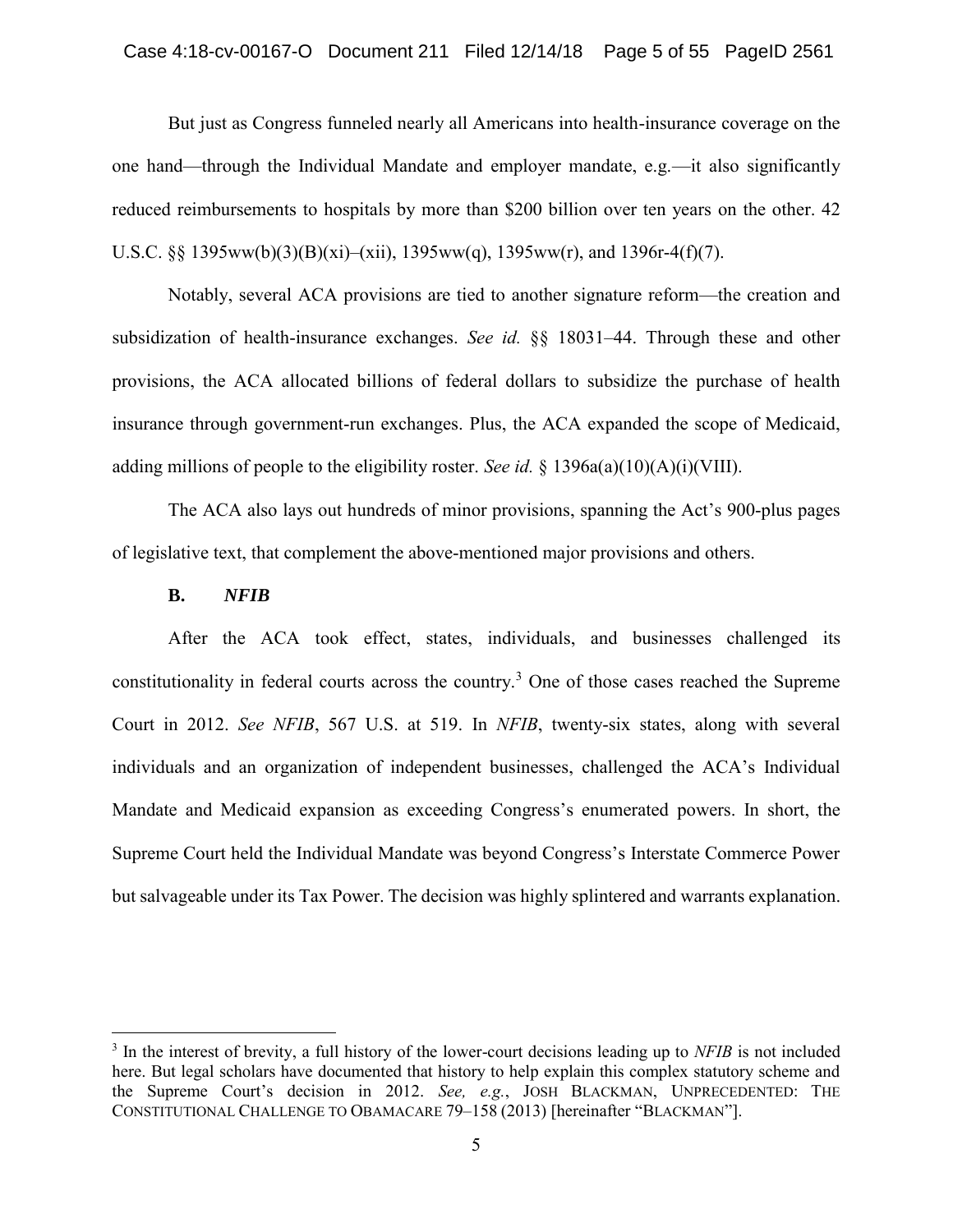## 1. Chief Justice Roberts

Chief Justice Roberts authored a lengthy opinion considering several issues. *See id.* at 530– 89. Only certain parts of that opinion garnered a majority of votes or otherwise reached a conclusion agreed to by a majority of the Supreme Court. Here are the pertinent parts.

In **Part III-A**, Chief Justice Roberts concluded the Individual Mandate is not a valid exercise of Congress's power under the Interstate Commerce Clause. *Id.* at 546–61 (Roberts, C.J.). The Government argued the Individual Mandate could be sustained under the Interstate Commerce Clause because individual decisions to not buy health insurance collectively "ha[ve] a substantial and deleterious effect on interstate commerce." *Id.* at 548–49 (citing Brief for United States). It also asserted insurance reforms without a mandate would create cost-shifting problems whereby insurers would increase premiums to cover the costs of high-risk individuals. *Id.* at 547–48.

The Chief Justice disagreed and held the Interstate Commerce Clause authorizes regulating "activity," not inactivity. *Id.* at 553. He warned the Government's theory would "extend[] the sphere of [Congress's] activity and draw[] all power into its impetuous vortex." *Id.* at 554 (quoting THE FEDERALIST NO. 48, at 309 (James Madison)). "The Framers gave Congress the power to *regulate* commerce," he reasoned, "not to *compel* it." *Id.* at 555 (emphasis in original).

Though no other Justice joined this part of the Chief Justice's opinion, the "joint dissent" consisting of Justices Scalia, Kennedy, Thomas, and Alito—reached the same conclusion on the Interstate Commerce Clause question. *Id.* at 657 (joint dissent). Accordingly, a majority of the Supreme Court found the Individual Mandate is unconstitutional under the Interstate Commerce Clause,<sup>4</sup> and even the four Justices not reaching that conclusion recognized it as the holding of the

<sup>4</sup> The same five Justices also found that the Individual Mandate could not be upheld as an essential component of the ACA's insurance reforms under the Necessary and Proper Clause. *Id.* at 560 (Roberts, C.J.); *id.* at 654–55 (joint dissent).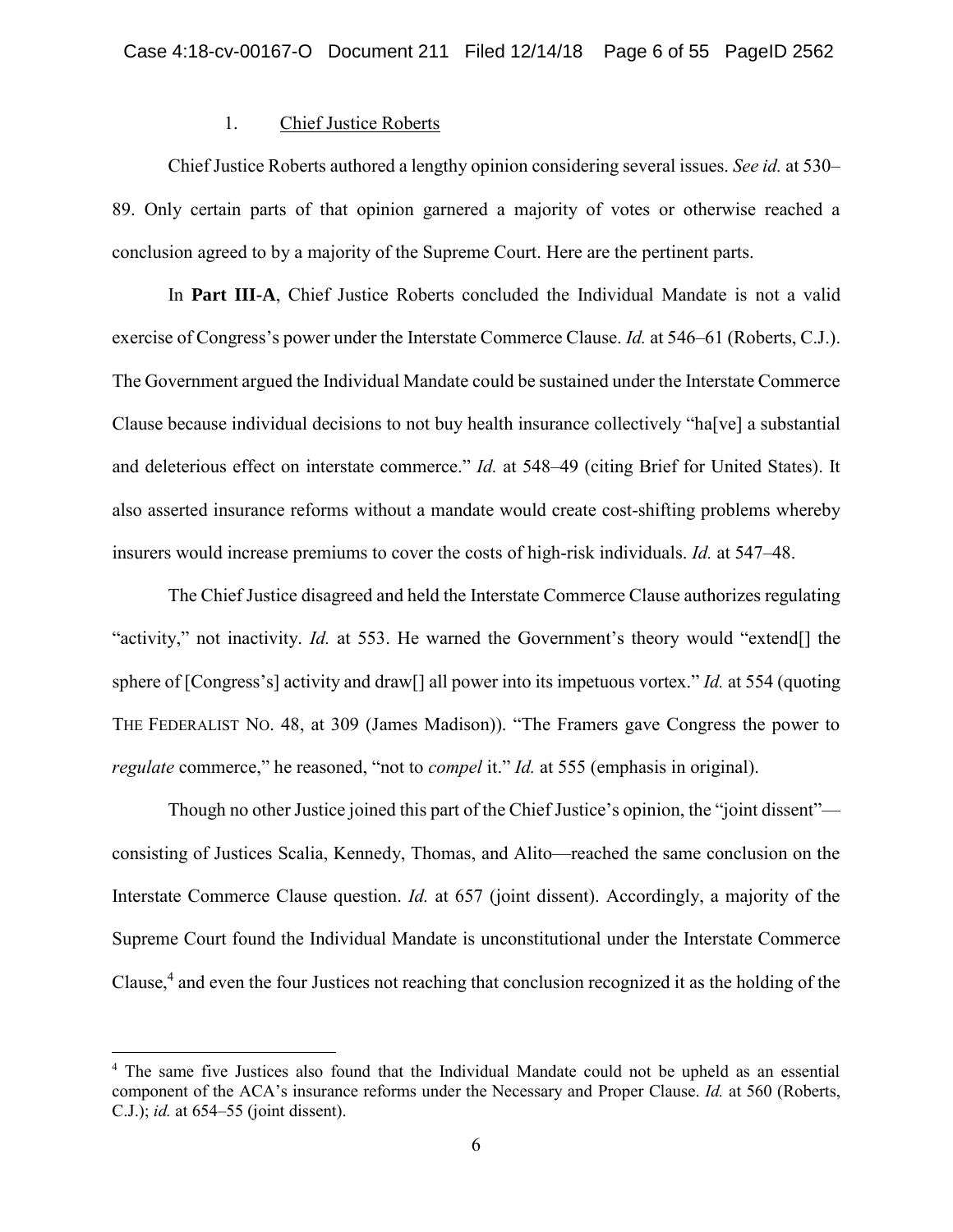Court. *See id.* at 572 (majority) ("The Court today holds that our Constitution protects us from federal regulation under the Commerce Clause so long as we abstain from the regulated activity.").

 In **Part III-B**, the Chief Justice concluded that, because the Individual Mandate is impermissible under the Interstate Commerce Clause, the Supreme Court was obligated to entertain the Government's argument that the mandate could be upheld under the Tax Power. *Id.*  at 561–63 (Roberts, C.J.). He noted that "[t]he most straightforward reading of the mandate is that it commands individuals to purchase insurance." *Id.* at 562. "But, for the reasons explained above, the Commerce Clause does not give Congress that power." *Id.* 

 the Affordable Care Act imposes on those without health insurance looks like a tax in many . . . ."); *id.* at 566 ("The same analysis here suggests that the shared responsibility payment may for constitutional purposes be considered a tax."); *id.* at 568 (reasoning "the shared responsibility payment merely imposes a tax citizens may lawfully choose to pay in lieu of buying health insurance"); *id.* at 569 ("Our precedent demonstrates that Congress had the power to impose the Case 4:18-cv-00167-O Document 211 Filed 12/14/18 Page 7 of 55 PageID 2563<br>
Court. See id. at 572 (majority) ("The Court today holds that our Constitution protoces us from<br>
electal regulation under the Commerce Clause so l In **Part III-C**, the Chief Justice wrote a majority opinion, joined by Justices Ginsburg, Breyer, Sotomayor, and Kagan, holding that 26 U.S.C. § 5000A—including the Individual Mandate and the shared-responsibility payment—was a constitutional exercise of Congress's Tax Power. *Id.* at 563–74 (majority). The Supreme Court's analysis in this section focused more on the shared-responsibility payment than on the Individual Mandate. *See, e.g.*, *id.* at 563 ("The exaction respects. The '[s]hared responsibility payment,' as the statute entitles it, is paid into the Treasury *exaction* in § 5000A under the taxing power." (emphasis added)).

 The Supreme Court's conclusion that § 5000A constituted a constitutional exercise of into the Treasury by taxpayers when they file their tax returns." *Id.* at 563 (cleaned up). Second, Congress's Tax Power turned on several factors. First, the shared-responsibility payment "is paid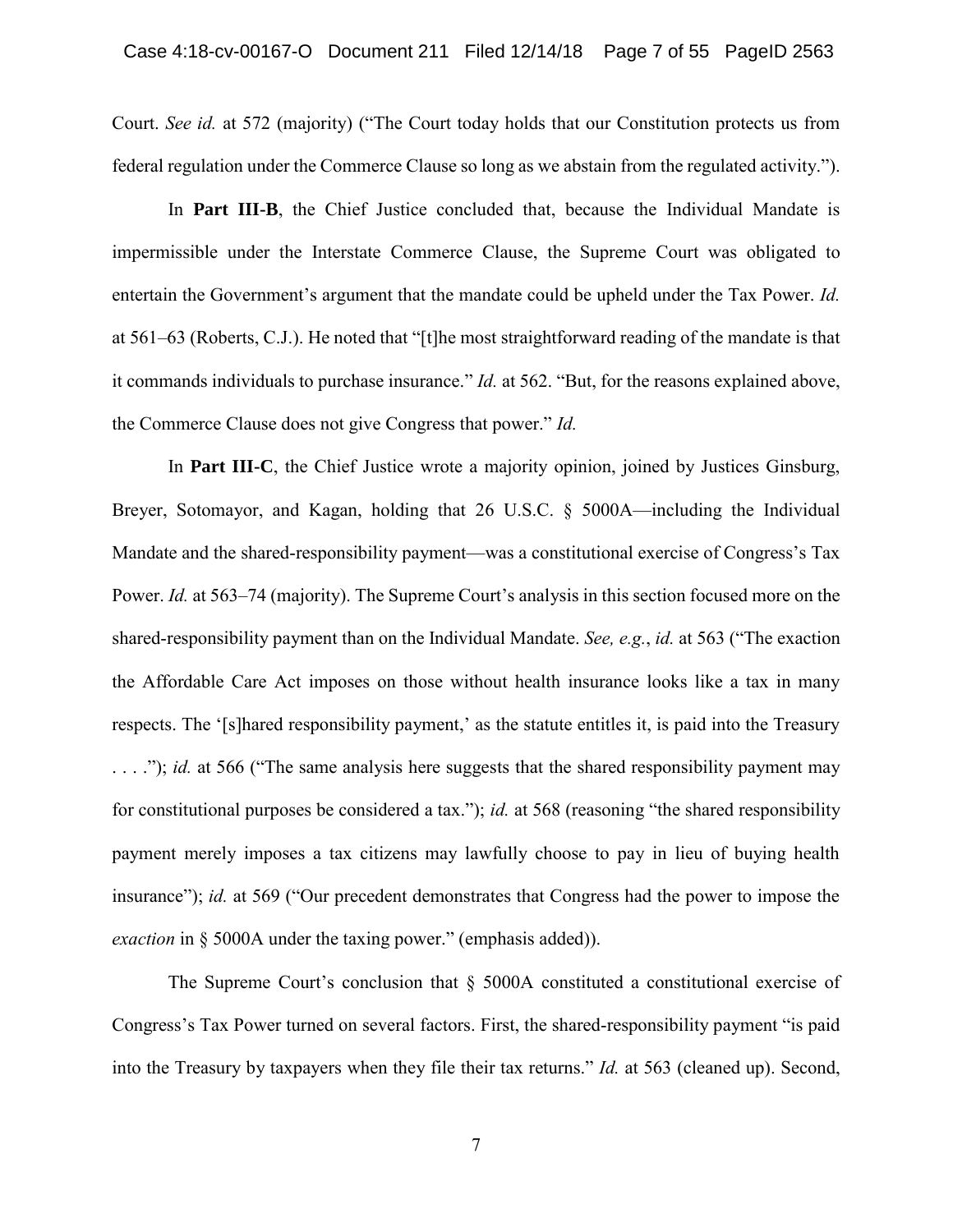number of dependents, and joint filing status." *Id.* (citing 26 U.S.C. §§ 5000A(b)(3), (c)(2), (c)(4)). And "[t]he requirement to pay is found in the Internal Revenue Code and enforced by the IRS, which . . . must assess and collect it 'in the same manner as taxes.'" *Id.* at 563–64. Third and finally, the shared-responsibility payment "yields the *essential* feature of any tax: It produces at least some revenue for the Government." *Id.* at 564 (citing *United States v. Kahriger*, 345 U.S. 22, Government does have the power to impose a tax on those without health insurance. Section 5000A is therefore constitutional, because it can reasonably be read as a tax." *Id.* at 575. Case 4:18-cv-00167-O Document 211 Filed 12/14/18 Page 8 of 55 PageID 2564<br>the amount owed under the ACA "is determined by such familiar factors as taxable income,<br>number of dependents, and joint filing status." *Id.* (cit the amount owed under the ACA "is determined by such familiar factors as taxable income, 28 n.4 (1953)) (emphasis added). On these bases, the Supreme Court held, "The Federal

 Finally, in **Part IV**, Chief Justice Roberts was joined by Justices Breyer and Kagan in concluding that the ACA's Medicaid-expansion provisions unconstitutionally coerced States into compliance—but given the existence of a severability clause, the unconstitutional portion of the Medicaid provisions could be severed. *Id.* at 575–88 (Roberts, C.J., joined by Breyer and Kagan, JJ.). While Justice Ginsburg, joined by Justice Sotomayor, disagreed that the ACA's mandatory found the expansion unconstitutional—that the offending provisions could be severed from the Medicaid expansion was unconstitutionally coercive, *see id.* at 624–45 (Ginsburg, J., joined by Sotomayor, J.), she agreed with the Chief Justice's conclusion—*only* because the Chief Justice remainder of the Act, *see id.* at 645 ("But in view of THE CHIEF JUSTICE's disposition, I agree with him that the Medicaid Act's severability clause determines the appropriate remedy.").

## 2. Joint Dissent

Justices Scalia, Kennedy, Thomas, and Alito agreed with the Chief Justice that the Individual Mandate exceeds Congress's powers under the Interstate Commerce and Necessary and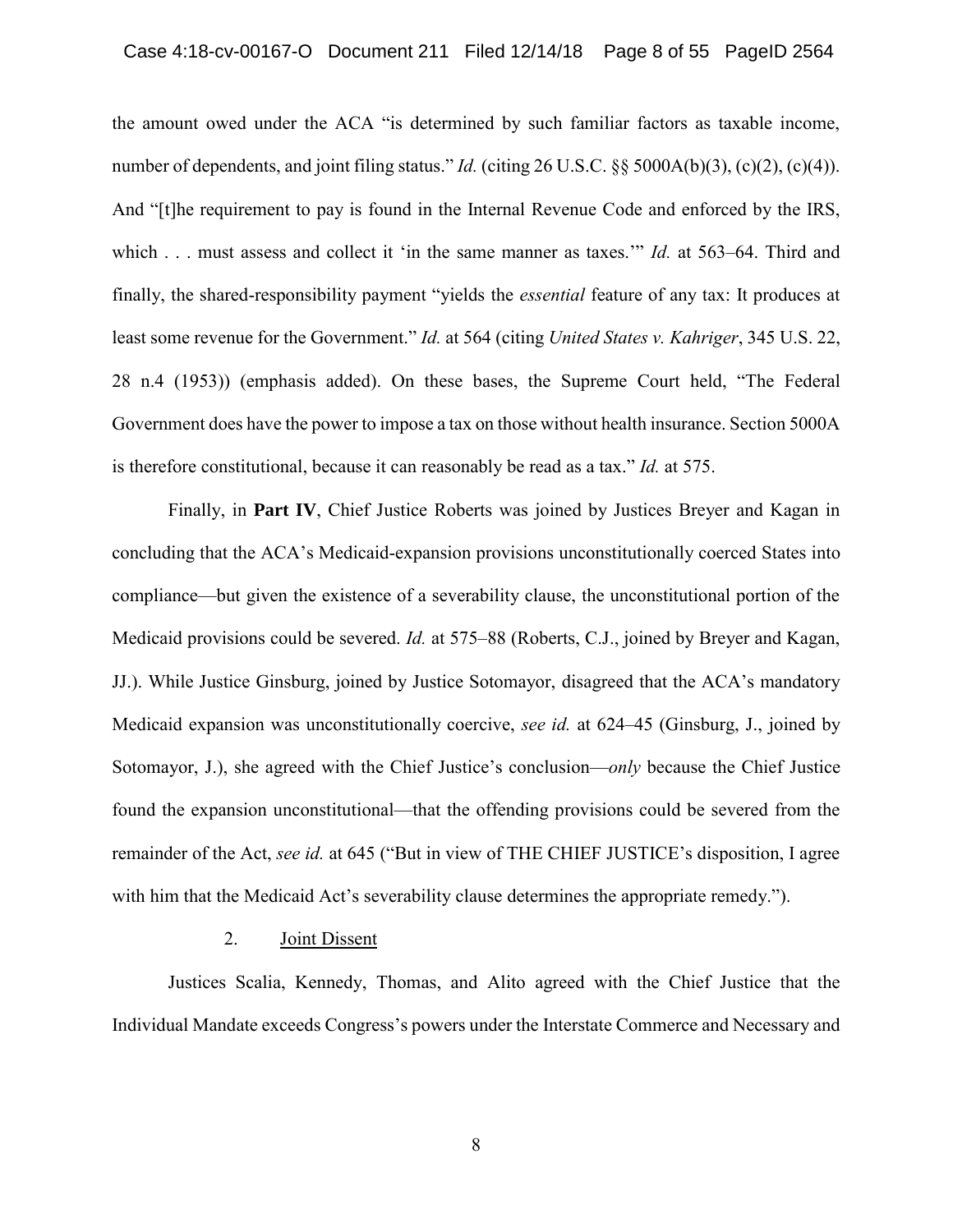Proper Clauses, but they concluded § 5000A could not be characterized as a tax.<sup>5</sup> *Id.* at 652–57 (joint dissent). The joint dissent noted that Congress rejected an earlier version of the ACA that "imposed a tax instead of a requirement-with-penalty" and reasoned that characterizing  $\S$  5000A, including the Individual Mandate, as a tax was therefore contrary to congressional intent. *Id.* at 669 (citations omitted).

Because the joint dissenters concluded the Individual Mandate and the Medicaid expansion were unconstitutional, they—and only they—addressed whether "all other provisions of the Act must fall as well." *Id.* at 691. The dissenters noted that the ACA "was passed to enable affordable, 'near universal' health insurance coverage." *Id.* at 694 (citing 42 U.S.C. § 18091(2)(D)). And to effectuate this goal, the ACA "consists of mandates and other requirements; comprehensive regulation and penalties; some undoubted taxes; and increases in some governmental expenditures, decreases in others." *Id.* The dissenters then asked whether this "closely interrelated" scheme could "function in a coherent way and as Congress would have intended, even when the major provisions establishing the Individual Mandate and Medicaid Expansion are themselves invalid." *Id.* at 691, 694. They opined it could not.

In passing the ACA, the dissenters noted, Congress understood the fiscal concerns surrounding healthcare reform and engineered a system whereby "it did not intend to impose the inevitable costs on any one industry or group of individuals." *Id.* at 694. The dissenters reasoned the ACA "attempts to achieve near-universal health insurance coverage by spreading its costs to individuals, insurers, governments, hospitals, and employers—while, at the same time, offsetting significant portions of those costs with new benefits to each group." *Id.* at 695. In a nutshell:

the Federal Government bears the burden of paying billions for the new entitlements mandated by the Medicaid Expansion and federal subsidies for

<sup>&</sup>lt;sup>5</sup> The joint dissent also agreed the ACA's Medicaid expansion exceeded "Congress' power to attach conditions to federal grants to the States." *NFIB*, 567 U.S. at 671.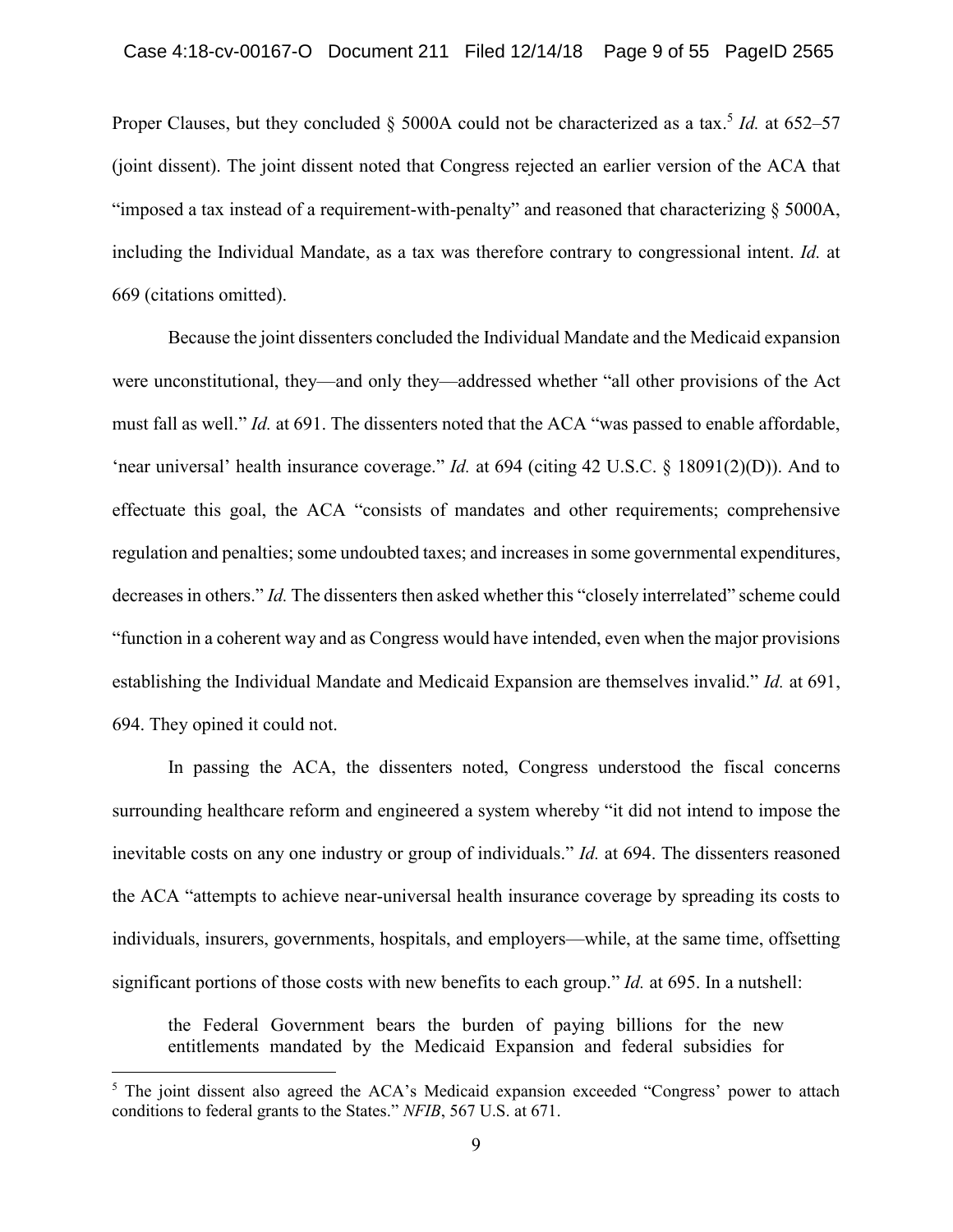insurance purchases on the exchanges; but it benefits from reductions in the reimbursements it pays to hospitals. Hospitals lose those reimbursements; but they benefit from the decrease in uncompensated care, for under the insurance regulations it is easier for individuals with pre-existing conditions to purchase coverage that increases payments to hospitals. Insurance companies bear new costs imposed by a collection of insurance regulations and taxes, including "guaranteed issue" and "community rating" requirements to give coverage regardless of the insured's pre-existing conditions; but the insurers benefit from the new, healthy purchasers who are forced by the Individual Mandate to buy the insurers' product and from the new low-income Medicaid recipients who will enroll in insurance companies' Medicaid-funded managed care programs. In summary, the Individual Mandate and Medicaid Expansion offset insurance regulations and taxes, which offset reduced reimbursements to hospitals, which offset increases in federal spending.

*Id.* at 695–96. "In summary, the Individual Mandate and Medicaid Expansion offset insurance regulations and taxes, which offset reduced reimbursements to hospitals, which offset increases in federal spending." *Id.* at 696. And Congress intended the Individual Mandate and Medicaid Expansion to work *together* with the rest of the ACA. *Id.* (citing 42 U.S.C. §§ 18091(2)(C), (2)(E),  $(2)(F), (2)(G), (2)(I), (2)(J).$ 

Next, the joint dissenters detailed the ACA's major provisions. They concluded, given the above, that these provisions—insurance regulations and taxes; hospital-reimbursement reductions and other reductions in Medicare expenditures; health-insurance exchanges and their federal subsidies; and the employer-responsibility assessment—are all inseverable from the Individual Mandate. *See id.* at 697–703. They concluded the same with respect to the ACA's minor provisions. *See, e.g.*, *id.* at 704 ("if the major provision were unconstitutional, Congress would not have passed the minor one"). In sum, the joint dissenters would have declared the ACA "invalid" in its entirety." *Id.* at 707.

# **C. The TCJA**

On December 22, 2017, the Tax Cuts and Jobs Act of 2017 was signed into law. *See* Pub. L. No. 115-97, 131 Stat. 2054 (2017). Congress passed the TCJA through budget reconciliation,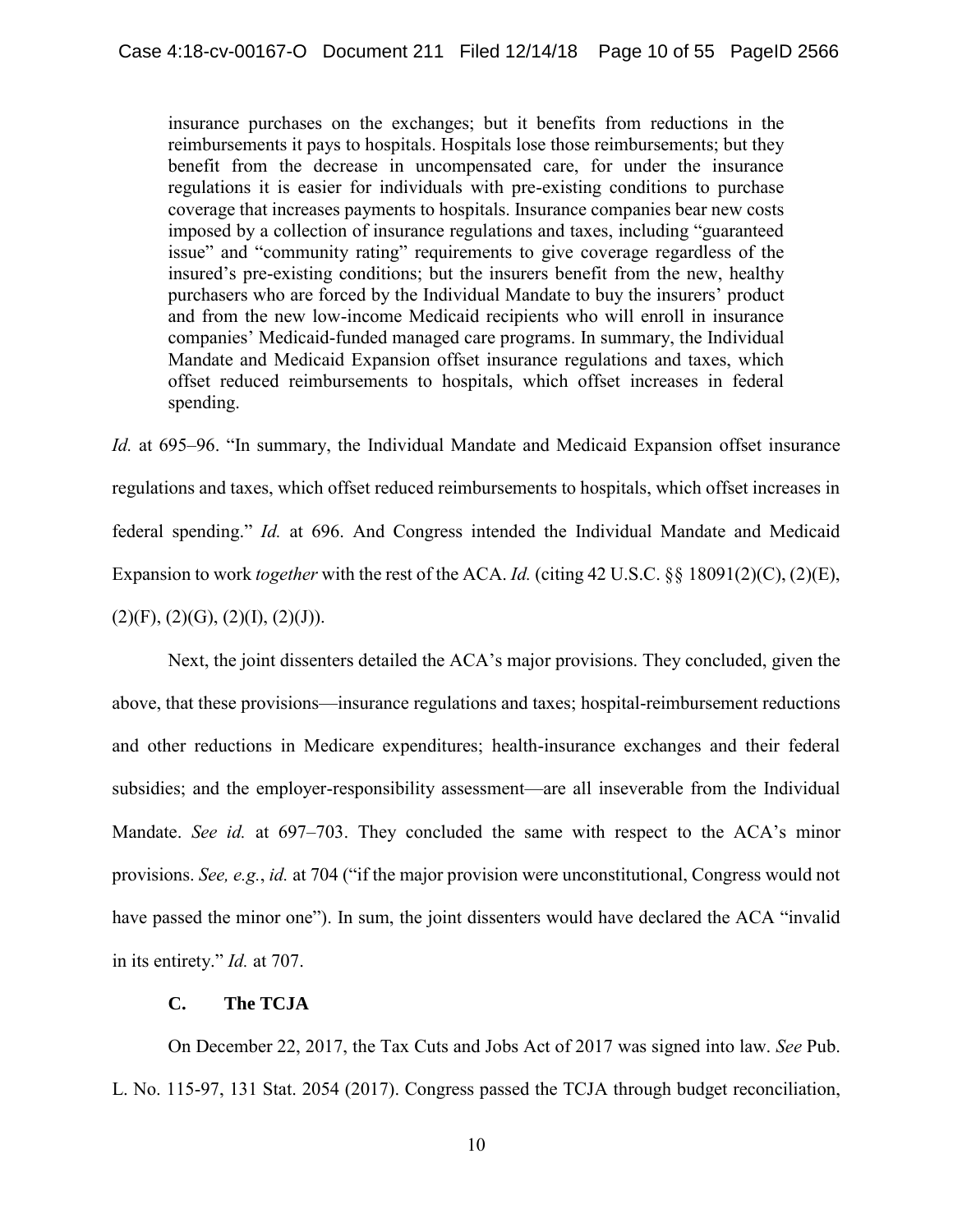and debt limit laws into compliance with the current fiscal priorities established in the annual "an expedited procedure [for] considering legislation that would bring existing spending, revenue, budget resolution." Megan S. Lynch & James V. Saturno, *The Budget Reconciliation Process: Stages of Consideration*, at 1, CONGRESSIONAL RESEARCH SERVICE (Jan. 4, 2017). Budget reconciliation limits congressional action to fiscal matters.

 *See* Fed. Defs.' Resp. 16 n.4, ECF No. 92 ("Although Congress was able to revoke the tax penalty, it could not have revoked the guaranteed-issue or community-rating provisions through evoke the tax per<br>provisions thr<br>ts) [hereinafter "<br>sponsibility payr<br>ed.").<br>rgia, Indiana, Ka<br>plina, South Da<br>of Maine (the "<br>dual Plaintiffs" Case 4:18-cv-00167-O Document 211 Filed 12/14/18 Page 11 of 55 PageID 2567<br>
"an expedited procedure [for] considering legislation that would bring existing spending, revenue,<br>
and debt limit laws into compliance with the c In the TCJA, Congress reduced the ACA's shared-responsibility payment to zero, effective January 1, 2019. *See* TCJA § 11081. Congress took no other action pertaining to the ACA. Nor could it. The reconciliation process limited Congress to doing exactly what it did: reducing taxes. reconciliation."); Sept. 5, 2018 Hr'g Tr. at 36:7–12 (Intervenor Defendants) [hereinafter "Hr'g Tr."] ("Congress did not repeal any part of the ACA, including the shared responsibility payment. In fact, it could not do so through the budget reconciliation procedures it used.").

#### **II. PROCEDURAL BACKGROUND**

 Plaintiffs are the States of Alabama, Arizona, Arkansas, Florida, Georgia, Indiana, Kansas, Tennessee, Texas, Utah, West Virginia, Wisconsin, Governor Paul LePage of Maine (the "State Plaintiffs"), and individuals Neill Hurley and John Nantz (the "Individual Plaintiffs" and, Louisiana, Mississippi, Missouri, Nebraska, North Dakota, South Carolina, South Dakota, collectively with the State Plaintiffs, "Plaintiffs").

 Defendants are the United States of America, the United States Department of Health and States Internal Revenue Service (the "IRS"), and David J. Kautter, in his official capacity as Acting Human Services ("HHS"), Alex Azar, in his official capacity as Secretary of HHS, the United Commissioner of Internal Revenue (collectively, the "Federal Defendants").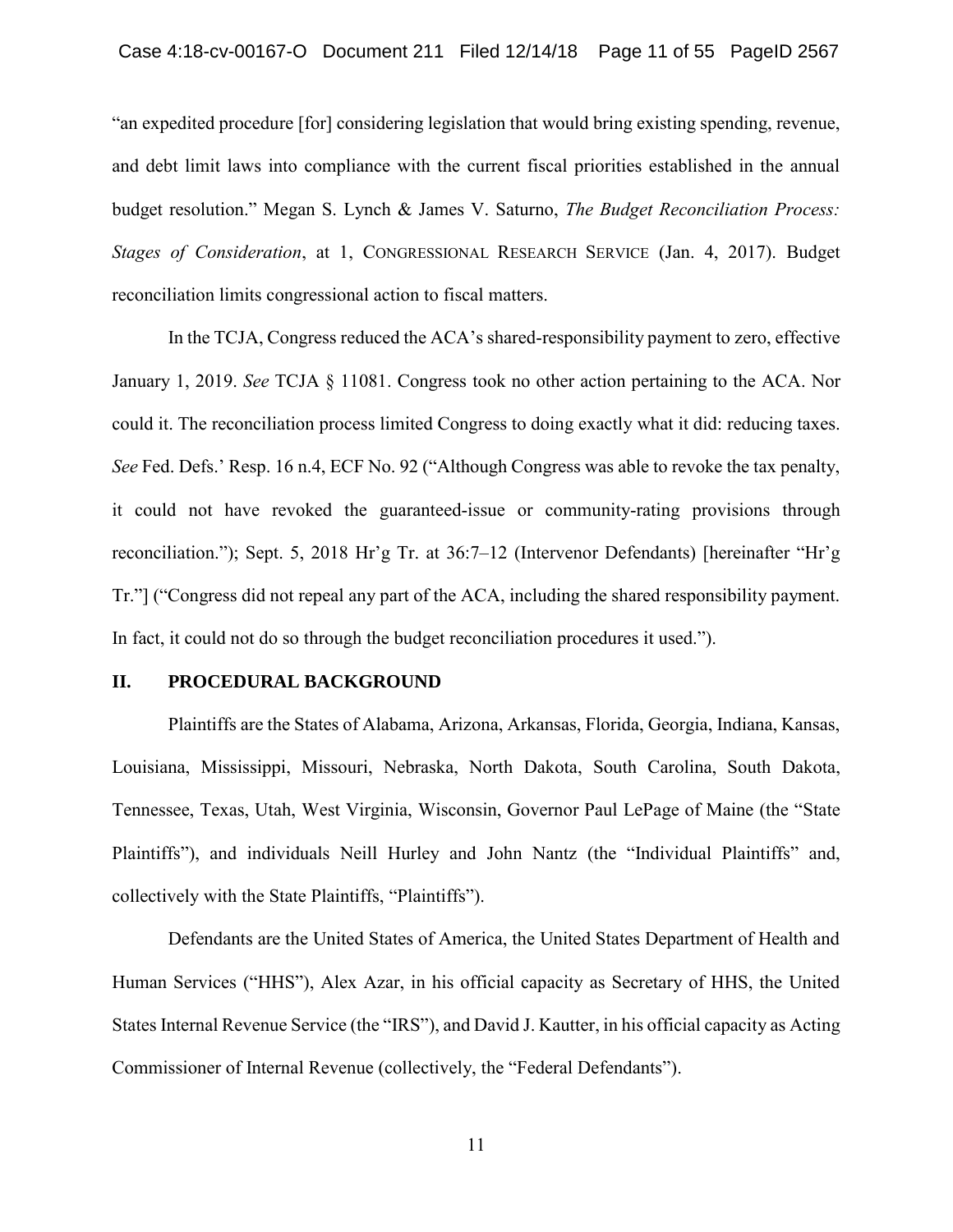Massachusetts, Minnesota, New Jersey, New York, North Carolina, Oregon, Rhode Island, Finally, the States of California, Connecticut, Delaware, Hawaii, Illinois, Kentucky, Vermont, Virginia, and Washington, and the District of Columbia intervened as defendants (collectively, the "Intervenor Defendants").

 *NFIB* no longer applies. *Id.* at 2–3. Plaintiffs further argue that, as the four joint dissenters reasoned ECF No. 40 (citing *NFIB*, 567 U.S. at 691–703 (joint dissent)) [hereinafter "Pls.' Br."]. Case 4:18-cv-00167-O Document 211 Filed 12/14/18 Page 12 of 55 PageID 2568<br>
Finally, the Sittles of California, Connecticut, Delaware, Hawaii, Illinois, Kentucky,<br>
Massachusetts, Minnesota, New Jersey, New York, North Car The Plaintiffs sued the Federal Defendants seeking, among other things, a declaration that the Individual Mandate, as amended by the TCJA, is unconstitutional and that the remainder of the ACA is inseverable. Am. Compl. 2, ECF No. 27. Their theory is that, because the TCJA eliminated the shared-responsibility tax payment, the tax-based saving construction developed in in *NFIB*, the Individual Mandate is inseverable from the rest of the ACA. Pls.' Br. Prelim. Inj. 35,

 The Federal Defendants agree the Individual Mandate is unconstitutional and inseverable from the ACA's pre-existing-condition provisions. But they argue all other ACA provisions are severable from the mandate. The Intervenor Defendants argue all the Plaintiffs' claims fail.

 The Plaintiffs filed an Application for Preliminary Injunction, (ECF No. 39), on April 26, 2018; the Federal Defendants and the Intervenor Defendants responded, (ECF Nos. 91 and 92), on June 7, 2018; and Plaintiffs replied, (ECF No. 175), on July 5, 2018. Because the Federal provided notice of its intent to resolve the issues in this case on summary judgment. *See* July 16, Defendants argued a judgment, as opposed to an injunction, was more appropriate, the Court 2018 Order, ECF No. 176 (citing FED. R. CIV. P. 56(f)(3)). The parties responded. *See* ECF Nos. 177–79.

 "*simultaneously* considering Plaintiffs' application as a motion for partial summary judgment on The Plaintiffs argued they desire a preliminary injunction but are unopposed to

12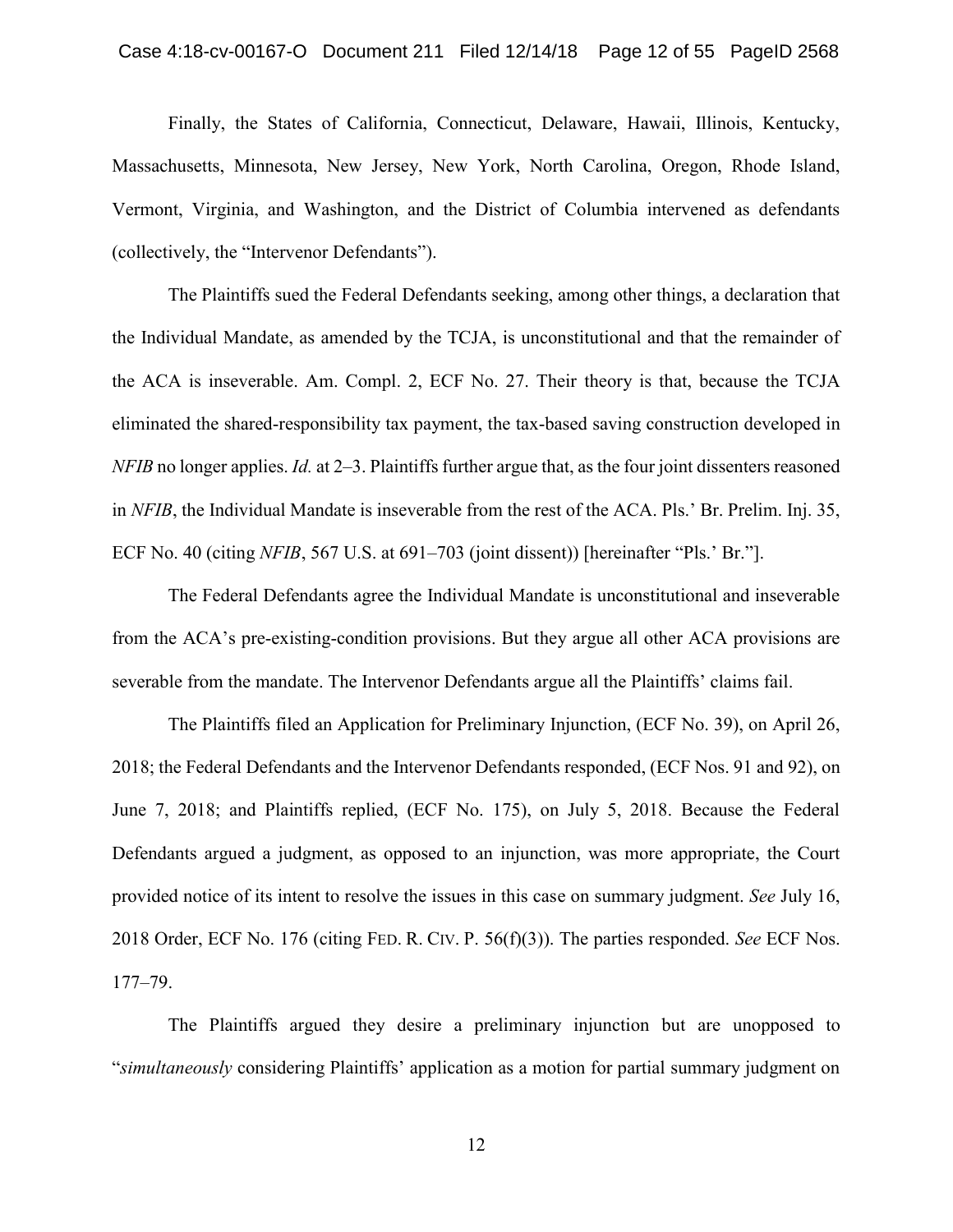the constitutionality of the ACA's mandate." *See* Pls.' Resp. July 16, 2018 Order, ECF No. 181 briefing to a summary-judgment ruling because they wished to more fully brief issues such as Defs.' Resp. July 16, 2018 Order 2, ECF No. 182. At the hearing, the Federal Defendants requested the Court "to defer any ruling until after the close of the open enrollment period which is in mid December, [as] that would ensure that there is no disruption to the open enrollment period." Hr'g Case 4:18-cv-00167-O Document 211 Filed 12/14/18 Page 13 of 55 PageID 2569<br>the constitutionality of the ACA's mandate." See Pls." Resp. July 16, 2018 Order, ECF No. 181<br>(emphasis in original). The Intervenor Defendants op (emphasis in original). The Intervenor Defendants opposed converting the preliminary-injunction Article III standing, the Interstate Commerce Clause, and the scope of injunctive relief. Intervenor Tr. at 30:15–18.

 The Court finds the Intervenor Defendants adequately briefed and argued at the September 5, 2018 hearing the standing and Interstate Commerce Clause issues. The Court therefore construes the application as a motion for partial summary judgment.

## **III. LEGAL STANDARD**S

#### **A. Article III Standing**

 "Every party that comes before a federal court must establish that it has standing to pursue "The doctrine developed in our case law to ensure that federal courts do not exceed their authority .' Resp. July 16, 2018 Order 2, E<br>
Court "to defer any ruling until a<br>
mber, [as] that would ensure that<br>  $30:15-18$ .<br>
The Court finds the Interveno<br>
18 hearing the standing and Inter<br>
pplication as a motion for partial<br> its claims." *Cibolo Waste, Inc. v. City of San Antonio*, 718 F.3d 469, 473 (5th Cir. 2013). Standing doctrine is rooted in the Constitution's grant of judicial power to adjudicate cases or controversies. as it has been traditionally understood." *Spokeo, Inc. v. Robins*, 136 S. Ct. 1540, 1547 (2016).

 merits of the dispute or of particular issues.'" *Cibolo Waste*, 718 F.3d at 473 (quoting *Elk Grove*  two strands: Article III standing . . . and prudential standing"). The "irreducible constitutional "The doctrine of standing asks 'whether the litigant is entitled to have the court decide the *Unified Sch. Dist. v. Newdow*, 542 U.S. 1, 11 (2004)). Standing has both constitutional and prudential components. *See id.* (quoting *Elk Grove*, 542 U.S. at 11) (stating standing "contain[s]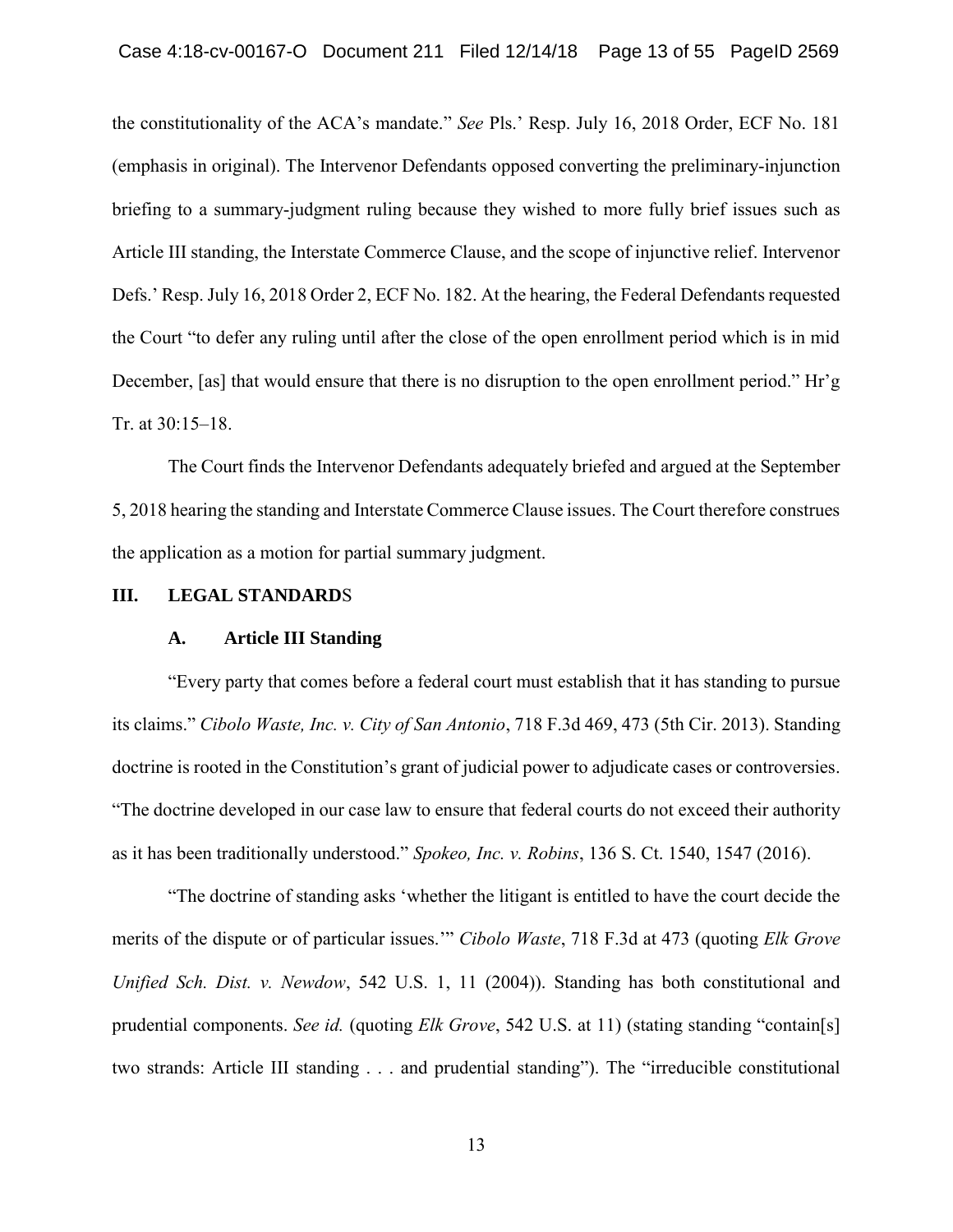minimum" of Article III standing consists of three elements. *Spokeo*, 135 S. Ct. at 1547; *Lujan v. Defenders of Wildlife*, 504 U.S. 555, 560 (1992). The plaintiff must have (1) suffered an injury in fact (2) that is fairly traceable to the challenged conduct of the defendant and (3) that is likely to be redressed by a favorable decision. *Lujan*, 504 U.S. at 560–61. It is not necessary for all plaintiffs to demonstrate Article III standing. Rather, "one party with standing is sufficient to satisfy Article III's case-or-controversy requirement." *Texas v. United States*, 809 F.3d 134, 151 (5th Cir. 2015) (quoting *Rumsfeld v. Forum for Academic & Institutional Rights, Inc.*, 547 U.S. 47, 52 n.2 (2006)).

 Article III,' . . . as an integral part of 'judicial self-government.'" *ACORN v. Fowler*, 178 F.3d 350, Article III,'... as an integral part of 'judicial self-government.'" ACORN v. Fowler, 178 F.3d 350,<br>362 (5th Cir. 1999) (quoting *Lujan*, 504 U.S. at 560). "The goal of this self-governance is to determine whether the plaintiff 'is a proper party to invoke judicial resolution of the dispute and 475 U.S. 534, 546 n.8 (1986)). The Supreme Court has observed that prudential standing encompasses "at least three broad principles," including "the general prohibition on a litigant's Case 4:18-cv-00167-O Document 211 Filed 12/14/18 Page 14 of 55 PageID 2570<br>
minimum" of Article III standing consists of three elements, Spoken, 135 S. Cs. at 1547; *Lujan v.*<br>
Deferades of Widdlife, 504 U.S. 555, 560 (19 "Prudential standing requirements exist in addition to 'the immutable requirements of the exercise of the court's remedial power.'" *Id.* (quoting *Bender v. Williamsport Area Sch. Dist.*, raising another person's legal rights . . . ." *Lexmark Int*'*l, Inc. v. Static Control Components, Inc.*, 134 S. Ct. 1377, 1386 (2014); *Cibolo Waste*, 718 F.3d at 474 (quoting *Elk Grove*, 542 U.S. at 12).

As the parties invoking jurisdiction, the Plaintiffs must show the requirements of standing are satisfied. *See Ramming v. United States*, 281 F.3d 158, 161 (5th Cir. 2001).

#### **B. Summary Judgment**

 Summary judgment is proper when the pleadings and evidence show "that there is no FED. R. CIV. P. 56(a). "[T]he substantive law will identify which facts are material." *Anderson v.*  genuine dispute as to any material fact and the movant is entitled to judgment as a matter of law." *Liberty Lobby, Inc.*, 477 U.S. 242, 248 (1986). A genuine issue of material fact exists "if the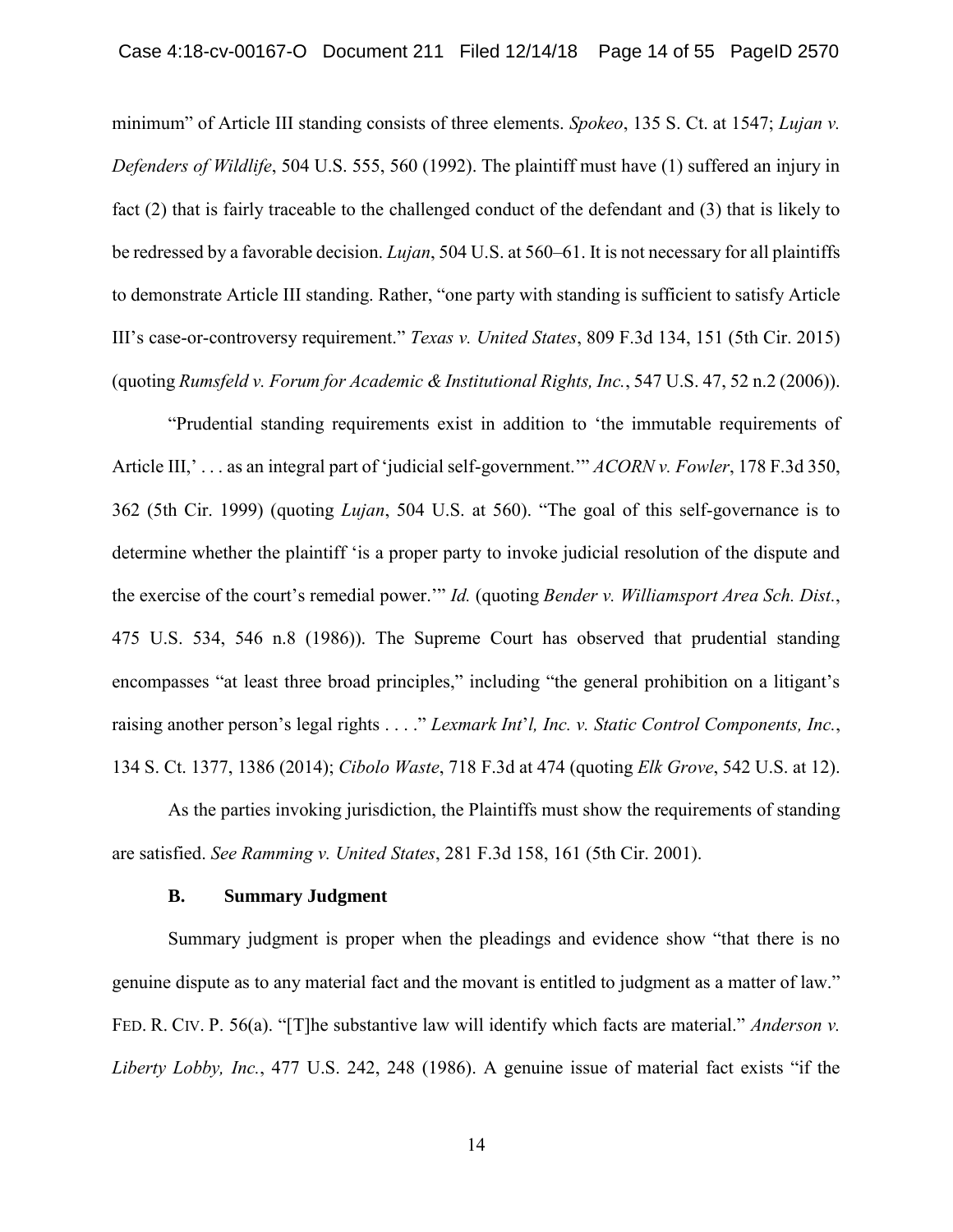evidence is such that a reasonable jury could return a verdict for the nonmoving party." *Id.* The movant makes a showing that there is no genuine issue of material fact by informing the court of the basis of its motion and by identifying the portions of the record that reveal there are no genuine material-fact issues. *See* FED. R. CIV. P. 56(c); *Celotex Corp. v. Catrett*, 477 U.S. 317, 323 (1986).

 When reviewing the evidence on a motion for summary judgment, the court must resolve all reasonable doubts and inferences in the light most favorable to the non-movant. *See Walker v. Sears, Roebuck & Co.*, 853 F.2d 355, 358 (5th Cir. 1988). The court cannot make a credibility determination in light of conflicting evidence or competing inferences. *Anderson*, 477 U.S. at 255. could differ as to the import of the evidence," the court must deny the motion for summary Case 4:18-cv-00167-O Document 211 Filed 12/14/18 Page 15 of 55 PageID 2571<br>evidence is such that a reasonable jury could return a verdict for the nonnoving party." *Id.* The<br>movant makes a showing that there is no genuine And if there appears to be some support for the disputed allegations, such that "reasonable minds judgment. *Id.* at 250.

# **IV. ANALYSIS**

 $\overline{a}$ 

 Individual Mandate can no longer be fairly read as an exercise of Congress's Tax Power and is still impermissible under the Interstate Commerce Clause—meaning the Individual Mandate is The Court's analysis involves three separate inquiries and conclusions. First, the Court finds the Parties satisfy the applicable standing requirements. Second, the Court finds the unconstitutional. Third, the Court finds the Individual Mandate is essential to and inseverable from the remainder of the ACA.

#### **A. Article III Standing**

No party initially challenged the Plaintiffs' standing. But amici raised the issue $<sup>6</sup>$  and the</sup> Intervenor Defendants addressed it at oral argument. *See, e.g.*, Hr'g Tr. at 52–58; 64–68. And

<sup>6</sup> The American Medical Association filed an amicus brief that argued the Individual Plaintiffs lack standing because they "seek to leverage their own voluntary decisions to purchase minimum essential coverage into cognizable injuries-in-fact" and therefore impermissibly base standing on a self-inflicted injury. *See* Br. of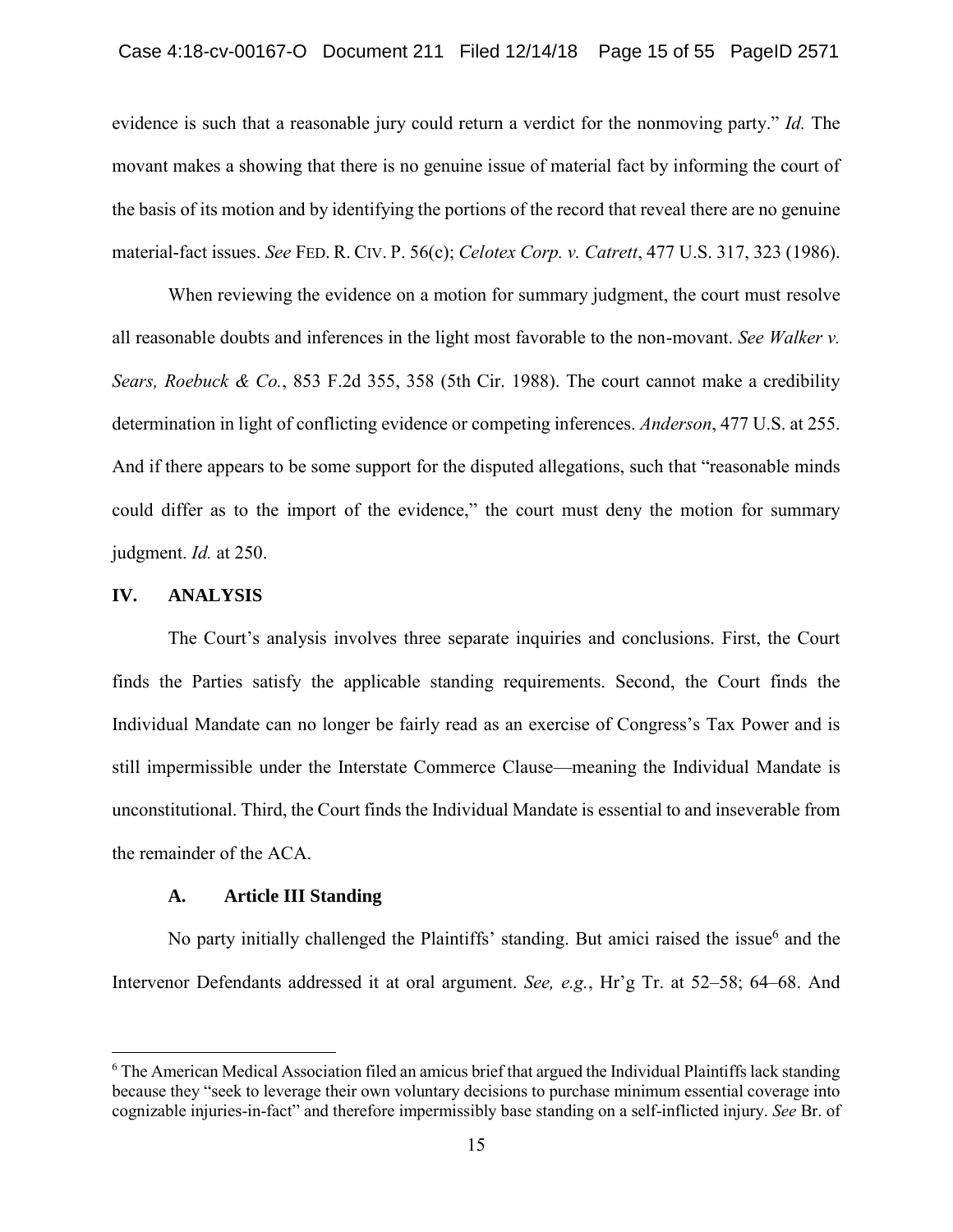because Article III standing is a requirement of subject-matter jurisdiction, it cannot be waived.  *See FW/PBS, Inc. v. City of Dallas*, 493 U.S. 215, 231 (1990) ("The federal courts are under an independent obligation to examine their own jurisdiction.").

 insurance. They argue they are injured by the "obligation to comply with the individual mandate be both particularized and concrete, not conjectural or hypothetical. *Spokeo*, 136 S. Ct. at 1548 a personal and individual way." *Id.* Under *Lujan*, a concrete and particularized injury generally exists if the "plaintiff is himself an object of the action (or forgone action) at issue. If he is, there is ordinarily little question that the action or inaction has caused him injury, and that a judgment preventing or requiring the action will redress it." *Lujan*, 504 U.S. at 561–62. The question of "whether someone is in fact an object of a regulation is a flexible inquiry rooted in common sense" The Individual Plaintiffs, who are citizens and residents of the State of Texas, challenge the Individual Mandate as an unconstitutional requirement to purchase ACA-compliant health . . . despite the provision's unconstitutionality." Am. Compl. ¶ 43, ECF No. 27. Injury-in-fact must (quoting *Lujan*, 504 U.S. at 560). For an injury to be particularized, it "must affect the plaintiff in and "underlies all three elements of standing." *Contender Farms, LLP v. USDA*, 779 F.3d 258, 264, 266 (5th Cir. 2015).

In *Contender Farms*, a company and its principal, McGartland, challenged a regulation under the Horse Protection Act that required certain entities to suspend horse trainers who engaged in "soring." *Id.* at 262. The Fifth Circuit analyzed whether the plaintiffs had standing to challenge the regulation and the scope of the agency's rulemaking authority. Applying a "commonsense approach to the facts in [the] case," the court held first that the plaintiffs were the object of the challenged regulation because the regulation "target[ed] participants in Tennessee walking horse

the Am. Med. Ass'n et al. 7, ECF No. 113. The Association also challenged the State Plaintiffs' standing, arguing their alleged injury is too attenuated and speculative to support standing. *See id.* at 11–12.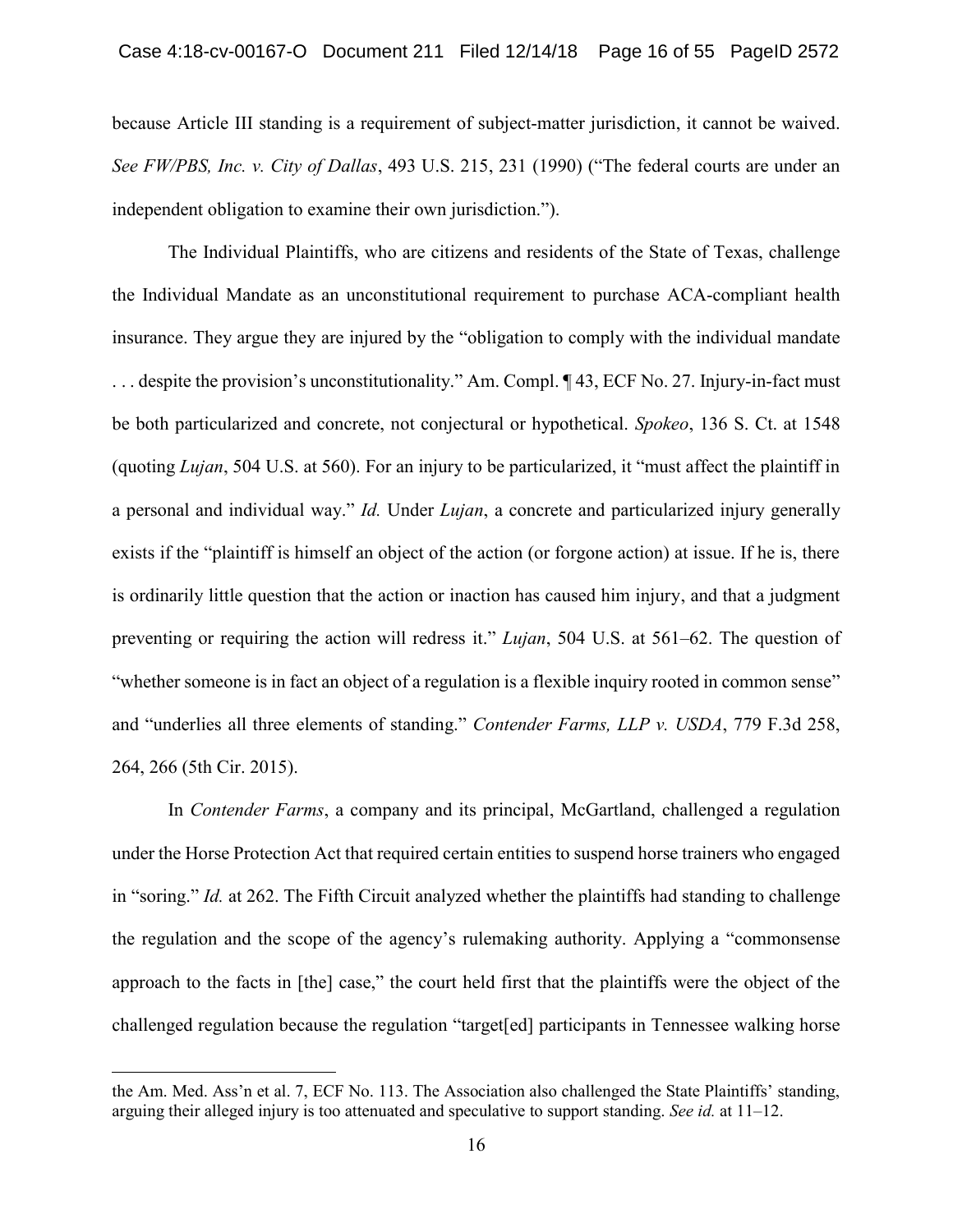regulation amounted to an increased regulatory burden because it subjected the plaintiffs to "harsher, mandatory penalties" for violation of the soring rules—it also required competitors to "take additional measures to avoid even the appearance of soring." *Id.* at 266. Because "[a]n increased regulatory burden typically satisfies the injury in fact requirement," and because the Fifth Circuit found that causation and redressability naturally flowed from the type of injury events like Contender Farms and McGartland." *Id.* at 265. Second, the court determined the alleged, the plaintiffs satisfied Article III standing. *Id*.

 App. Supp. Prelim. Inj., Ex. A (Nantz Decl.) ¶ 15, ECF No. 41 ("I am obligated to comply with the [ACA's] individual mandate"); Pls.' App. Supp. Prelim. Inj., Ex. B (Hurley Decl.) ¶ 15, ECF No. 41 ("I continue to maintain minimum essential health coverage because I am obligated . . . ."). Case 4:18-cv-00167-O Document 211 Filed 12/14/18 Page 17 of 55 PageID 2673<br>
coents like Contender Farms and Meciardand." *Id. at 265*. Second, the court determined the<br>
regulation amounted to un increased regulatory burde Here, the Individual Plaintiffs are the object of the Individual Mandate. It requires them to purchase and maintain certain health-insurance coverage. *See* 26 U.S.C. § 5000A(a); *see also* Pls.' *Cf. Lujan*, 504 U.S. at 561–62; *Time Warner Cable, Inc. v. Hudson*, 667 F.3d 630, 636 (5th Cir. 2012).

 The American Medical Association argues the Individual Plaintiffs have created their own financial injury because they can choose not to comply with the Individual Mandate and, beginning in January 2019, no penalty will be assessed against them. *See* Br. Am. Med. Ass'n 8–9, ECF No. 113; Hr'g Tr. at 37:9–16. But this argument begs a leading question in this case by assuming the Individual Plaintiffs need not comply with the Individual Mandate. Moreover, a showing of economic injury is not required.

 In warning lower courts not to conflate the "actual-injury inquiry with the underlying merits" of a claim, the Fifth Circuit recognizes that standing can be established where a plaintiff alleges that a federal statute or regulation "deters the exercise of his constitutional rights." *Duarte*,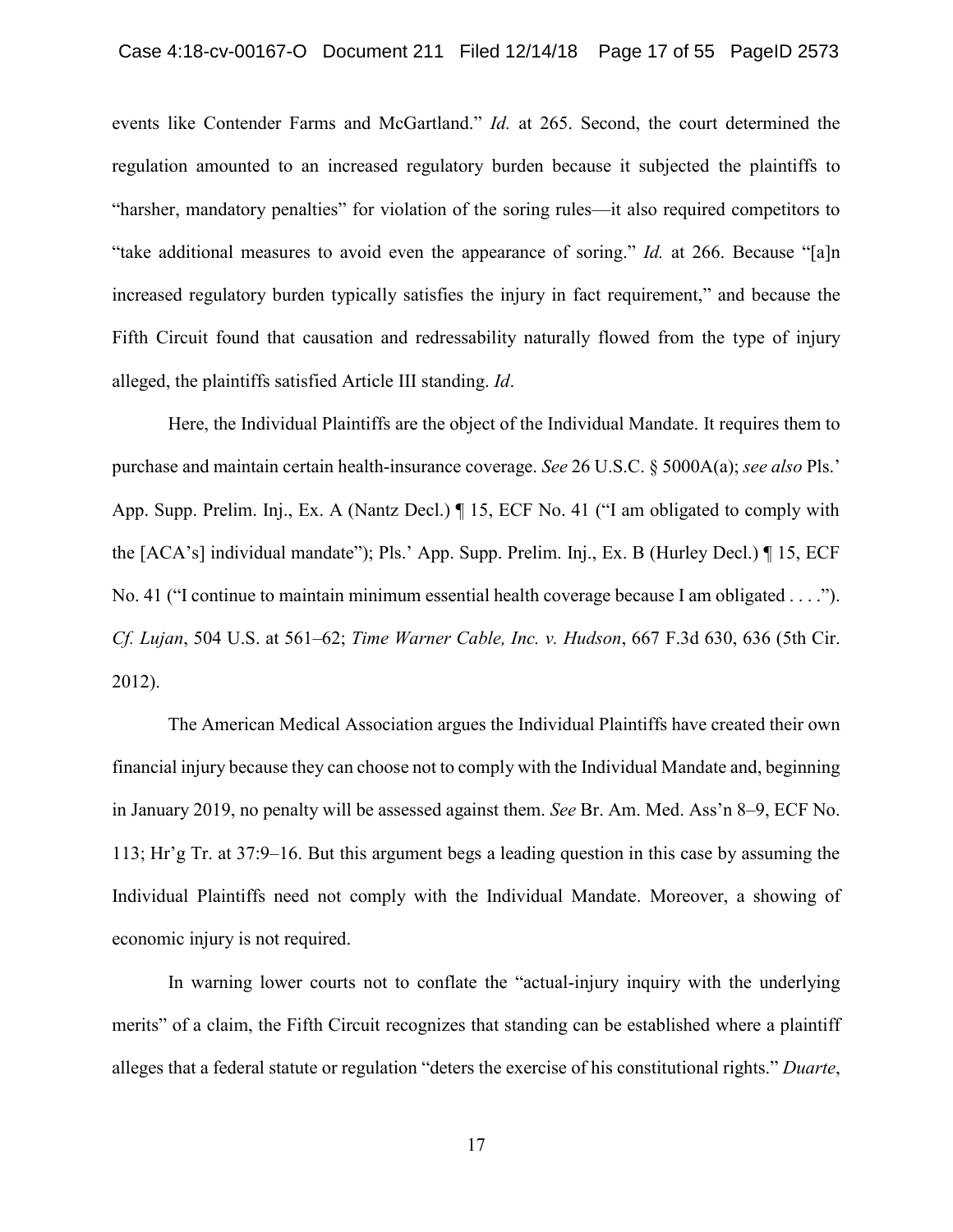759 F.3d at 520. Here, the Individual Plaintiffs allege just that. They claim "Section 5000A's individual mandate exceeded Congress's enumerated powers by forcing Individual Plaintiffs to maintain ACA-compliant health insurance coverage." Am. Compl. ¶ 49, ECF No. 27. Intervenor Defendants, meanwhile, contend the Individual Mandate remains a constitutional exercise of Congress's tax or regulatory authority. As a result, the "conflicting contentions of the parties . . . present a real, substantial controversy between parties having adverse legal interests, a dispute definite and concrete, not hypothetical or abstract." *Babbitt v. United Farm Workers Nat'l Union*, 442 U.S. 289, 298 (1979) (quoting *Railway Mail Assn. v. Corsi*, 326 U.S. 88, 93 (1945)). The Individual Plaintiffs have therefore sufficiently alleged an injury in fact that sits at the center of a live controversy.

"Causation and redressability then flow naturally from" the injury created by the Individual Mandate. *Contender Farms*, 779 F.3d at 266. Without it, the Individual Plaintiffs would not be required to maintain health-insurance coverage and would not be subject to an increased regulatory burden. A favorable decision for the Plaintiffs—a declaration that the Individual Mandate is unconstitutional—would redress the alleged injury. The Individual Plaintiffs, for example, would be free to forego purchasing health insurance altogether or to otherwise purchase health insurance below the "minimum essential coverage" better suited to their health and financial realities. At a minimum, they would be freed from what they essentially allege to be arbitrary governance.

The Court finds the Individual Plaintiffs have standing to challenge the constitutionality of the Individual Mandate.7 And because the Individual Plaintiffs have standing, the case-orcontroversy requirement is met. *See Watt v. Energy Action Educ. Found.*, 454 U.S. 151, 160 (1981)

<sup>7</sup> The Court does not analyze whether the Individual Plaintiffs have prudential standing to bring their claims because "prudential standing (unlike Article III standing) is not jurisdictional, meaning that prudential standing has been forfeited" and is not properly before the court, if, like here, no party contests it*. Grocery Mfrs. Ass'n v. EPA*, 693 F.3d 169, 181 (D.C. Cir. 2012) (Kavanaugh, J., dissenting).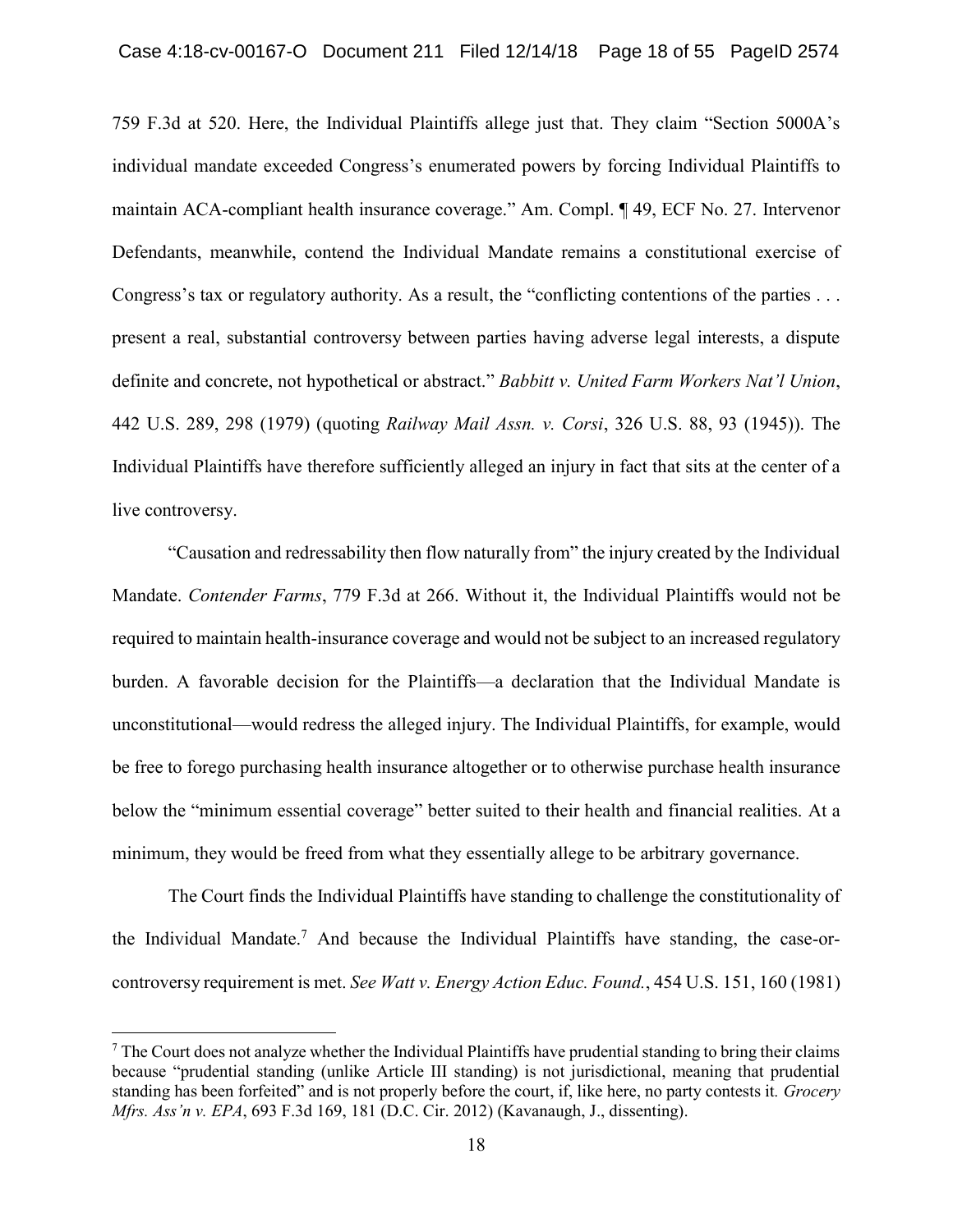("Because we find California has standing, we do not consider the standing of the other plaintiffs."); *Rumsfeld*, 547 U.S. at 53 n.2.

#### **B. The Individual Mandate**

 Congress powers it now asserts, but which many States and individuals believe it does not disavow restraints on federal power that the Constitution carefully constructed." *Id.* "The peculiar circumstances of the moment may render a measure more or less wise, but cannot render it more or less constitutional." *Id.* (quoting Chief Justice John Marshall, *A Friend of the Constitution No. V*, Alexandria Gazette, July 5, 1819, *reprinted in* JOHN MARSHALL'S DEFENSE OF *MCCULLOCH V. MARYLAND* 190–91 (G. Gunther ed. 1969)). "And there can be no question that it is the responsibility of this Court to enforce the limits on federal power by striking down acts of Congress Case 4:18-cv-00167-O Document 211 Filed 12/14/18 Page 19 of 55 PageID 2575<br>
("Because we find California has standing, we do not consider the standing of the other<br>
plaintiffs."); *Rumsfeld*, 547 U.S. at 53 n.2.<br> **B.** The With standing satisfied, the Court "must . . . determine whether the Constitution grants possess." *NFIB*, 567 U.S. at 534 (Roberts, C.J.). The Court recalls the principles undergirding *NFIB*. Namely, "deference in matters of policy cannot . . . become abdication in matters of law." *Id.* at 538. This means "respect for Congress's policy judgments . . . can never extend so far as to that transgress those limits." *Id.* (citing *Marbury v. Madison*, 5 U.S. 137, 175–76 (1803)).

 is zero? Because the Supreme Court upheld the Individual Mandate under Congress's Tax Power, the Court will begin there before proceeding to an Interstate Commerce Clause analysis. The Court The question of constitutionality is straightforward: Is the Individual Mandate a constitutional exercise of Congress's enumerated powers when the shared-responsibility payment finds that both plain text and Supreme Court precedent dictate that the Individual Mandate is unconstitutional under either provision.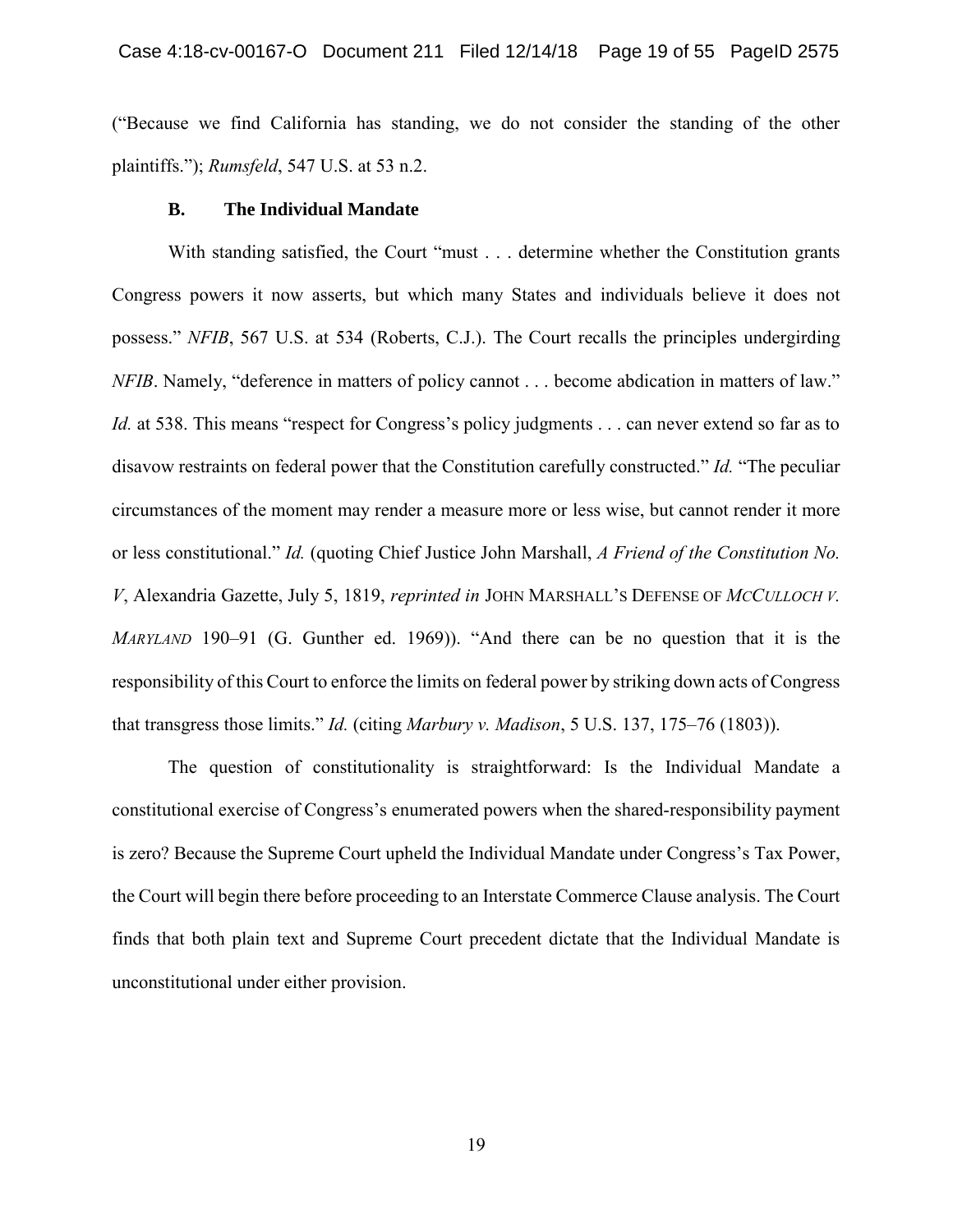## 1. Congress's Tax Power

In *NFIB*, the Supreme Court held 26 U.S.C. § 5000A to be a constitutional exercise of Congress's Tax Power. *Id.* at 570 (majority) ("Our precedent demonstrates that Congress had the power to impose the exaction in § 5000A under the taxing power, and that § 5000A need not be read to do more than impose a tax. That is sufficient to sustain it."). That power authorizes Congress to "lay and collect Taxes, Duties, Imposts, and Excises, to pay the Debts and provide for the common Defence and general Welfare of the United States." U.S. CONST. art. I, § 8, cl. 1. Previously, the shared-responsibility provision, 26 U.S.C. § 5000A(b), imposed an "exaction" for failure to obey the Individual Mandate, *id.* § 5000A(a). The question here is whether an eliminated shared-responsibility exaction continues to justify construing the Individual Mandate as an exercise of Congress's Tax Power to implement § 5000A.

The Plaintiffs and Federal Defendants say "no." Pls.' Br. 26, ECF No. 40; Fed. Defs.' Resp. 11, ECF No. 92. The Intervenor Defendants, on the other hand, argue § 5000A can still fairly be read as a tax because it continues to satisfy the tax factors discussed in *NFIB*, including that previous shared-responsibility payments will make their way into the treasury for years to come. Intervenor Defs.' Resp. 16–22, ECF No. 91.

## *a. Sections 5000A(a) and (b) Are Distinct*

It is critical to clarify something at the outset: the shared-responsibility payment, 26 U.S.C. § 5000A(b), is distinct from the Individual Mandate, *id.* § 5000A(a). For one thing, the latter is in subsection (a) while the former is in subsection  $(b)$ .<sup>8</sup> And the Plaintiffs challenge only the Individual Mandate, not the shared-responsibility penalty, as unconstitutional. *See, e.g.*, Am. Compl. ¶ 49, ECF No. 27 ("Section 5000A's *individual mandate* exceeds Congress's enumerated

<sup>8</sup> Subsection (c) sets the amount of the shared-responsibility payment erected in subsection (b), *see id.*  § 5000A(c), and it is the subsection set at zero per cent by the TCJA, *see* TCJA § 11081(a).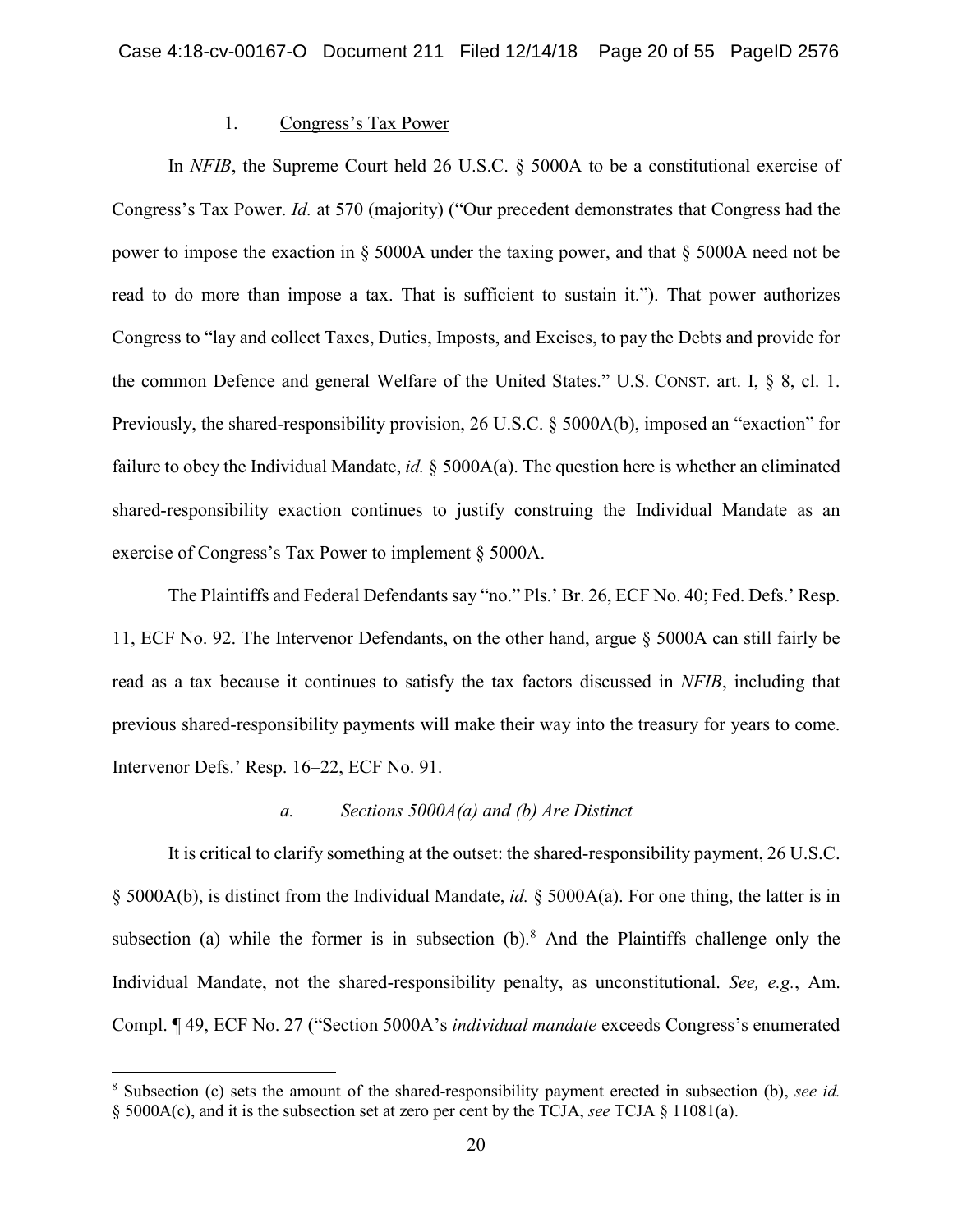powers . . . ." (emphasis added)); *id.* ("the individual mandate cannot be upheld under any other provision of the Constitution"); *id.* at ¶¶ 55–56 ("[A]fter Congress amended Section 5000A, it is no longer possible to interpret this statute as a tax enacted pursuant to a valid exercise of Congress's constitutional power to tax. Rather, the only reading available is the most natural one; Section 5000A contains a stand-alone legal mandate . . . Accordingly, Section 5000A's *individual mandate* is unconstitutional." (emphasis added)). The Court cannot ignore that the Individual Mandate, § 5000A(a), is separate and distinct from the shared-responsibility penalty, § 5000A(b).<sup>9</sup>

Other ACA text and functionality demand  $\S$ § 5000A(a) and (b) not be lumped together, too. Most obviously, Congress exempted some individuals from the shared-responsibility penalty *but not the Individual Mandate*. *See* 26 U.S.C. § 5000A(e). For example, § 5000A(e)(1) provides that "[i]ndividuals who cannot afford coverage" are exempt from the penalty, but not the mandate. *Id.*  $\&$  5000A(e)(1). "Members of Indian tribes" are also subject to the mandate but not the penalty. *See id.* § 5000A(e)(3). Congress could not possibly have intended the mandate and penalty to be treated as one when it treated them as two. $^{10}$ 

Congress's codified ACA findings support the distinction as well. As the Plaintiffs argue, those "findings identify the individual mandate itself—'[t]he *requirement*' to purchase health insurance"—while "making no mention of the separate tax penalty that attaches to some individuals' failure to comply with the mandate." Pls.' Br. 8–9, ECF No. 40 (citation omitted) (emphasis in Plaintiffs' Brief). The Court agrees the findings highlight that Congress believed that,

<sup>9</sup>*See* ANTONIN SCALIA & BRYAN A. GARNER, READING LAW: THE INTERPRETATION OF LEGAL TEXTS 174–79 (2012) (Surplusage Canon) [hereinafter "READING LAW"].

<sup>&</sup>lt;sup>10</sup> Federal agencies recognize this as well. *See, e.g.*, CENTERS FOR MEDICARE & MEDICAID SERVICES, ONE PAGER – INDIAN EXEMPTION, <https://marketplace.cms.gov/technical-assistance-resources/exemption>indian-health-care-provider.pdf (last visited December 2018) ("Under the Affordable Care Act, everyone who can afford to is now required by law to have health coverage . . . However, those who can't afford coverage or meet other conditions may qualify for [a shared-responsibility-payment] exemption.").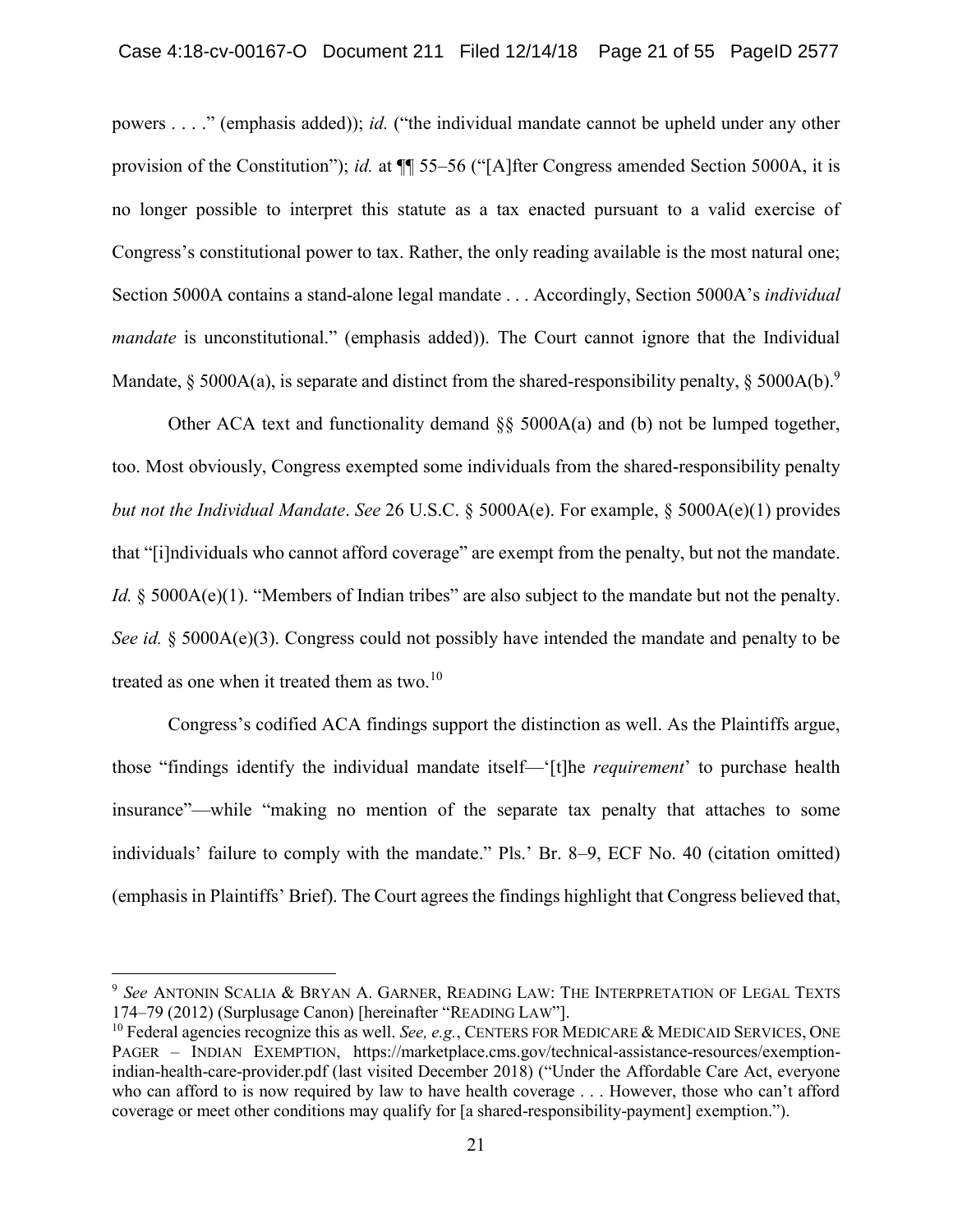"if there were no *requirement*"—i.e., no Individual Mandate—"many individuals would wait to purchase health insurance until they needed care." 42 U.S.C. § 18091(2)(I) (emphasis added). That is the belief it acted on and on which it formed its [intent.](https://intent.11)<sup>11</sup>

The 2010 Congress therefore intended the mandate and penalty to be distinct. The 2017 Congress solidified that intent. Section 11081 of the TCJA is entitled "Elimination of shared responsibility payment for individuals failing to maintain minimum essential coverage." TCJA § 11081. This section amends 26 U.S.C. § 5000A(c)—the provision setting the amount of the shared-responsibility penalty, *id.* § 5000A(b)—to "[e]liminat[e]" the existing payment and replace it with "Zero percent" and "\$0." TCJA § 11081(a). It does not eliminate the Individual Mandate. So, just as the 2010 Congress subjected *some* individuals to the Individual Mandate but no sharedresponsibility payment, the 2017 Congress subjected *all* applicable individuals to the Individual Mandate but no shared-responsibility payment. Congress never intended the two things to be one.

As described below, the Supreme Court's Tax Power analysis in *NFIB* proceeded along these lines—recognizing the Individual Mandate as separate and distinct from the sharedresponsibility penalty. This distinction is critical to the Court's remaining legal analysis.

# *b. Section 5000A(a) Can No Longer Be Sustained as an Exercise of Congress's Tax Power*

*NFIB* does not contravene Congress's intent to separate the Individual Mandate and sharedresponsibility penalty. To the extent the Supreme Court held § 5000A could be fairly read as a tax,

<sup>11</sup>*See also* CONGRESSIONAL BUDGET OFFICE, KEY ISSUES IN ANALYZING MAJOR HEALTH INSURANCE PROPOSALS 53 (Dec. 2008), *available at* <https://www.cbo.gov/sites/default/files/110th-congress-2007>- 2008/reports/12-18-keyissues.pdf (December 2008) ("[S]ome compliance is generally observed, even when there is little or no enforcement of mandates. Compliance, then, is probably affected by an individual's personal values and by social norms. Many individuals and employers would comply with a mandate, even in the absence of penalties, because they believe in abiding by the nation's laws.").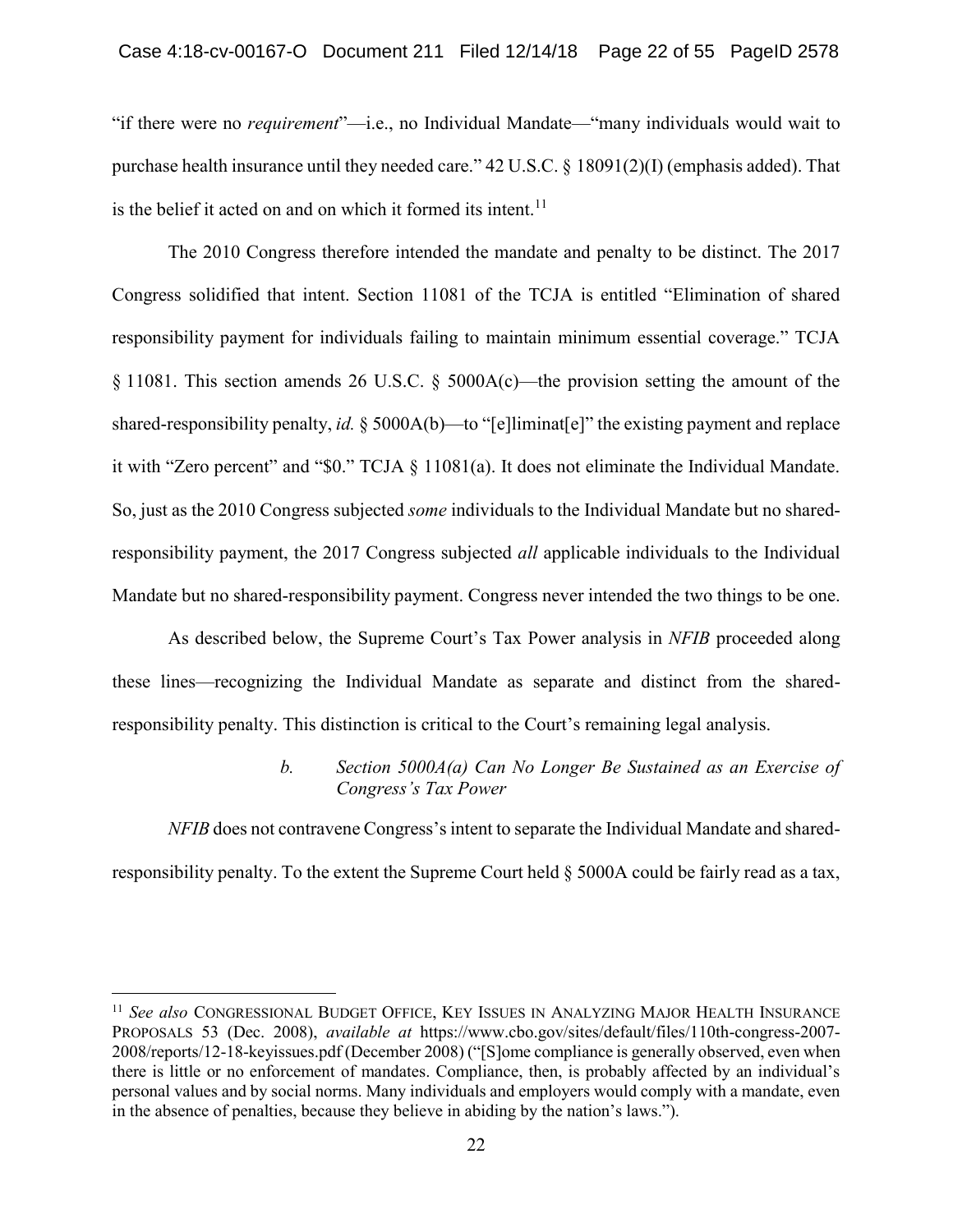it reasoned only that the Individual Mandate could be viewed as part and parcel of a provision supported by the Tax Power—not that the Individual Mandate *itself* was a tax.

The Supreme Court stated its "precedent demonstrate[d] that Congress had the power to impose the *exaction* in § 5000A under the taxing power"—and § 5000A(b) is the exaction—"and that § 5000A need not be read to do more than impose a tax. That is sufficient to sustain it." *NFIB*, 567 U.S. at 570 (emphasis added). In other words, it was only because of the totally distinct sharedresponsibility payment, or exaction, that the Supreme Court could construe  $\S$  5000A as a tax provision. As the Government argued at the time, and as Chief Justice Roberts recognized, that meant "the mandate [could] be regarded as establishing a condition—not owning health insurance—that *triggers a tax*." *Id.* at 563 (Roberts, C.J.) (emphasis added).

Put plainly, because Congress had the power to enact the shared-responsibility exaction, § 5000A(b), under the Tax Power, it was fairly possible to read the Individual Mandate, § 5000A(a), as a functional part of that tax also enacted under Congress's Tax Power. Therefore, § 5000A *as a whole* could be viewed as an exercise of Congress's Tax Power.

The majority's analysis compels this conclusion.<sup>12</sup> In its very first breath under Part III-C, the majority reasoned:

The exaction the Affordable Care Act imposes on those without health insurance looks like a tax in many respects. The "[s]hared responsibility payment," as the statute entitles it, is paid into the Treasury by "taxpayer[s]" when they file their tax returns. 26 U.S.C. § 5000A(b). It does not apply to individuals who do not pay federal income taxes because their household income is less than the filing threshold in the Internal Revenue Code.  $\S$  5000A(e)(2). For taxpayers who do owe the payment, its amount is determined by such familiar factors as taxable income, number of dependents, and joint filing status.  $\S$ § 5000A(b)(3), (c)(2), (c)(4). The requirement to pay is found in the Internal Revenue Code and enforced by the IRS, which—as we previously explained—must assess and collect it "in the same" manner as taxes."

<sup>12</sup>*Accord* Intervenor Defs.' Resp. 17, ECF No. 91 ("In *NFIB*, the Supreme Court explained that the *shared responsibility payment* 'looks like' a tax in several respects." (emphasis added)).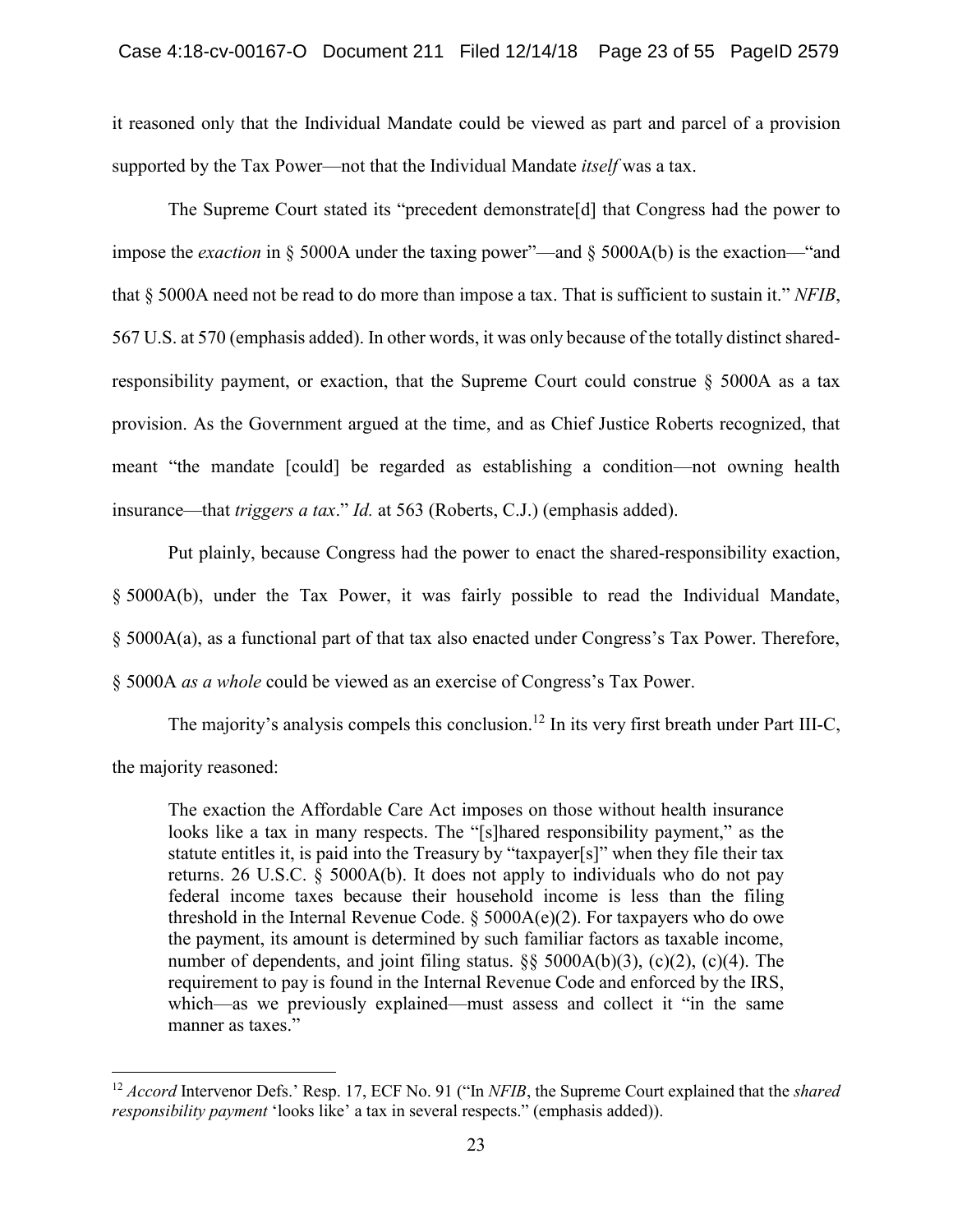baseline analysis thus turned on the following: the *exaction* looks like a tax; it is *paid* into the applied to folks who owe *the payment*; and the requirement *to pay* is in the revenue code. *Id.* Only payment, is not an exaction, is not paid into the Treasury or otherwise a payment, does not exclude those who pay no federal taxes for income reasons, and is not determined by familiar tax factors. Case 4:18-cv-00167-O Document 211 Filed 12/14/18 Page 24 of 55 PageID 2580<br>NFIB, 567 U.S. at 563 64 (anajority) (final citation to ACA omitted). The Superenc Court's<br>bassline analysis thus turned on the following: the *ex NFIB*, 567 U.S. at 563–64 (majority) (final citation to ACA omitted). The Supreme Court's treasury; it does not apply to individuals who pay no federal income taxes; familiar tax factors are one of those factors applies to the Individual Mandate,  $\S$  5000A(a): it is in the Internal Revenue Code. But the Individual Mandate is not in § 5000A(b), is not called the shared-responsibility Section 5000A(b) is all those things.

 Crucially, after assessing § 5000A(b) against the factors above, the Supreme Court concluded § 5000A "yields the essential feature of any tax: It produces at least some revenue for the Government." *Id.* at 564 (citing *United States v. Kahriger*, 345 U.S. 22, 28 n. 4 (1953)).

 viewed as an exercise of the Tax Power: (1) a payment is paid into the Treasury, (2) the payment amount is determined with reference to income and other familiar factors, and (3) the payment produces revenue for the Government. *Id.* at 563–64. In their brief, the Intervenor Defendants urge the "shared responsibility payment continues to maintain these tax-like characteristics." Intervenor Defs.' Resp. 18, ECF No. 91. But at the hearing, they seemed to concede § 5000A will no longer meet the first and second criteria starting January 1, 2019. *See* Hr'g Tr. at 70:10–16; 70:23–25. They instead focus on the third factor, contending the "production of revenue at all times is not a The Supreme Court thus identified three basic criteria to conclude § 5000A could be constitutional requirement for a lawful tax." Intervenor Defs.' Resp. 18, ECF No. 91.

 § 5000A "yield[ed] the *essential* feature of any tax: It produce[d] at least some revenue for the But the Intervenor Defendants downplay the Supreme Court's most crucial conclusion: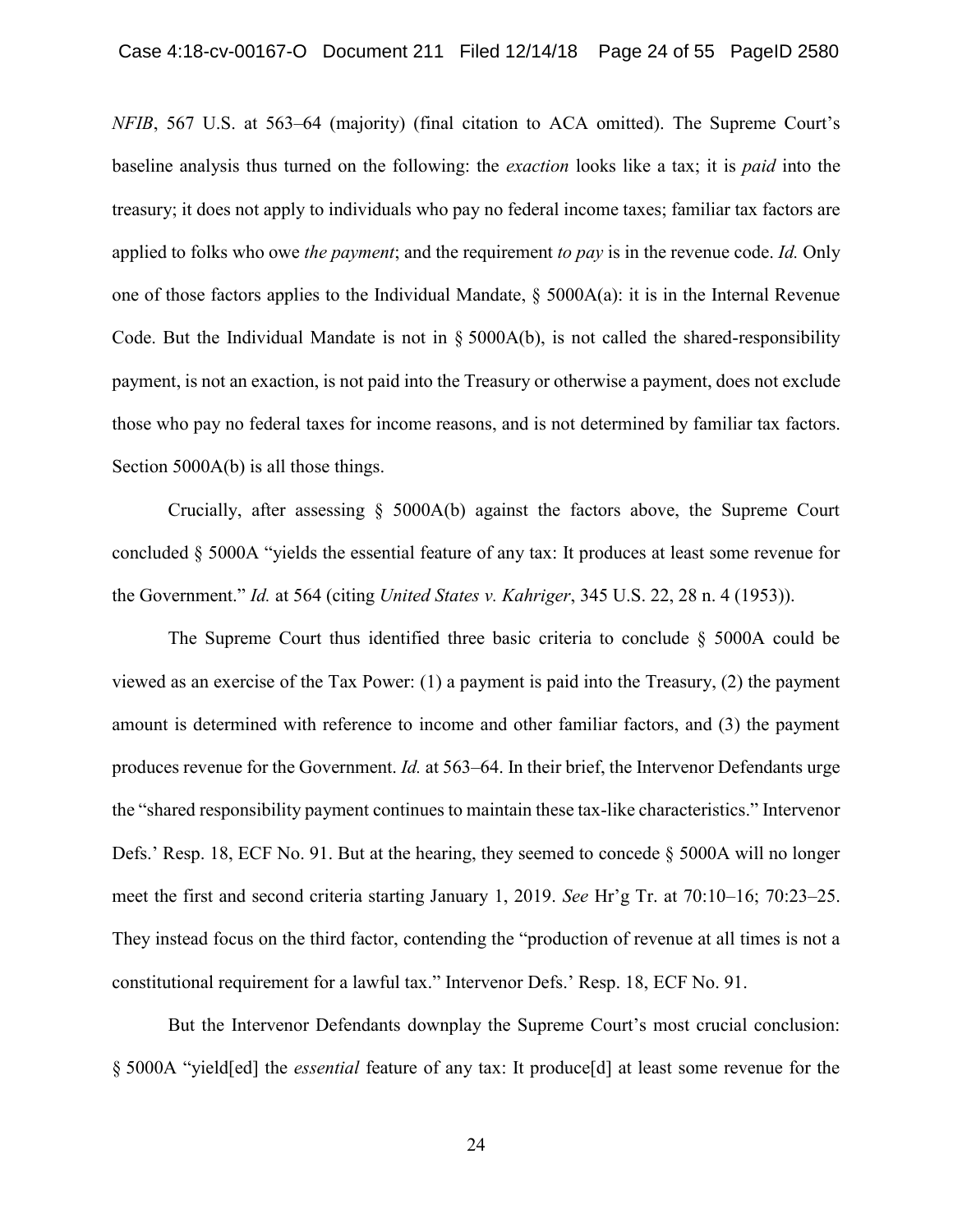Government." *NFIB*, 567 U.S. at 564 (emphasis added); *accord Rosenberger v. Rector and Visitors of Univ. of Virginia*, 515 U.S. 819, 841 (1995) ("A tax, in the general understanding of the term, and as used in the Constitution, signifies an exaction for the support of the Government." (citation omitted)). Not indicative, not common—essential.<sup>13</sup> Thus, the bottom line is the Individual Mandate was buoyed by Congress's Tax Power only because it "trigger[ed]" a provision that "produce[d] at least some revenue for the Government." And it was high tide when the Supreme Court decided *NFIB* because the shared-responsibility payment was still a payment. But with the TCJA, the tide has gone out. Section 5000A no longer contains an exaction.

The Intervenor Defendants argue that "[e]ven if Plaintiffs were correct that a constitutionally-valid tax must produce revenue at all times"—a condition the Supreme Court called essential—"it will be years before the shared responsibility payment ceases to do so." Intervenor Defs.' Resp. 21, ECF No. 91. They contend that, due to the frequency of late payments and deferrals, the government will continue to receive revenue from 2018 shared-responsibility payments "until 2020 or beyond." *Id.* 

Intervenor Defendants cite no authority for the proposition that the relevant timeframe to analyze tax revenue is the tax year in which it is remunerated. Plaintiffs reply that "the revenue Intervenor-Defendants identify is attributable to tax year 2018." Pls.' Reply 8 n.9, ECF No. 175.

It is a well-accepted practice that tax revenue is attributable to the tax year in which it is assessed, not the one in which it is paid. *See, e.g.*, *NFIB*, 567 U.S. at 563 ("the payment is expected to raise about \$4 billion *per year* by 2017") (emphasis added); CONGRESSIONAL BUDGET OFFICE, ANALYSIS OF MAJOR HEALTH CARE LEGISLATION ENACTED IN MARCH 2010, at 14 (Mar. 30, 2011)

<sup>13</sup>*See Essential*, WEBSTER'S THIRD NEW INTERNATIONAL DICTIONARY 777 (1986) (defining as "of or relating to an essence"; "having or realizing in itself the essence of its kind"; and "necessary, indispensable"); *see also* BLACK'S LAW DICTIONARY (10th ed. 2014) ("1. Of, relating to, or involving the essence or intrinsic nature of something. 2. Of the utmost importance; basic and necessary.").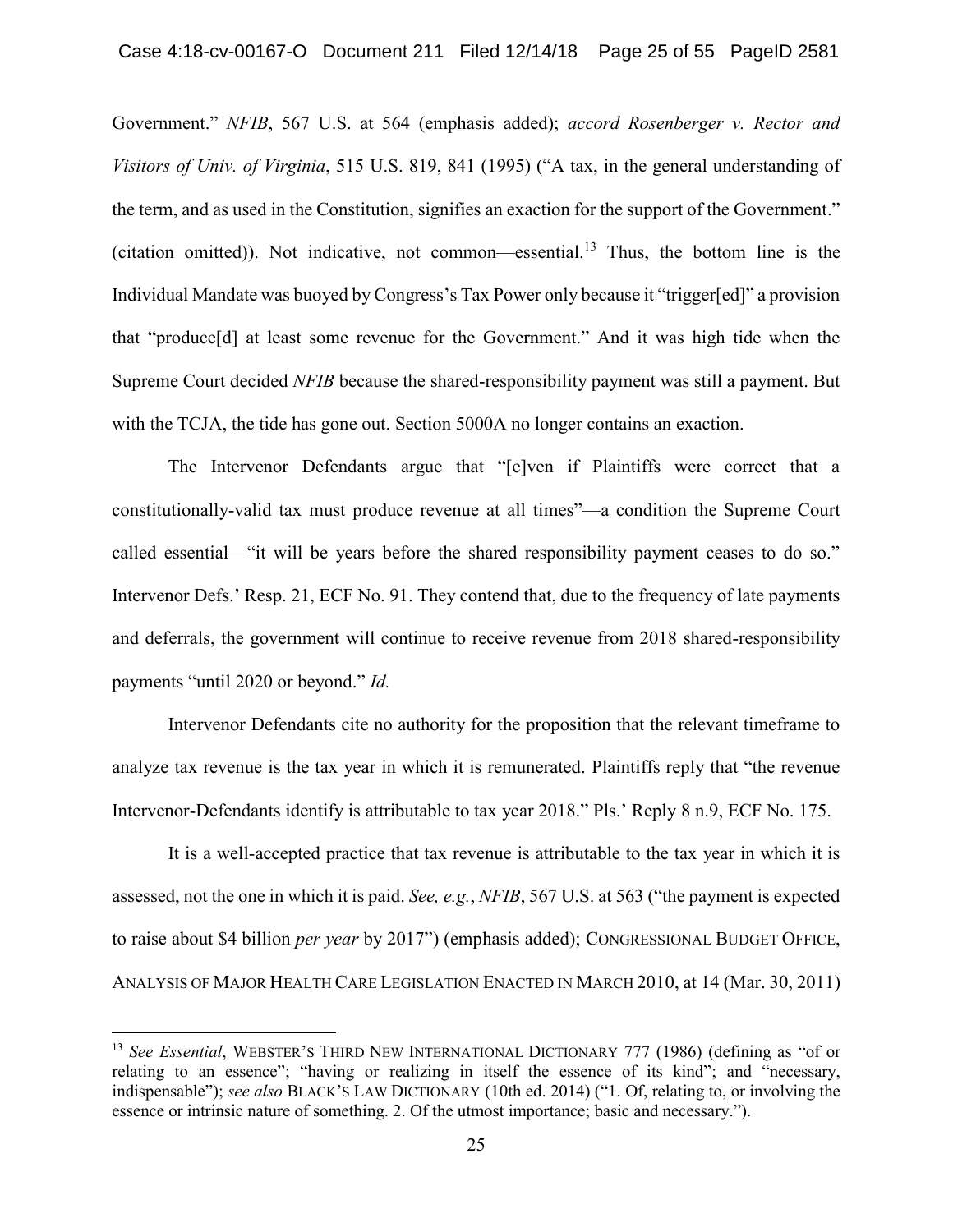taxes). When individuals file tax returns in April 2019, for example, the taxes they pay and the returns they receive will affect the government's 2018 tax-year revenue. The same holds true even if individuals receive deferrals or make late payments in the months and years thereafter. And at any rate, because the TCJA eliminated the shared-responsibility payment "beginning after December 31, 2018," that provision no longer *produces* revenue for the Government—present tense—and any future monies that come in will be because the provision once *produced* revenue for the Government—past tense. So, it is true the shared-responsibility payment once had the Case 4:18-cv-00167-O Document 211 Filed 12/14/18 Page 26 of 55 PageID 2582<br>(analyzing *hy fixcal year* estimated budgetary effects of ACA tax erectist and revenue from excise<br>taxes). When individuals file tax returns in A (analyzing *by fiscal year* estimated budgetary effects of ACA tax credits and revenue from excise essential feature of any tax. But it no longer does.

 Insurance Providers Fee. Intervenor Defs.' Resp. 18– 20. Drawing on these examples, the Intervenor Defenders argue "[t]he shared responsibility payment has not been rendered Finally, the Intervenor Defendants point to three examples of Congress delaying or suspending taxes within the ACA: the Cadillac Tax, the Medical Device Tax, and the Health unconstitutional merely because it will be \$0 in 2019." *Id.* at 18.

 the TCJA does not suspend collection of the shared-responsibility payment, it eliminates it. *See*  TCJA § 11081 ("Elimination of shared responsibility payment for individuals failing to maintain minimum essential coverage."). Put differently, until a change in law, there is no shared- a change in law. The Court cannot rule on a hypothetical counterfactual. It may only "say what the because the TCJA eliminated the shared-responsibility payment "beginning<br>
731, 2018," that provision no longer *produces* revenue for the Government—pt<br>
any future monics that come in will be because the provision once *p* As an initial matter, suspending or delaying a tax is not equivalent to eliminating it. And responsibility payment. True, Congress may reinstate the payment in the future. But that would be law is," not what it someday could be. *Marbury*, 5 U.S. at 177.

 But at a more fundamental level, the Intervenor Defendants' argument demonstrates they misapprehend the Plaintiffs' basic position. The Intervenor Defendants assert: "The *shared*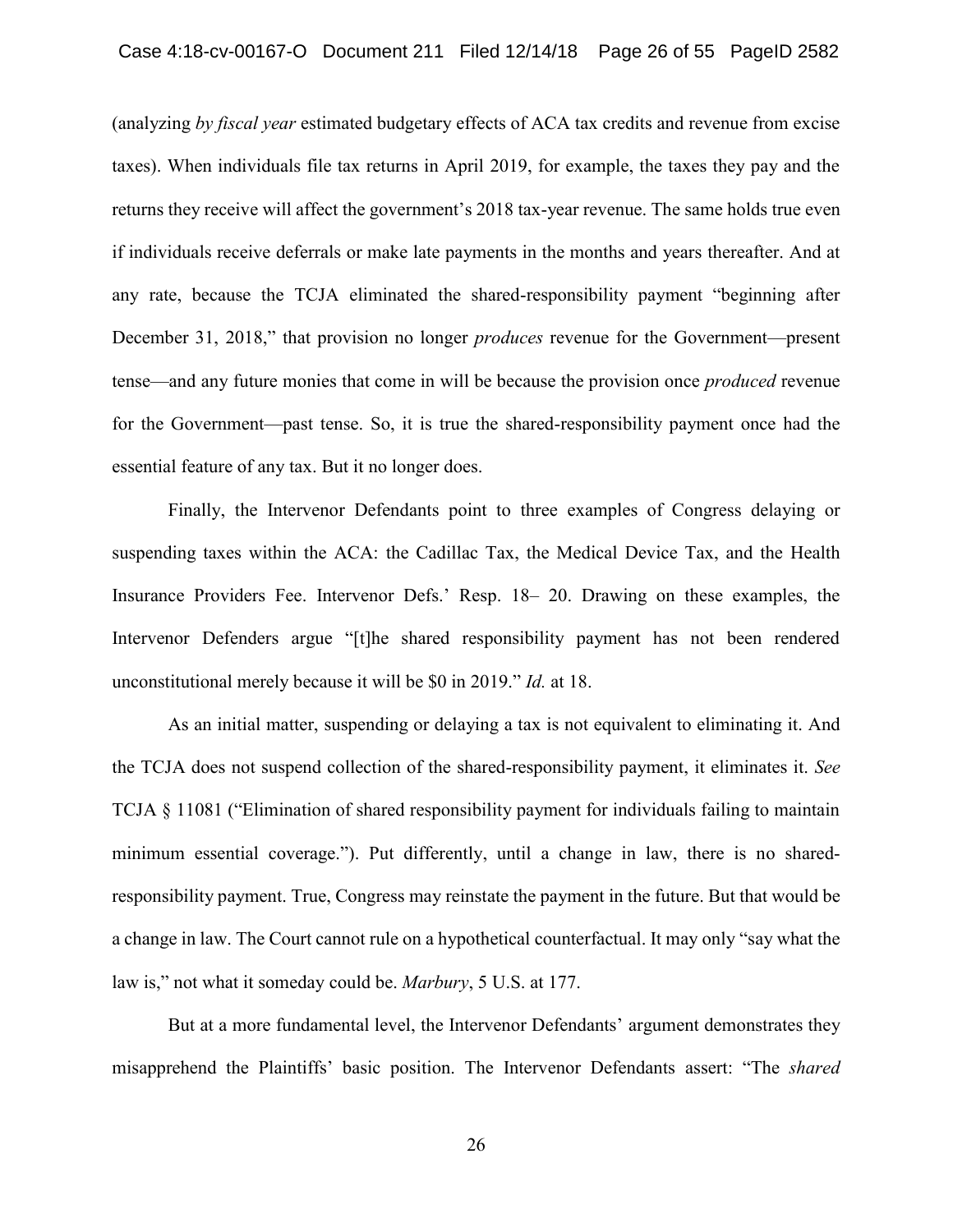*responsibility payment* has not been rendered unconstitutional merely because it will be \$0 in 2019." Intervenor Defs.' Resp. 18, ECF No. 91 (emphasis added). The Plaintiffs do not argue that; they argue the *Individual Mandate* is unconstitutional. And as the Court has explained, the text of the ACA and TCJA, as well as the Supreme Court's reasoning in *NFIB*, all hinge on an understanding that the Individual Mandate and the shared-responsibility payment are two very different creatures. The saving construction in *NFIB* was available only because § 5000A(a) triggered a tax.<sup>14</sup> And § 5000A(b) was a tax because it produced some revenue for the Government. *Sozinsky v. United States*, 300 U.S. 506, 513–14 (1937); *United States v. Ross*, 458 F.2d 1144, 1145 (5th Cir. 1972) ("The test of validity is whether on its face the tax operates as a revenue generating measure and the attendant regulations are in aid of a revenue purpose.").

Under the law as it now stands, the Individual Mandate no longer "triggers a tax" beginning in 2019. So long as the shared-responsibility payment is zero, the saving construction articulated in *NFIB* is inapplicable and the Individual Mandate cannot be upheld under Congress's Tax Power. *See NFIB*, 567 U.S. at 574 ("Congress's authority under the Taxing power is limited to requiring an individual to *pay money* into the Federal Treasury, no more." (emphasis added)).

#### 2. Congress's Interstate Commerce Power

 $\overline{a}$ 

Because the Individual Mandate can no longer be read as an exercise of Congress's Tax Power, the Court takes up the Intervenor Defendants' argument that the mandate is now sustainable under the Interstate Commerce Clause.

<sup>&</sup>lt;sup>14</sup> This distinction also explains why the Cadillac Tax, the Medical Device Tax, and the Health Insurance Providers Fee are all inapposite. Even if, for example, Congress had eliminated the payment under Medical Device Tax—which it did not—the analogy would not hold for the fact pattern before the Court. Instead, to make the Medical Device Tax analogous, it would need to contain a provision requiring all applicable individuals to purchase medical devices. And it would also need to contain a separate provision taxing any applicable individual who did not purchase medical devices. Then, if Congress delayed or suspended the tax under that scheme, the Medical Device Tax would be at least usefully analogous. But the Medical Device Tax does not tax inactivity and is therefore unhelpful here.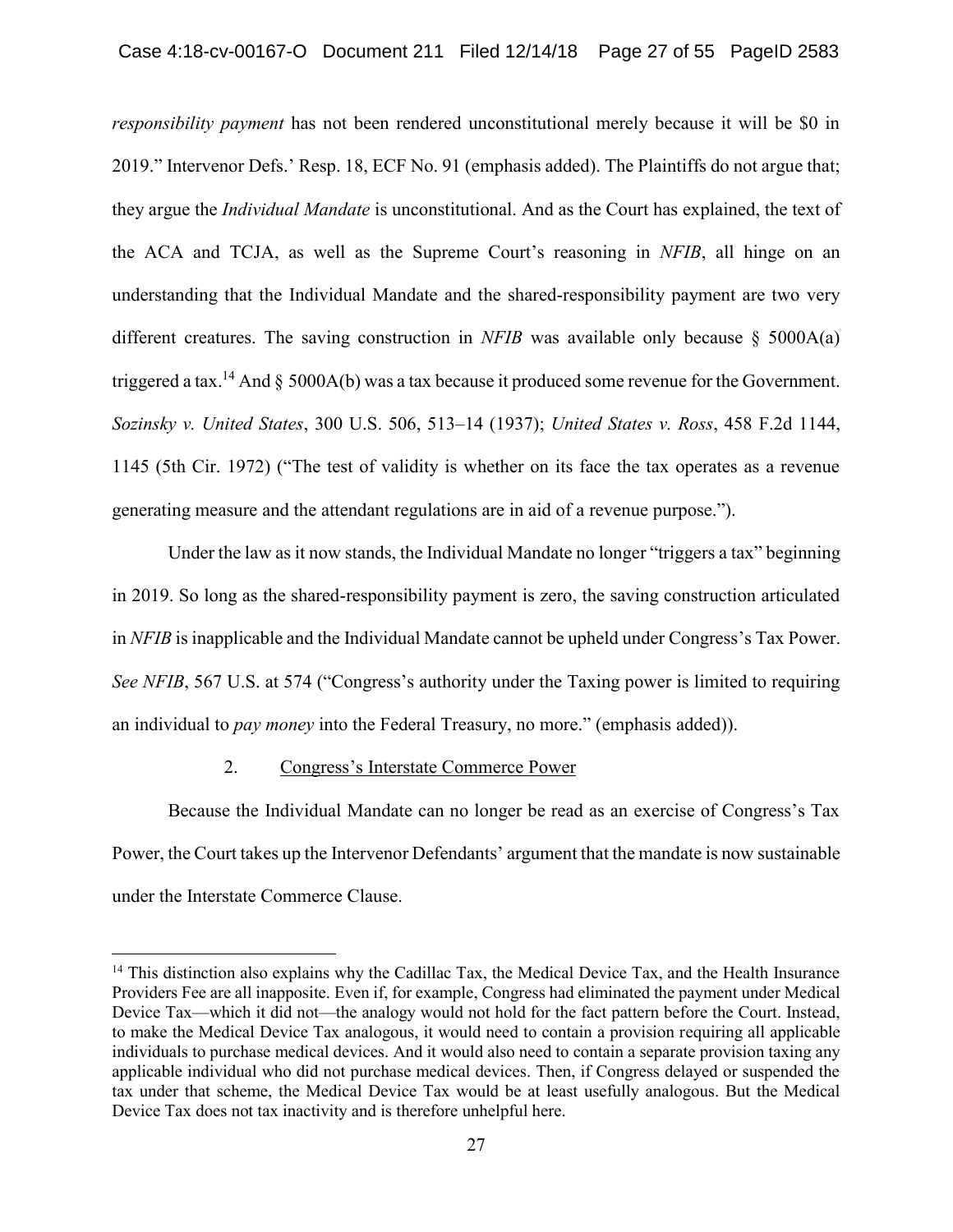The Constitution grants Congress the power to "regulate Commerce . . . among the several States." U.S. CONST. art. 1, § 8, cl. 3. Before *NFIB*, the Supreme Court had never considered whether Congress's power to regulate interstate commerce allowed it to compel citizens into commerce—i.e., to regulate *inactivity*. 567 U.S. at 647 (joint dissent) (identifying issue of first impression). As outlined above, the Supreme Court concluded it does not. It therefore held the Individual Mandate could not be sustained under the Interstate Commerce Clause. *See id.* at 572 (majority).

The Plaintiffs argue this issue is decided because the Supreme Court already concluded in *NFIB* that the Individual Mandate cannot be upheld under the Interstate Commerce Clause. Pls.' Br. 22, ECF No. 40.<sup>15</sup> The Intervenor Defendants respond that the Individual Mandate "may now be sustained under the Commerce Clause" because "with a tax of zero dollars, there is no compulsion." Intervenor Defs.' Resp. 18 n.17, ECF No. 91. They argue the constitutional problem identified in *NFIB*—Congress "*compelling* the purchase of insurance"—is no longer a problem because a tax of zero dollars imposes no legal consequence on individuals who do not comply with the Individual Mandate. *Id.* (emphasis in original); *see also* Hr'g Tr. at 37:9–25, 66:14–68:7.

The Individual Mandate provides: "An applicable individual shall . . . ensure that the individual . . . is covered under minimum essential coverage . . . ." 26 U.S.C. § 5000A(a). The Intervenor Defendants argue the provision "gives the individuals the same choice they've always had—to either purchase insurance or pay the tax." Hr'g Tr. at 67:17–19. But the Intervenor

<sup>&</sup>lt;sup>15</sup> The Federal Defendants did not separately brief the Interstate Commerce Clause issue but agree with the Plaintiffs. *See* Fed. Defs.' Resp. 11, ECF No. 92 ("[O]nce the associated financial penalty is gone, the 'tax' saving construction will no longer be fairly possible and thus the individual mandate will be unconstitutional. As a majority of the Supreme Court held in *NFIB*, '[t]he Federal Government does not have the power to order people to buy health insurance. Section 5000A would therefore be unconstitutional if read as a command.'" (citations omitted)).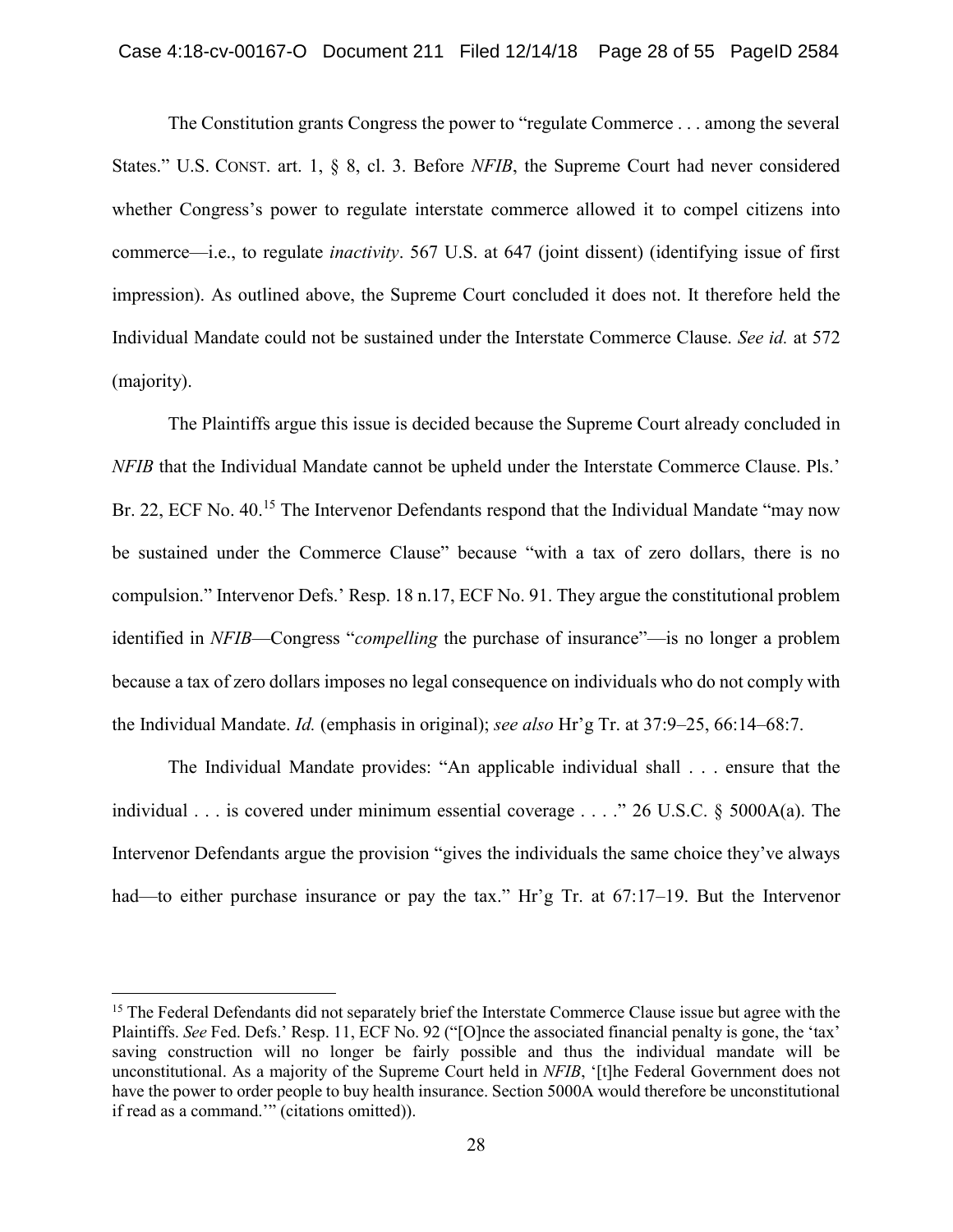Defendants' position is logically self-defeating and contrary to the evidence in this case, the language of the ACA, and Fifth Circuit and Supreme Court precedent.

## *a. The Intervenor Defendants' Position Is Logically Inconsistent*

 At the threshold, the Intervenor Defendants hope to have their cake and eat it too by arguing first say the Individual Mandate "does not compel anyone to purchase insurance." Hr'g Tr. at 37:12. Yet they ask the Court to find the provision "regulate[s] Commerce . . . among the several regulates interstate commerce when it regulates nothing at all. But to "regulate" is "to govern or direct according to rule" and to "bring under the control of law or constituted authority." Defendants' theory that the Individual Mandate does nothing thus requires finding that it is not an the Individual Mandate "does not compel anyone<br>t they ask the Court to find the provision "regulate<br>J.S. CONST. art. 1, § 8, cl. 3. The Intervenor Defen<br>interstate commerce when it regulates nothing at a<br>cording to rule" Case 4:18-cv-00167-O Document 211 Filed 12/14/18 Page 29 of 55 PageID 2585<br>
Defendants' position is logically self-defeating and contrary to the violence in this case, the<br>
language of the ACA, and Fifth Circuit and Supre the Individual Mandate does absolutely nothing but regulates interstate commerce. That is, they States." U.S. CONST. art. 1, § 8, cl. 3. The Intervenor Defendants' theory, then, is that Congress WEBSTER'S THIRD NEW INTERNATIONAL DICTIONARY 1913 (1986). Accepting Intervenor exercise of Congress's Interstate Commerce Power. *Cf. Gibbons v. Ogden*, 22 U.S. 1, 189–90 (1824) ("Commerce . . . is *regulated* by *prescribing rules* . . . ." (emphasis added)).

#### *b. The Intervenor Defendants' Position Contradicts the Evidence*

 No. 41 ("I value compliance with my legal obligations . . . [t]he repeal of the associated health insurance tax penalty did not relieve me of the requirement to purchase health insurance"); Pls.' App. Supp. Prelim. Inj., Ex. B (Hurley Decl.) ¶ 15, ECF No. 41 ("I continue to maintain minimum essential health coverage because I am obligated to comply with the [ACA's] individual mandate"). This should come as no surprise. "It is the attribute of law, of course, that it binds; it Despite the Intervenor Defendants' logical gymnastics, the undisputed evidence in this case suggests the Individual Mandate fixes an obligation. The Individual Plaintiffs assert they feel compelled to comply with the law. Pls.' App. Supp. Prelim. Inj., Ex. A (Nantz Decl.) ¶ 15, ECF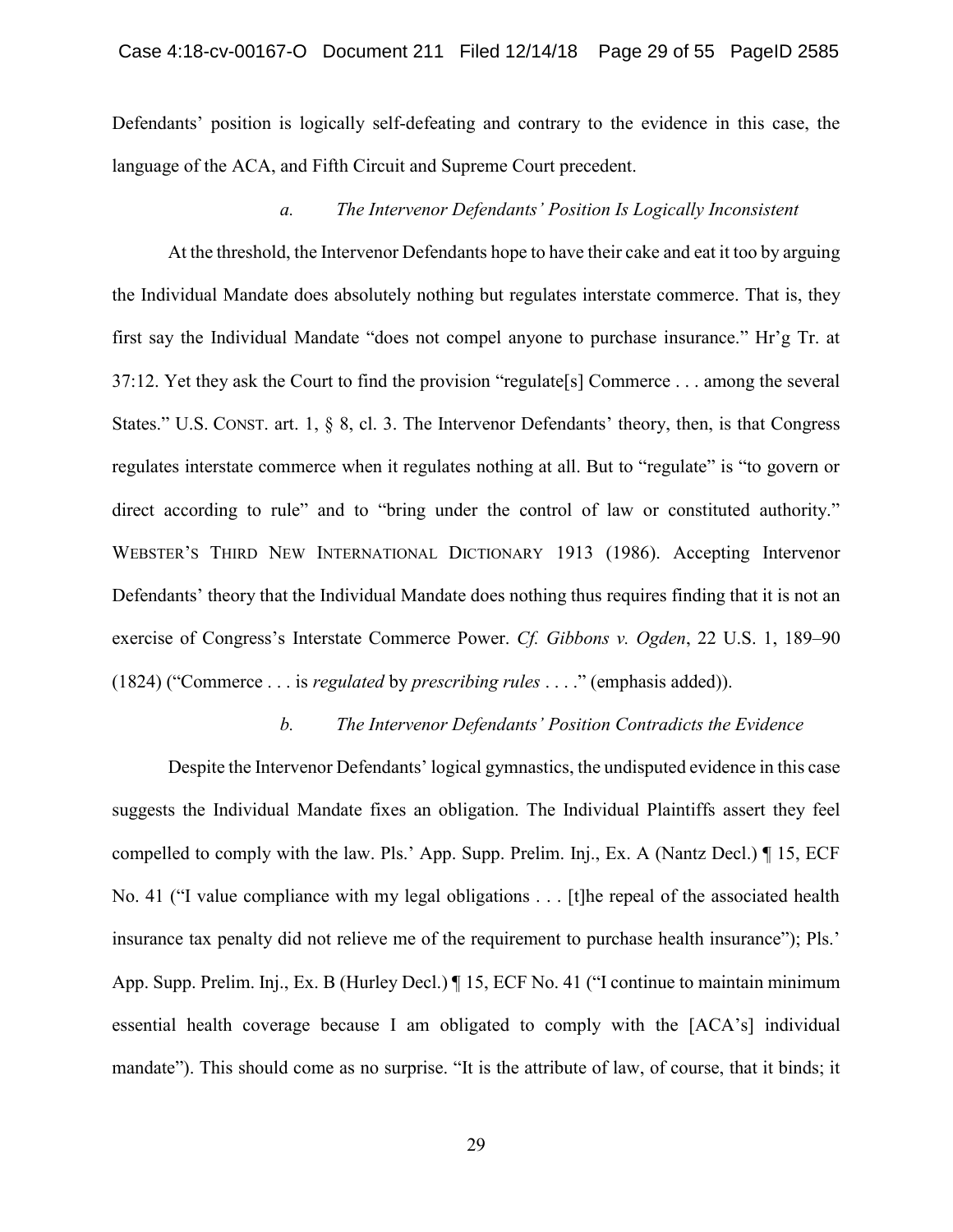states a rule that will be regarded as compulsory for all who come within its jurisdiction." HADLEY rule that will be regarded as<br>
, FIRST THINGS: AN INQUIR<br>
Law therefore has an enor<br>
. *See* CONGRESSIONAL BUI<br>
NCE PROPOSALS at 53 (Dec.<br>
little or no enforcement"). T<br>
Undoubtedly, now that the<br>
uals will choose not to c ARKES, FIRST THINGS: AN INQUIRY INTO THE FIRST PRINCIPLES OF MORALS AND JUSTICE 11 (1986). Law therefore has an enormous influence on social norms and individual conduct in society. *See* CONGRESSIONAL BUDGET OFFICE, KEY ISSUES IN ANALYZING MAJOR HEALTH INSURANCE PROPOSALS at 53 (Dec. 2008) (noting compliance "is generally observed, even when there is little or no enforcement"). That is the point.

 individuals will choose not to comply with the Individual Mandate. *See* CONGRESSIONAL BUDGET (Nov. 8, 2017). And that is likely to undermine Congress's intent in passing the ACA: Near-Case 4:18-cv-00167-O Document 211 Filed 12/14/18 Page 30 of 55 PageID 2586<br>
Sistes a rule that will be regarded as compulsory for all who come within its jurisdiction." HADLEY<br>
ARKES, FIRST THINGS: AN INQUIRY INTO THE FIR Undoubtedly, now that the shared-responsibility payment has been eliminated, more OFFICE, REPEALING THE INDIVIDUAL HEALTH INSURANCE MANDATE: AN UPDATED ESTIMATE at 1 universal healthcare and reduced healthcare costs. *See id.* But the fact that many individuals will no longer feel bound by the Individual Mandate does not change either that some individuals will feel so bound—such as the Individual Plaintiffs here—or that the Individual Mandate is still law.

# *c. The Intervenor Defendants' Position Is Contrary to Text and Binding Precedent*

 And therein lies the rub. The Individual Mandate is law. 26 U.S.C. § 5000A(a). To be (emphasis added). As the Intervenor Defendants concede, Congress "deliberately left the rest of precise, the "*[r]equirement* to maintain minimum essential coverage" is still law. *Id.* § 5000A(a) the ACA untouched"—*including* the Individual Mandate. Hr'g Tr. at 40:12–13.

 important word ignored," courts must "avoid a reading that renders some words altogether redundant" or "pointless." *Id.* at 174, 176. And this is just as true when parties "argue that an entire That the Individual Mandate persists, the Court must conclude, is no mistake. "[I]t is no more the court's function to revise by subtraction than by addition." READING LAW, *supra* note 9, at 174. The surplusage canon holds that, while "[s]ometimes lawyers will seek to have a crucially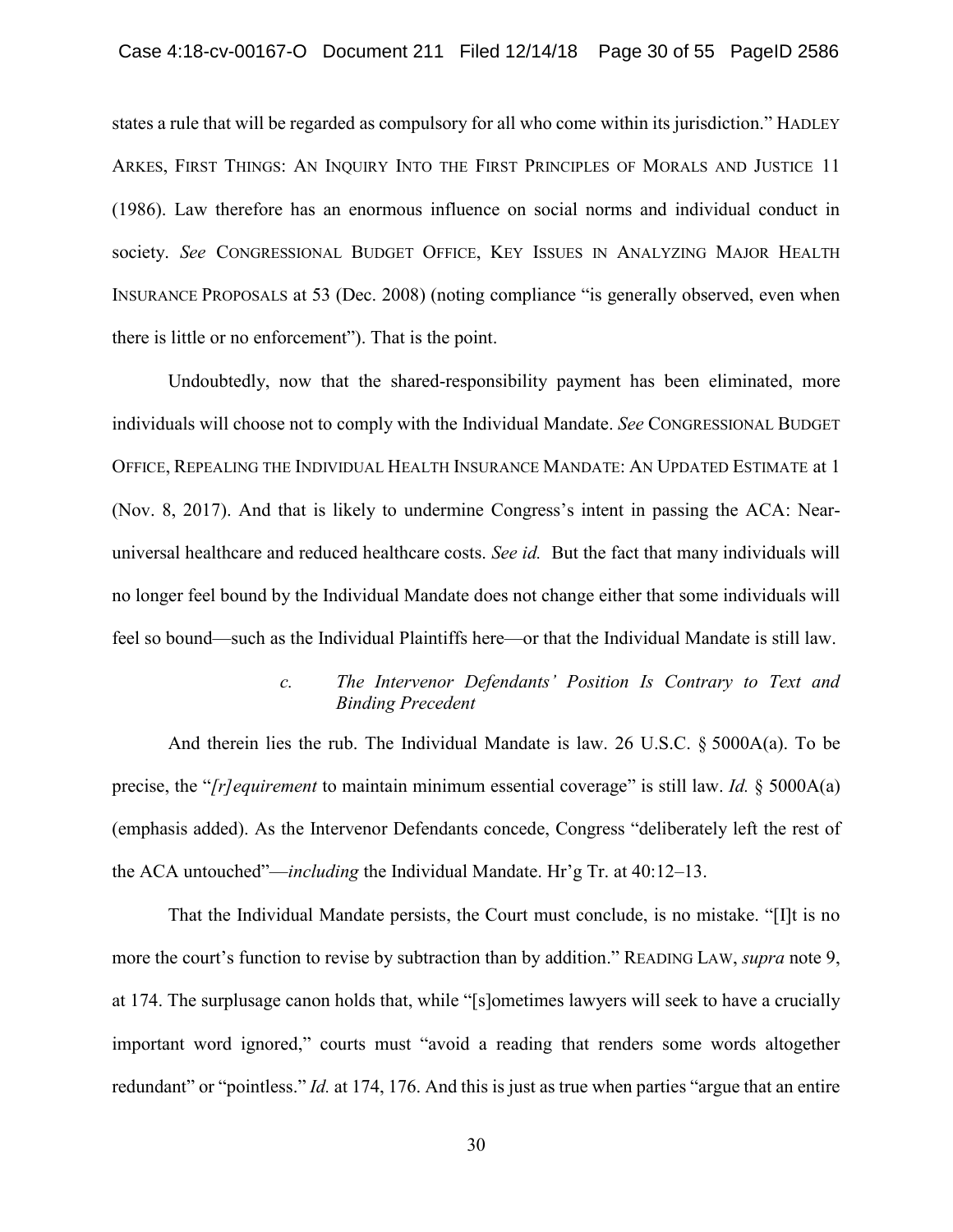provision should be ignored." *Id.* at 175; *see also Yates v. United States*, 135 S. Ct. 1074, 1085  $(2015)$  ("We resist a reading . . . that would render superfluous an entire provision . . . .").

To accept the Intervenor Defendants' argument that the Individual Mandate does nothing would be doubly sinful under the canon against surplusage—it would require ignoring both the mandatory words of the provision and the function of the provision itself. As to the words of the provision, it is entitled, "Requirement to maintain minimum essential coverage," and provides that "[a]n applicable individual shall . . . ensure" that she or he is covered under an appropriate plan. 26 U.S.C. § 5000A(a). These words must be interpreted according to their plain meaning. *See United States v. Yeatts*, 639 F.2d 1186, 1189 (5th Cir. 1981) ("A basic canon of statutory construction is that words should be interpreted as taking their ordinary and plain meaning." (citing *Perrin v. United States*, 444 U.S. 37, 42 (1980))); READING LAW, *supra* note 9, at 69.

The words "requirement" and "shall" are both mandatory. Webster's defines "requirement" as "something required," "something wanted or needed," and "something called for or demanded." WEBSTER'S THIRD NEW INTERNATIONAL DICTIONARY 1929 (1986). And it provides the following as the non-archaic meaning of "shall": "used to express a command or exhortation." *Id.* at 2085. But a plethora of binding caselaw already establishes that there is nothing permissive about a Congressionally enacted requirement that properly<sup>16</sup> employs the verbiage "shall." *See, e.g., Fed. Express Corp. v. Holowecki*, 552 U.S. 389, 399 (2008) (reasoning "'shall' imposes obligations on agencies to act"); *Lopez v. Davis*, 531 U.S. 230, 241 (2001) (noting "shall" indicates an intent to "impose discretionless obligations"); *Crane v. Napolitano*, No. 3:12-cv-03247-O, 2013 WL

<sup>&</sup>lt;sup>16</sup> There are some instances where drafters improperly use the word "shall" as part of a negative command. For example, "Neither party *shall* claim reimbursement for its expenses from the other party." READING LAW, *supra* note 9, at 113. In such an instance, "shall" means something more akin to the traditionally permissive "may." But § 5000A(a) is not a negative command. And "[w]hen drafters use *shall* . . . correctly"—as in § 5000A(a)—"the traditional rule holds"—i.e., "that *shall* is mandatory." *Id.* at 112.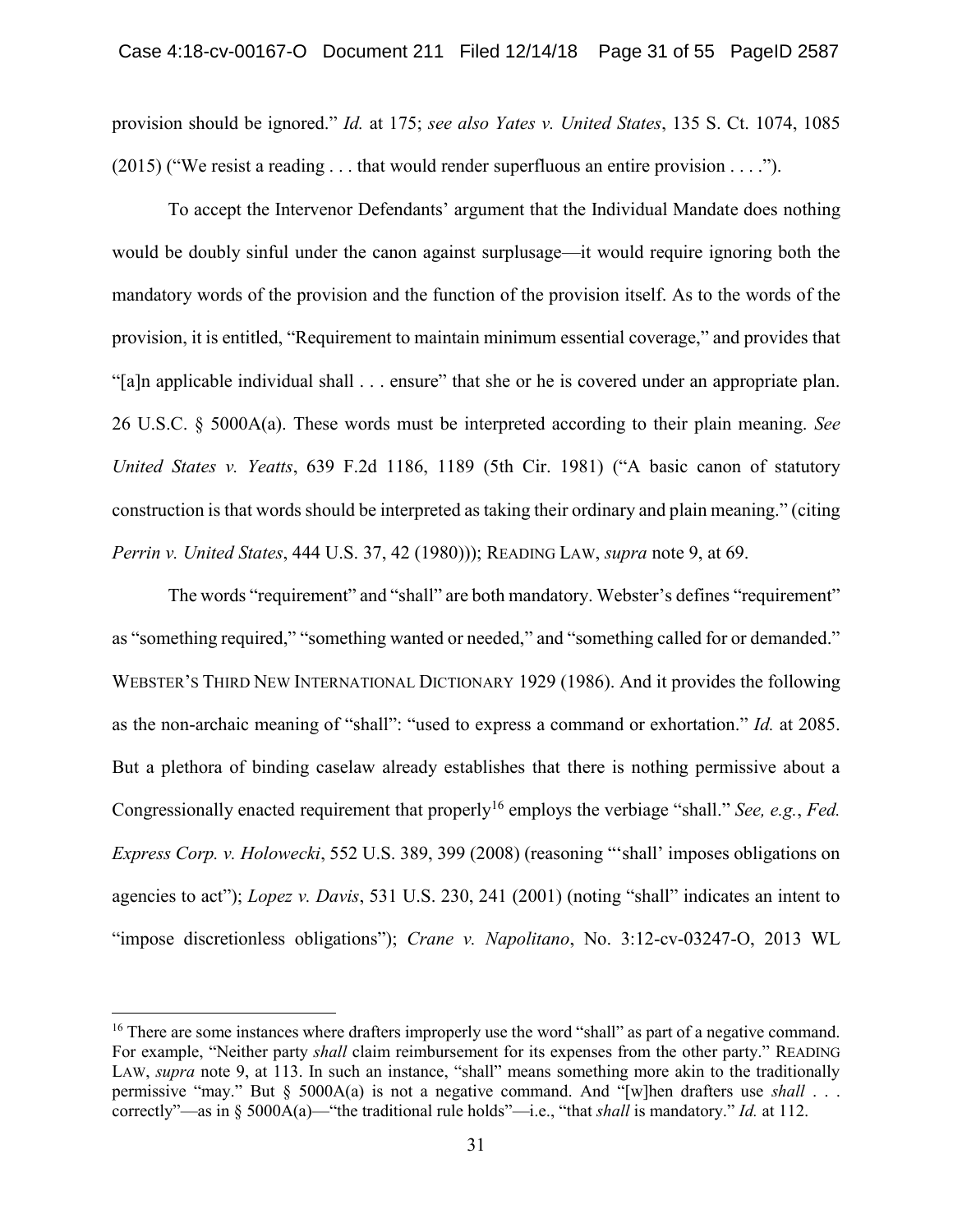1744422, at \*8 (N.D. Tex. Apr. 23, 2013), *aff'd sub nom. Crane v. Johnson*, 783 F.3d 244 (5th Cir. 2015) ("Congress's use of the word 'shall' . . . imposes a mandatory obligation").

This is precisely why Chief Justice Roberts, in explaining his road to the *NFIB* majority, noted that the Individual Mandate "reads more naturally as a command to buy insurance." *NFIB*, 567 U.S. at 574 (Roberts, C.J.). Indeed, the Chief Justice reasoned that he "would uphold it as a command if the Constitution allowed it." *Id.* But because courts "have a duty to construe a statute to save it, if fairly possible," *id.*, and because "§ 5000A [could] be interpreted as a tax" at the time, *id.*, the Chief Justice construed the Individual Mandate "as establishing a condition . . . that triggers a tax," *id.* at 563. In other words, to the extent the majority construed the Individual Mandate as something other than a standalone mandate, it did so only because it was possible to construe the provision as triggering a tax. That "fundamental construct," as the Intervenor Defendants call it, *see* Hr'g Tr. at 66:15, was just that—a construct. And in light of this Court's finding on the Tax Power today, the construct no longer holds.

But even under the *NFIB* construct, the Individual Mandate created an obligation.<sup>17</sup> As the majority noted, "the individual mandate clearly aims to induce the purchase of health insurance."<sup>18</sup> *NFIB*, 567 U.S. at 567 (majority). It continued, "Neither the Act nor any other law attaches negative legal consequences to not buying health insurance, beyond requiring a payment to the IRS." *Id.* at 568. And the Government agreed at the time, "if someone chooses to pay rather than obtain health insurance, they have fully complied with the law." *Id.* 

<sup>&</sup>lt;sup>17</sup> Cf. READING LAW, *supra* note 9, at 63 (Presumption Against Ineffectiveness).

<sup>&</sup>lt;sup>18</sup> That conduct-inducing characteristic is what led five Justices to conclude the Individual Mandate was unsustainable under the Interstate Commerce Clause. *See NFIB*, 567 U.S. at 552 (Roberts, C.J.) ("The individual mandate, however, does not regulate existing commercial activity. It instead compels individuals to *become* active in commerce . . . ."); *id.* at 649 (joint dissent) ("To be sure, purchasing insurance is 'Commerce'; but one does not regulate commerce that does not exist by compelling its existence.").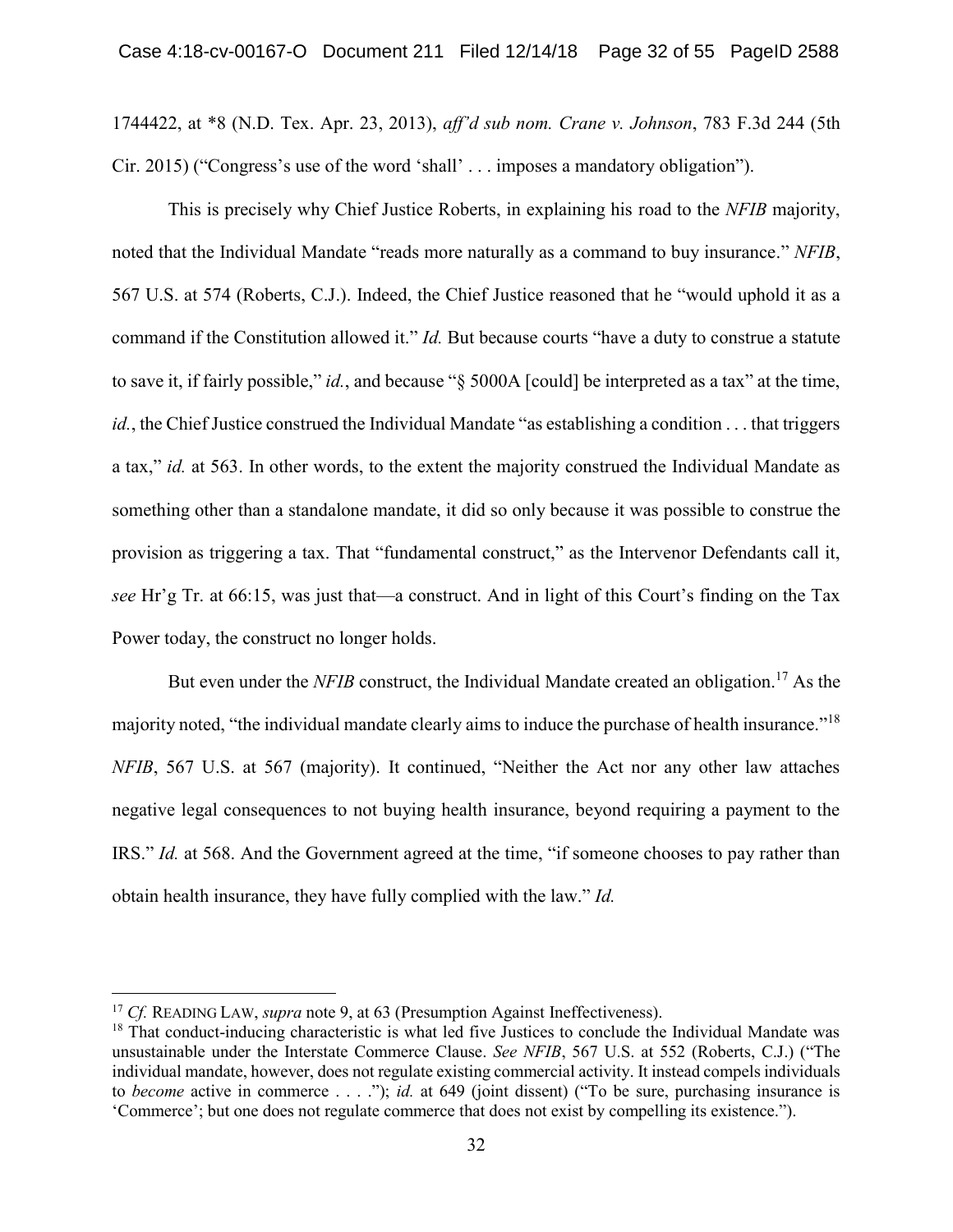The logic of the *NFIB* construct is that an individual can comply with the law after disobeying the Individual Mandate only by paying the shared-responsibility payment. "The only thing they may not lawfully do is not buy health insurance and not pay the resulting tax." *Id.* at 574 n.11. But this means the Individual Mandate is no more optional than the tax.

If an individual can satisfy the law only by satisfying either Condition 1 (the Individual Mandate) or Condition 2 (the tax), then both conditions are equally optional and mandatory. To state it differently, under the *NFIB* construct, failing Condition 1 no more triggers Condition 2 than failing Condition 2 triggers Condition 1. So, an individual who disobeys the Individual Mandate can satisfy the law only by paying a tax, but an individual who disregards the tax can satisfy the law only by obeying the Individual Mandate. And only in a world where the Individual Mandate were truly non-binding could an individual disobey the Individual Mandate and forego the tax. But under the *NFIB* majority's construct, that is not the case. That is because logic demands that the Individual Mandate was never—pardon the oxymoron—a non-binding law.

The remainder of the ACA proves that, too. As noted above,  $\S$  5000A(e), did and still does exempt some individuals from the eliminated shared-responsibility payment but not the Individual Mandate—"a distinction that would make no sense if the mandate were not a mandate." *Id.* at 665 (joint dissent). What is more, Congress exempted, and continues to exempt, certain individuals from the Individual Mandate itself. *See* 26 U.S.C. § 5000A(d)(1). Why would Congress exempt individuals from a mandate that is not mandatory? To ask is to answer.

At least five Justices agreed the Individual Mandate reads more naturally as a command to buy health insurance than as a tax,<sup>19</sup> and those five Justices agreed the mandate could not pass

<sup>19</sup> Justices Ginsburg, Breyer, Kagan, and Sotomayor seemingly took no position on this construction but instead reasoned that the Individual Mandate was constitutional even it were construed as a command. *See, e.g.*, *NFIB*, 567 U.S. at 610 (Ginsburg, J., joined by Breyer, Kagan, and Sotomayor, JJ.) ("Requiring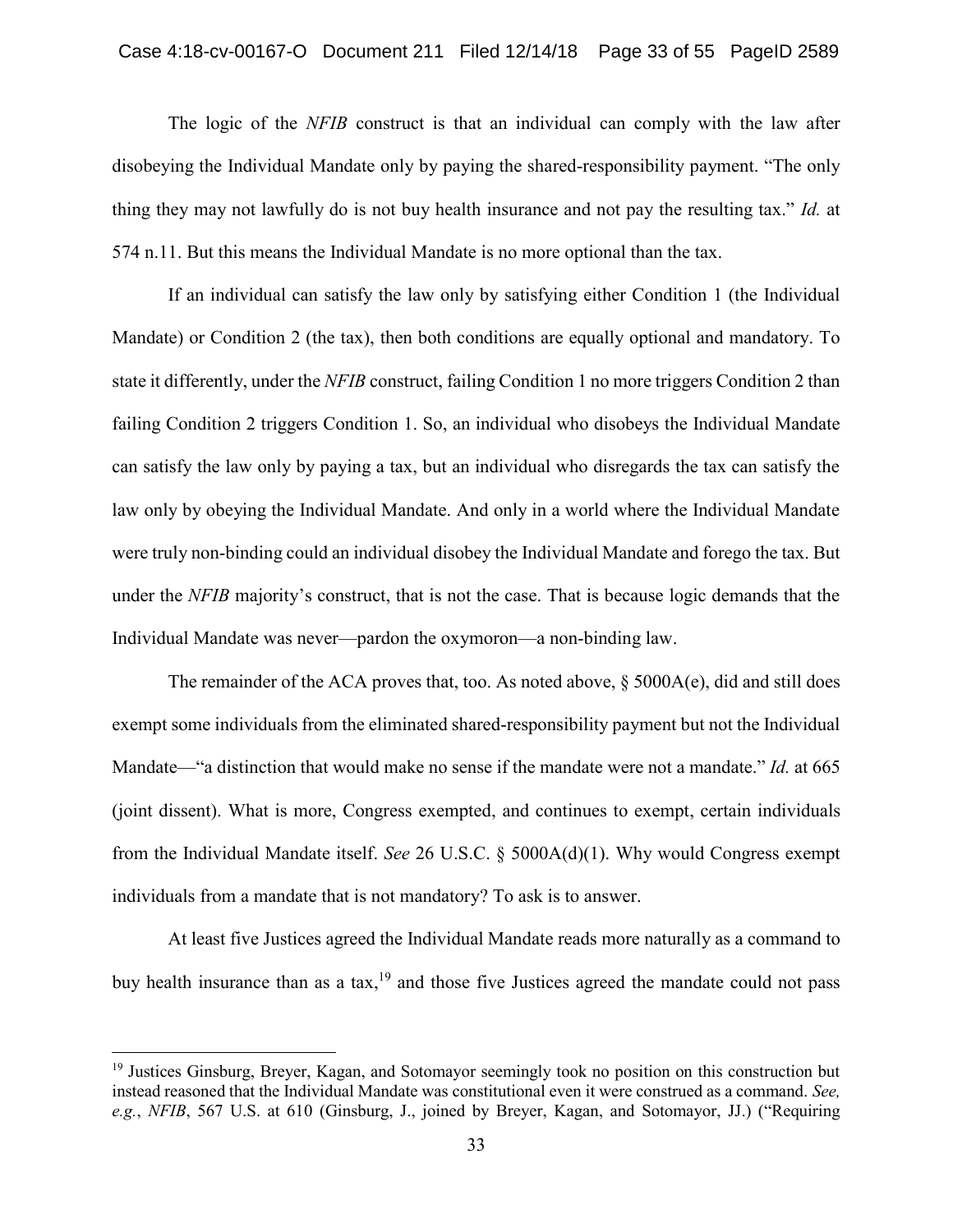muster under the Interstate Commerce Clause. Given that the Individual Mandate no longer "triggers a tax," the Court finds the Individual Mandate now serves as a standalone command that continues to be unconstitutional under the Interstate Commerce Clause.

**\* \* \*** 

The Court today finds the Individual Mandate is no longer fairly readable as an exercise of Congress's Tax Power and continues to be unsustainable under Congress's Interstate Commerce Power. The Court therefore finds the Individual Mandate, unmoored from a tax, is unconstitutional and **GRANTS** Plaintiffs' claim for declaratory relief as to Count I of the Amended Complaint.

#### **C. Severability**

 $\overline{a}$ 

Since the Individual Mandate is unconstitutional, the next question is whether that provision is severable from the rest of the ACA. The Plaintiffs and the Federal Defendants agree, based on the text of 42 U.S.C. § 18091 and all the opinions in *NFIB*, that the guaranteed-issue and community-rating provisions of the ACA are inseverable from the Individual Mandate. *See* Pls.' Br. 30–35, ECF No. 40; Fed. Defs.' Resp. 13–16, ECF No. 92; Pls.' Reply 9, ECF No. 175. The Plaintiffs, however, argue the Individual Mandate is inseverable from the entire ACA, pointing again to § 18091 and *NFIB*. Pls.' Br. 27–40, ECF No. 40. The Intervenor Defendants first argue the Individual Mandate is severable from all provisions in the ACA. Intervenor Defs.' Resp. 28– 33, ECF No. 91. But they also specifically urge that the guaranteed-issue and community-rating provisions are severable from the Individual Mandate. *Id.* at 33–43.

Notably, the parties dispute which Congress's intent controls—the 2010 Congress that passed the ACA or the 2017 Congress that passed the TCJA. *See* Pls.' Reply 14, ECF No. 175 (arguing the intent of the 2010 Congress controls); Intervenor Defs.' Resp. 28–30, ECF No. 91

individuals to obtain insurance unquestionably regulates the interstate health-insurance and health-care markets, both of them in existence well before the enactment of the ACA.").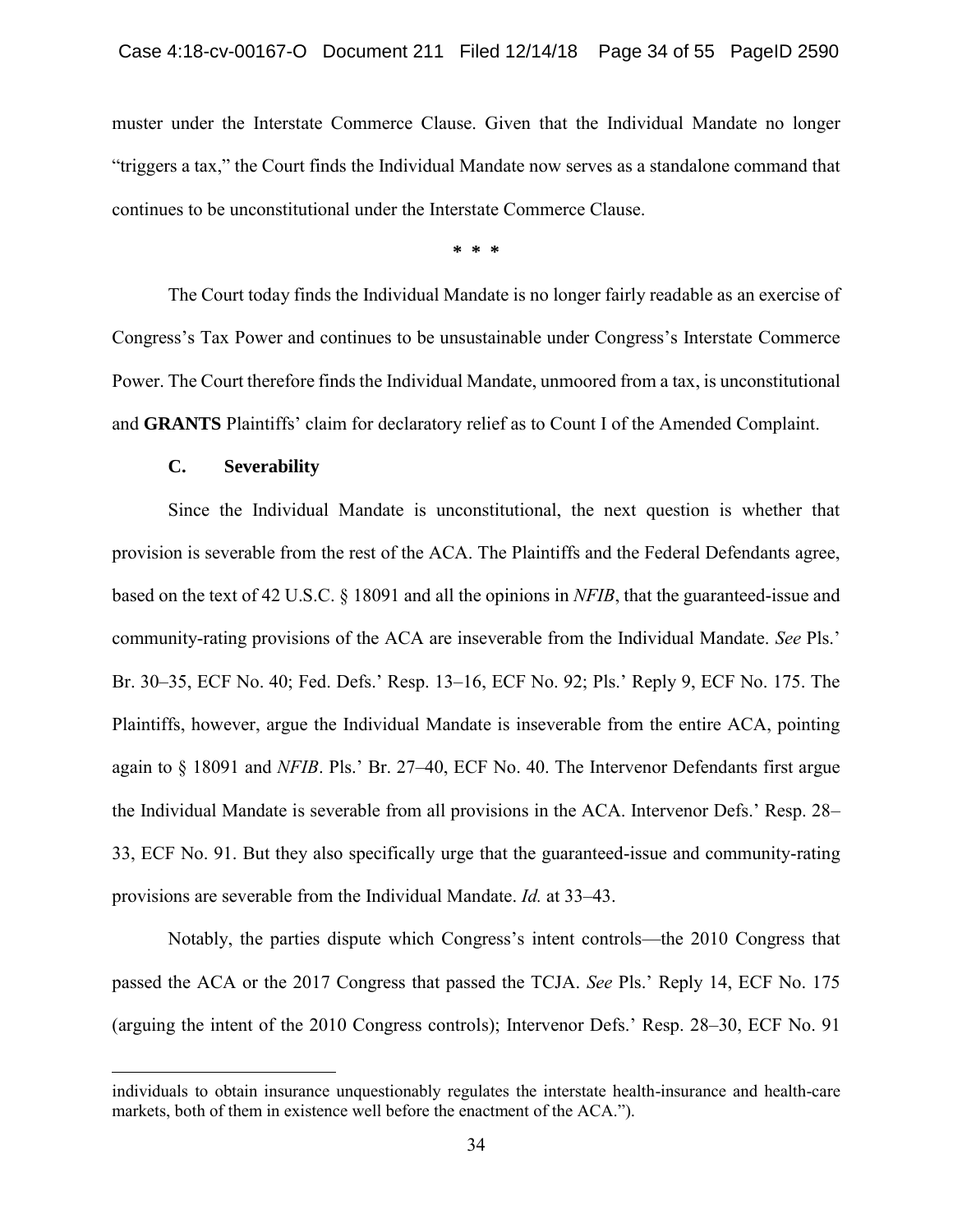(contending the intent of the 2017 Congress controls); Hr'g Tr. at 43–44. This is a bit of a red herring because, applying the relevant standards, the Court finds both Congresses manifested the same intent: The Individual Mandate is inseverable from the entire ACA.

Because the story begins with the 2010 Congress, the Court begins there as well, analyzing both plain text and Supreme Court precedent. But first, a word about severability doctrine.

## 1. Severability Doctrine

 $\overline{a}$ 

The doctrine of severability is rooted in the separation of powers. *See Ayotte v. Planned Parenthood of N. New Eng.*, 546 U.S. 320, 329–30 (2006); *Regan v. Time, Inc.*, 468 U.S. 641, 652–53 (1984) (plurality opinion). The Supreme Court has therefore frequently severed unconstitutional provisions from constitutional ones.<sup>20</sup> This practice reflects a judicial duty to "try to limit the solution to the problem." *Ayotte*, 546 U.S. at 328. In other words, "a court should refrain from invalidating more of the statute than is necessary." *Regan*, 468 U.S. at 652.

Severability, however, is possible only where "an act of Congress contains unobjectionable provisions *separable* from those found to be unconstitutional." *Id.* (quoting *El Paso & Ne. R. Co. v. Gutierrez*, 215 U.S. 87, 96 (1909)) (emphasis added). Were a court to overplay deference to sever an inseverable statute, it would embrace the very evil the doctrine is designed to deter. *See, e.g.*, *R.R. Ret. Bd. v. Alton R.R. Co.*, 295 U.S. 330, 362 (1935) ("[W]e cannot rewrite a statute and give it an effect altogether different from that sought by the measure viewed as a whole."). Put bluntly, severing an inseverable statute "is legislative work beyond the power and function of the

<sup>20</sup>*See, e.g.*, *Chadha*, 462 U.S. at 931–35 (severing the legislative-veto provision from the remainder of the Immigration and Nationality Act); *Alaska Airlines*, 480 U.S. at 684–97 (holding the legislative-veto provision severable from the remainder of the Airline Deregulation Act of 1978); *New York v. United States*, 505 U.S. at 186–87 (holding the take provision severable from the remainder of the Low-Level Radioactive Waste Policy Amendments Act of 1985); *Buckley v. Valeo*, 424 U.S. 1, 108–09 (1976) (holding campaign expenditure limits severable from other provisions in the Federal Election Campaign Act of 1971).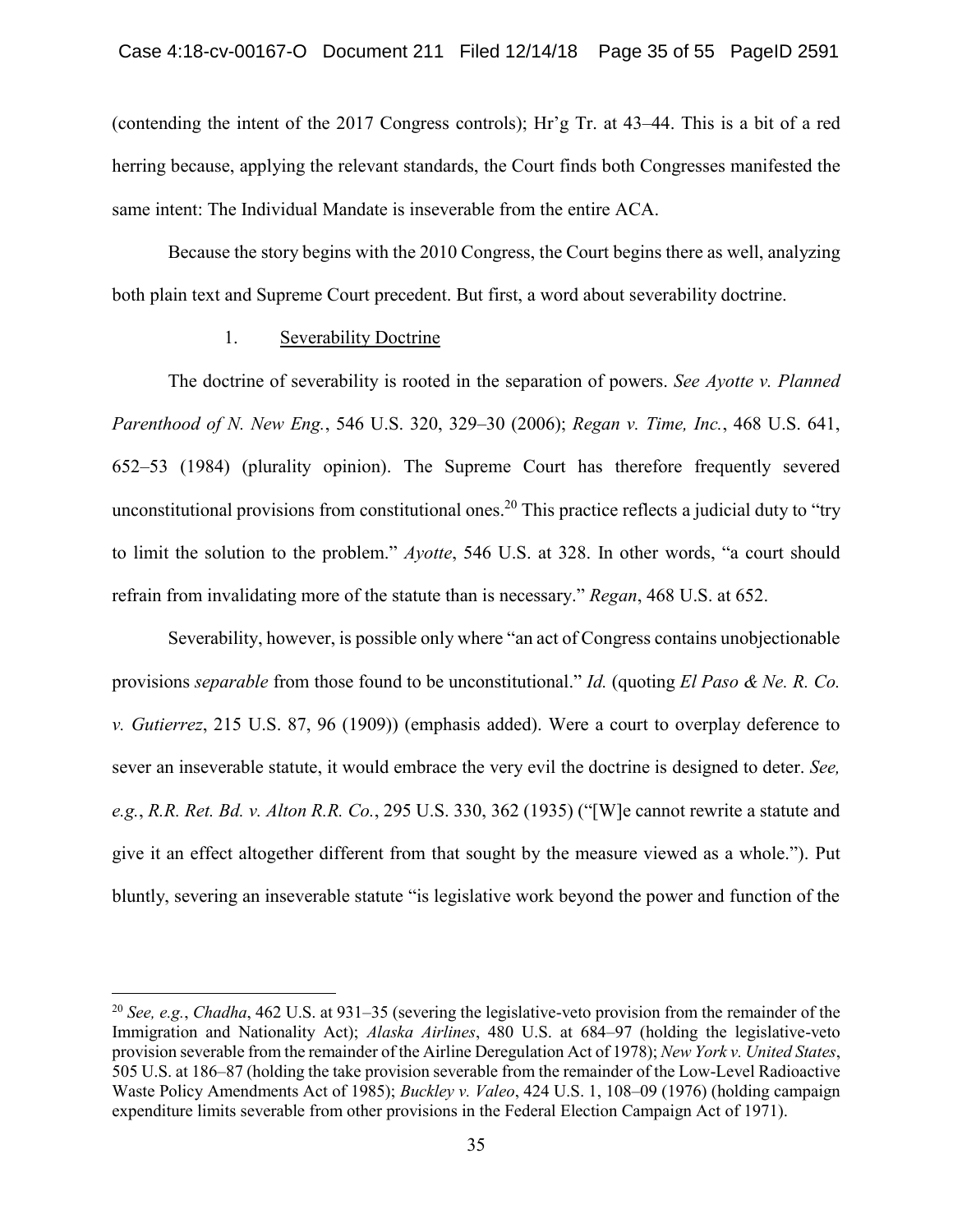court." *Hill v. Wallace*, 259 U.S. 44, 70 (1922). For that reason, the Supreme Court has also readily held whole statutes unconstitutional due to an inseverable part.<sup>21</sup>

In light of these background principles, the test for severability is often stated as follows: "Unless it is evident that the Legislature would not have enacted those provisions which are within its power, independently of that which is not, the invalid part may be dropped if what is left is fully operative as a law."<sup>22</sup>*Alaska Airlines*, 480 U.S. at 684. Even under this statement of the rule, "[t]he inquiry into whether a statute is severable is essentially an inquiry into legislative intent." *Mille*  Lacs, 526 U.S. at 191.<sup>23</sup> It "requires judges to determine what Congress would have intended had it known that part of its statute was unconstitutional." *Murphy*, 138 S. Ct. at 1486–87 (Thomas, J., concurring). And consistent with the separation of powers, "enacted text is the best indicator of intent." *Nixon v. United States*, 506 U.S. 224, 232 (1993); *cf. United States v. Maturino*, 887 F.3d 716, 723 (5th Cir. 2018) ("Text is the alpha and the omega of the interpretive process.").

So, a court's severability analysis begins with a bread-and-butter exercise: parsing a provision's text and gleaning the ordinary meaning. *See Murphy*, 138 S. Ct. at 1486 (Thomas, J., concurring) ("Because courts cannot take a blue pencil to statutes, the severability doctrine must be an exercise in statutory interpretation."). If the text reflects Congress's intent that an

<sup>21</sup>*See, e.g.*, *Wallace*, 259 U.S. at 70 ("Section 4 with its penalty to secure compliance with the regulations of Boards of Trade is so interwoven with those regulations that they cannot be separated. None of them can stand."); *Alton*, 295 U.S. at 362 ("[W]e are confirmed by the petitioners' argument that, as to some of the features we hold unenforceable, it is 'unthinkable' and 'impossible' that the Congress would have created the compulsory pension system without them. They so affect the dominant aim of the whole statute as to carry it down with them."). *See also Minnesota v. Mille Lacs Band of Chippewa Indians*, 526 U.S. 172, 191 (1999) (applying "the severability standard for statutes" to an Executive Order and holding "it is clear that President Taylor intended the 1850 order to stand or fall as a whole").

<sup>&</sup>lt;sup>22</sup> This statement of the rule represents something of a departure from the Supreme Court's reasoning in other decisions that there is a "presumption . . . of an intent that, unless the act operates as an entirety, it shall be wholly ineffective." *Alton*, 295 U.S. at 362 (citing *Wallace*, 259 U.S. at 70). But even as stated in *Alton*, the crux of the inquiry is Congressional "intent."

<sup>23</sup>*See Murphy v. Nat'l Collegiate Athletic Ass'n,*, 138 S. Ct. 1461, 1485–87 (2018) (Thomas, J. concurring) (discussing the problems with applying the modern severability doctrine as a remedy rather than an exercise in statutory interpretation).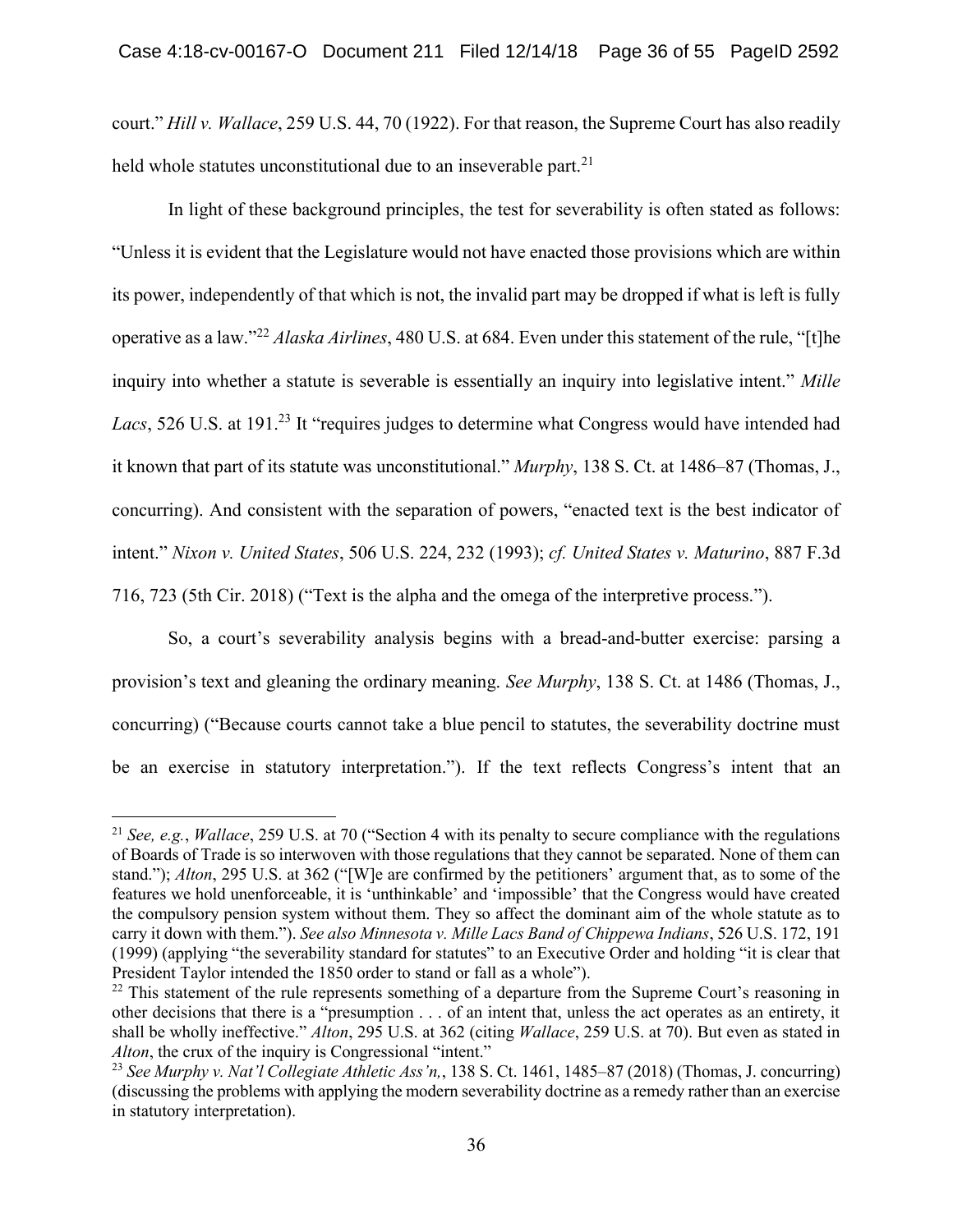unconstitutional provision not be severed—i.e., if "it is evident" Congress "would not have enacted those provisions which are within its power, independently of that which is not," *Alaska Airlines*, 480 U.S. at 684—the analysis ends. The provision is inseverable.

 If the text does not reflect a clear legislative intent, however, the court must ask whether the constitutional provisions, severed from the unconstitutional one, would remain "fully operative as a law." *Free Enterprise*, 561 U.S. at 509 (citing *New York*, 505 U.S. at 186; *Alaska Airlines*, 480 U.S. at 684). This is because "Congress could not have intended a constitutionally flawed provision to be severed from the remainder of the statute if the balance of the legislation is incapable of functioning independently." *Alaska Airlines*, 480 U.S. at 684. Here too the touchstone is intent.

 Applying these standards, the Court finds the 2010 Congress expressed through plain text an unambiguous intent that the Individual Mandate not be severed from the ACA. Supreme Court precedent supports that finding. And in passing the TCJA through the reconciliation process, the 2017 Congress further entrenched the intent manifested by the 2010 Congress.

## 2. The Intent of the 2010 Congress

 and to graft that intent onto a statutory amendment passed by a different Congress—that would still be of no assistance to Plaintiffs." Intervenor Defs.' Resp. 30, ECF No. 91. They first briefly at 31–32. They then argue that, "[i]n light of the ACA's numerous stand-alone provisions addressing a vast array of diverse topics, it is not remotely 'evident' that Congress would want the extraordinary disruption that would be caused by" a finding of inseverability. *Id.* at 32–33. Finally, onstitutional provision not be severed—i.e., if "it<br>
ie provisions which are within its power, indeper<br>
U.S. at 684—the analysis ends. The provision is<br>
If the text does not reflect a clear legislative<br>
constitutional prov Case 4:18-cv-00167-O Document 211 Filed 12/14/18 Page 37 of 55 PageID 2593<br>
unconstitutional provision not be severed—i.e., if<sup>2</sup>rit is evident<sup>o</sup> Congress "would not have enneted<br>
those provisions which are within its po The Intervenor Defendants contend that, "even if it were proper to consider the legislative intent of the 2010 Congress that passed the minimum coverage provision in its original . . . form point to the fact that several ACA provisions went into effect before the Individual Mandate. *Id.*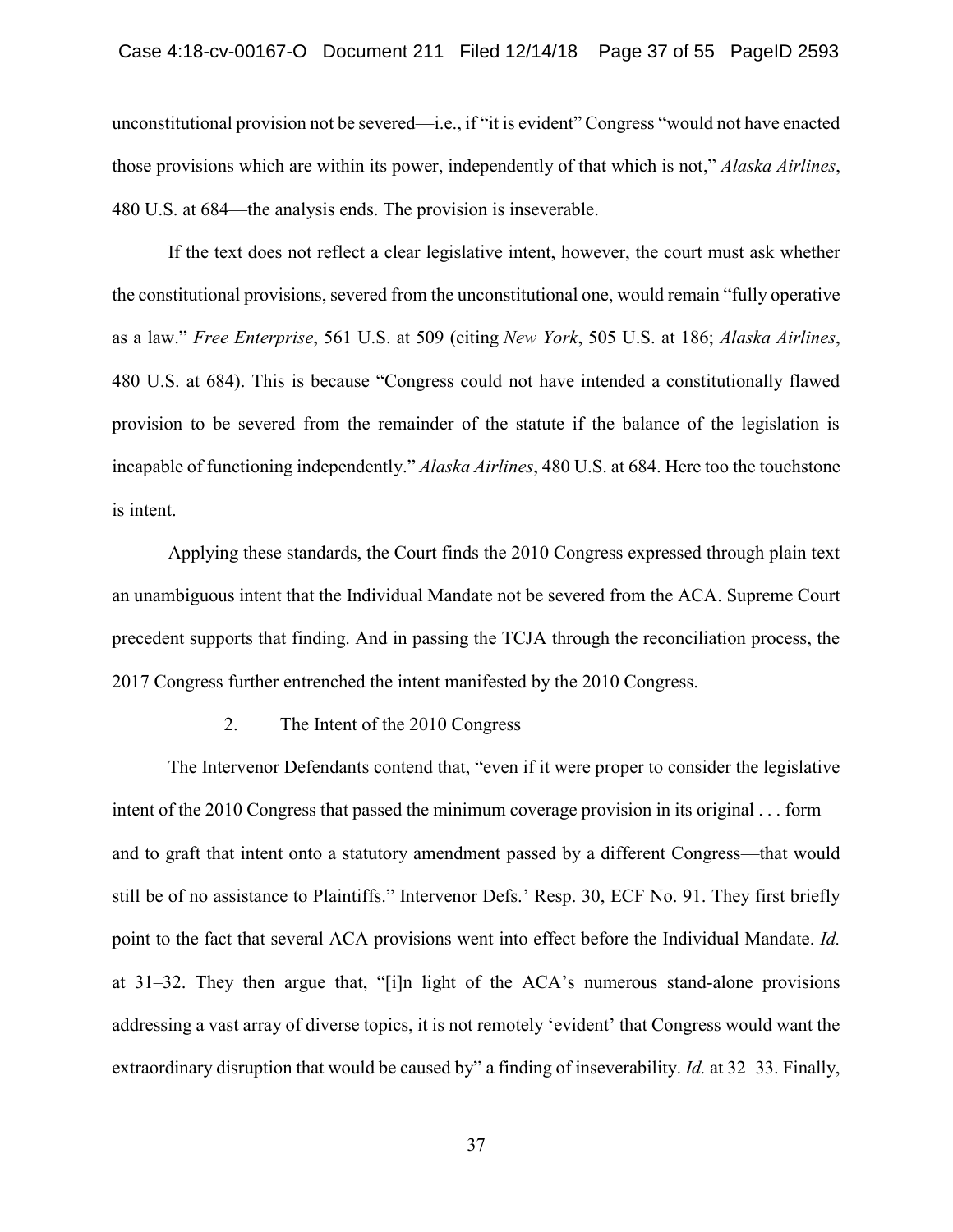the Intervenor Defendants devote ten pages to explaining why the Individual Mandate is specifically severable from the guaranteed-issue and community-rating provisions, arguing Congress intended to end discriminatory underwriting practices and that Congress's findings are irrelevant as they focused on an adverse-selection problem that no longer exists. *Id.* at 33–43.

## *a. The ACA's Plain Text*

"[T]he touchstone for any decision about remedy is legislative intent, for a court cannot use its remedial powers to circumvent the intent of the legislature." *Ayotte*, 546 U.S. at 330 (citation and quotation marks omitted). And if it is "the well-established rule that the plain language of the enacted text is the best indicator of intent," *Nixon*, 506 U.S. at 232, then the intent of the 2010 Congress could not be clearer. Congress codified its intent plainly in 42 U.S.C. § 18091, "Requirement to maintain minimum essential coverage; findings." Those findings are not mere legislative history—they are enacted text that underwent the Constitution's requirements of bicameralism and presentment; agreed to by both houses of Congress and signed into law by President Obama. *See INS v. Chadha*, 462 U.S. 919, 951 (1983) (noting "the Framers were acutely conscious that the bicameral requirement and the Presentment Clauses would serve essential constitutional functions" and "[i]t emerges clearly that the prescription for legislative action . . . represents the Framers' decision that the legislative power of the Federal government be exercised in accord with a single, finely wrought and exhaustively considered, procedure").

The findings state Congress intended to "significantly increas[e] healthcare coverage," "lower health insurance premiums," ensure that "improved health insurance products that are guaranteed issue," and ensure that such health insurance products "do not exclude coverage of preexisting conditions." 42 U.S.C. § 18091(2)(I). And Congress intended to achieve those goals in a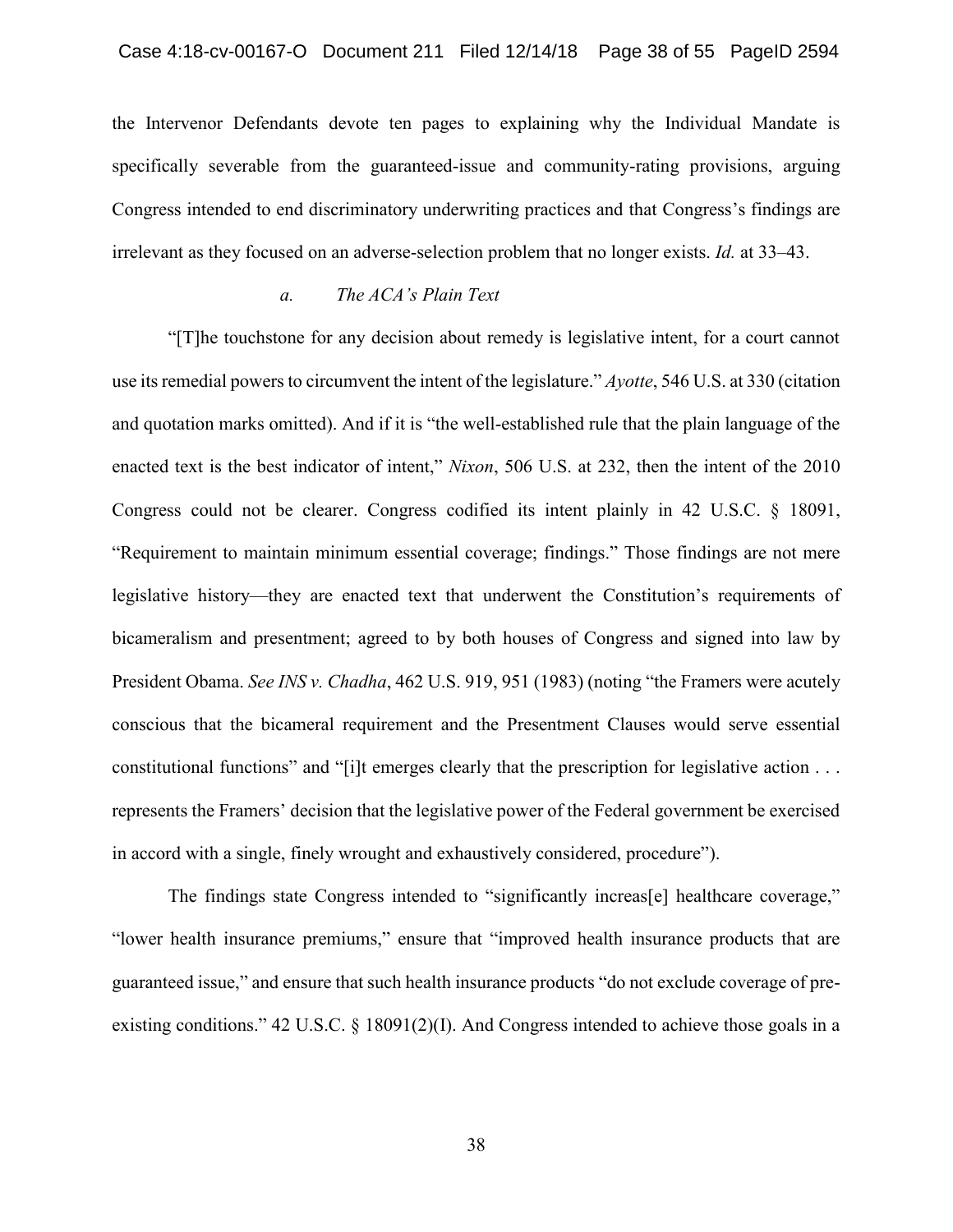very specific way. Congress knew that "[i]n the absence of the requirement,  $24$  some individuals would make an economic and financial decision to forego health insurance coverage and attempt to self-insure, which increases financial risks to households and medical providers." *Id.*  § 18091(2)(A). So, Congress designed "[t]he requirement, *together* with the other provisions of this Act" to "add millions of new customers to the health insurance market." *Id.* § 18091(2)(C) (emphasis added).

"The requirement," Congress intended, would "achieve[] near-universal coverage"—a major goal of the ACA—"by building upon and strengthening the private employer-based health insurance system." *Id.* § 18091(2)(D). Congress believed this would work because "[i]n Massachusetts, a similar requirement ha[d] strengthened private employer-based coverage." *Id.*  Moreover, Congress stated "the requirement, together with the other provisions of this Act, will significantly reduce [the] economic cost" caused by uninsured individuals. *Id.* § 18091(2)(E). Congress also intended the Individual Mandate to achieve another stated goal: "By significantly reducing the number of the uninsured, the requirement, together with the other provisions of this Act, will lower health insurance premiums." *Id.* § 18091(2)(F). And "the requirement, together with the other provisions of this Act," Congress stated, "will improve financial security for families." *Id.* § 18091(2)(G).

If there were any lingering doubt Congress intended the Individual Mandate to be inseverable, Congress removed it: "The requirement is an *essential* part of this larger regulation of economic activity, and *the absence of the requirement would undercut Federal regulation* of the health insurance market." *Id.* § 18091(2)(H) (emphasis added). That is because, "if there were no requirement, many individuals would wait to purchase health insurance until they needed care."

<sup>24</sup> In § 18091, the Individual Mandate is "referred to as the 'requirement.'" *Id.* § 18091(1).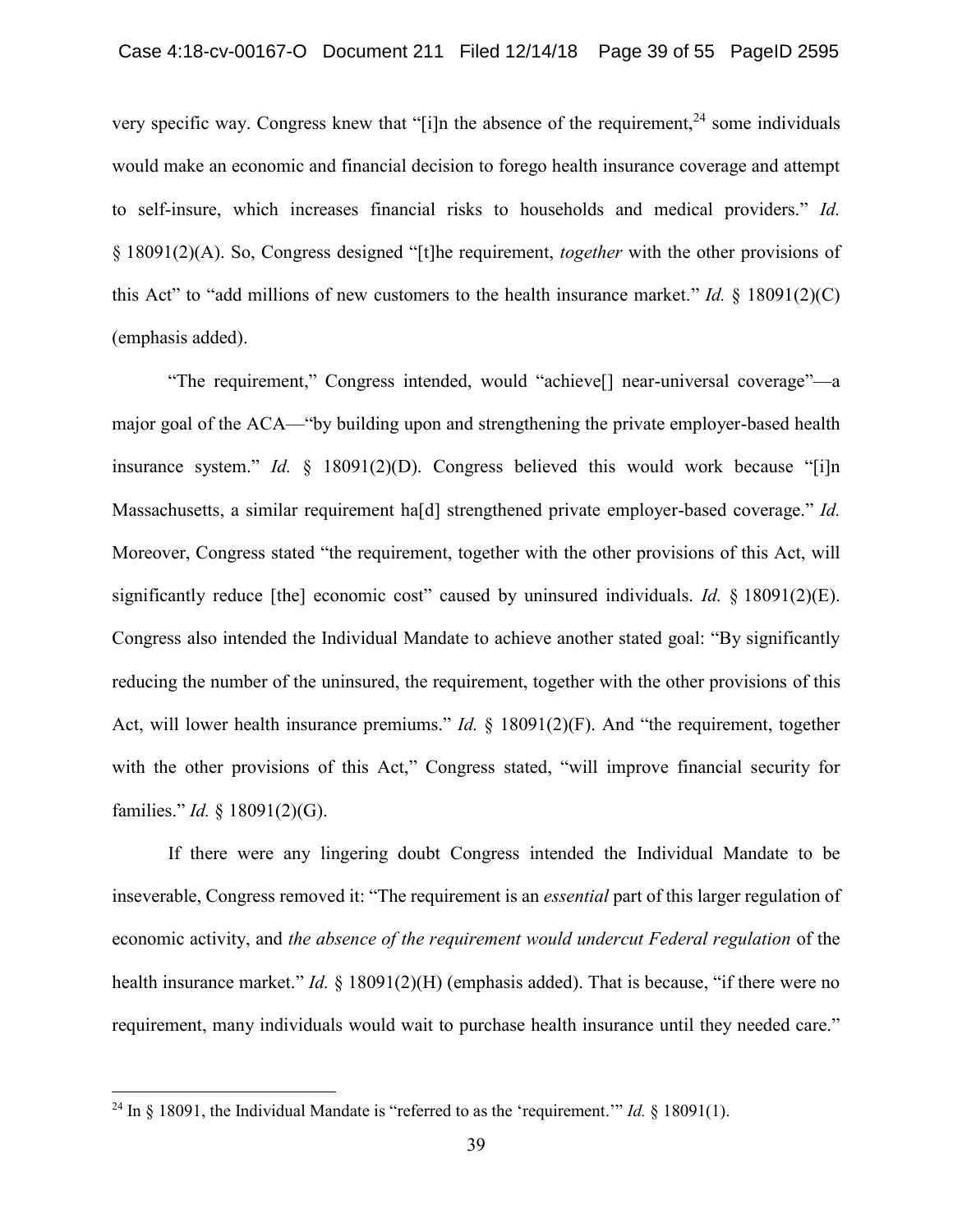*Id.*  $\S18091(2)(I)$ . And that would undermine the entire project. So, Congress intended "the requirement, together with the other provisions of this Act," to "minimize this adverse selection and broaden the health insurance risk pool . . . which will lower health insurance premiums." *Id.*  In other words, "[t]he requirement is *essential* to creating effective health insurance markets in which improved health insurance products that are guaranteed issue and do not exclude coverage of pre-existing conditions can be sold." *Id.* (emphasis added).

Congress closed by adding that it intended "the requirement, together with the other provisions," to "significantly reduce administrative costs and lower health insurance premiums." *Id.* § 18091(2)(J). "The requirement is *essential*," Congress reiterated, "to creating effective health insurance markets that do not require underwriting and eliminate its associated administrative costs." *Id.* (emphasis added).

All told, Congress stated three separate times that the Individual Mandate is *essential* to the ACA.25 That is once, twice, three times and plainly. It also stated the absence of the Individual Mandate would "undercut" its "regulation of the health insurance market." Thirteen different times, Congress explained how the Individual Mandate stood as the keystone of the ACA. And six times, Congress explained it was not just the Individual Mandate, but the Individual Mandate "together with the other provisions" that allowed the ACA to function as Congress intended.

As the Supreme Court has repeatedly explained, "The best evidence of congressional intent . . . is the statutory text that Congress enacted."<sup>26</sup>*Marx v. Gen. Revenue Corp.*, 568 U.S. 371, 392

<sup>&</sup>lt;sup>25</sup> See supra note 13 (defining "essential" as, among other imperatives, "the essence of its kind," "indispensable," and "[o]f the utmost importance; basic and necessary") (citations omitted).

<sup>&</sup>lt;sup>26</sup> It is also instructive to consider what text Congress did not enact. In *NFIB*, the Supreme Court held that the unconstitutional portions of the ACA's Medicaid-expansion provisions could be severed from the constitutional portions because Congress included a severability clause. *See NFIB*, 567 U.S. at 585–86 (Roberts, C.J., joined by Breyer and Kagan, JJ.); *id.* at 645 (Ginsburg, J., joined by Sotomayor, J.). In severing the unconstitutional portions of the Medicaid-expansion provisions, the Supreme Court was "follow[ing] Congress's explicit textual instruction." *Id.* at 586 (Roberts, C.J., joined by Breyer and Kagan,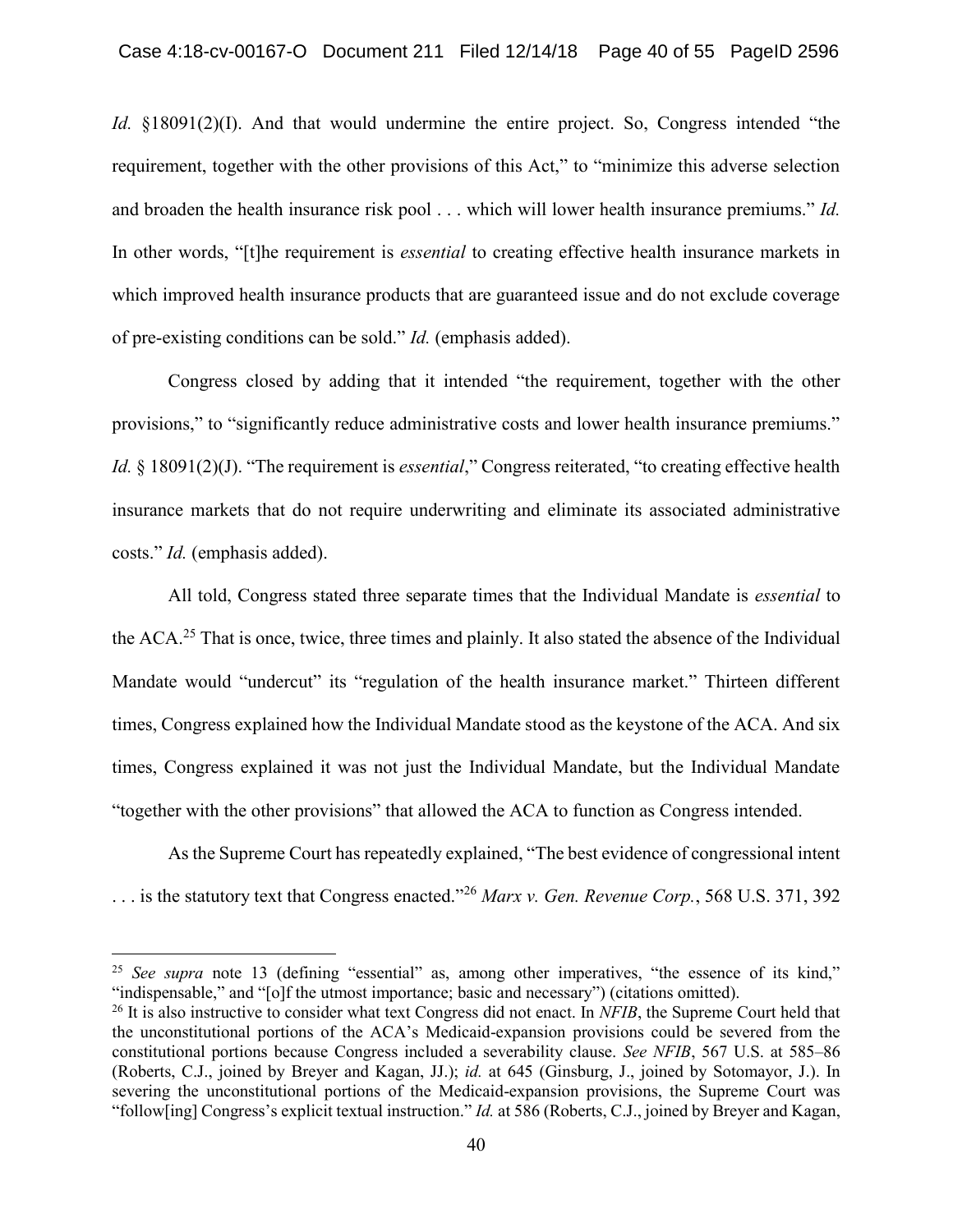n.4 (2013) (citing *West Virginia Univ. Hospitals, Inc. v. Casey*, 499 U.S. 83, 98 (1991)).<sup>27</sup> On the issue of severability, the text of the ACA is unequivocal. Virtually every subsection of 42 U.S.C. § 18091 is teeming with Congress's intent that the Individual Mandate be inseverable—because it is *essential*—from the entire ACA—because it must work *together* with the other provisions.

On the unambiguous enacted text alone, the Court finds the Individual Mandate is inseverable from the Act to which it is [essential.](https://essential.28)<sup>28</sup>

# *b. The Supreme Court's ACA Decisions*

While the ACA's plain text alone justifies finding complete inseverability, this text-based conclusion is further compelled by two separate Supreme Court decisions. All nine Justices to address the issue, for example, agreed the Individual Mandate is inseverable from at least the pre-

 $\overline{a}$ JJ.); *accord id.* at 645 (Ginsburg, J., joined by Sotomayor, J.) ("I agree . . . that the Medicaid Act's *severability clause* determines the appropriate remedy." (emphasis added)). The Supreme Court's Medicaid-severability analysis in *NFIB* thus supports this Court's finding of Individual Mandate inseverability in two ways. First, it confirms the Court must foremost look to Congress's "explicit textual instruction"—here, that the mandate is "essential" to the ACA. *See* 42 U.S.C. § 18091(2). Second, it confirms Congress knew exactly how to signal its intent that an offending ACA provision be severed from non-offending provisions—i.e., through enacted text. *Cf. Gozlon-Peretz v. United States*, 498 U.S. 395, 404 (1991) ("[W]here Congress includes particular language in one section of a statute but omits it in another section of the same Act, it is generally presumed that Congress acts intentionally and purposely in the disparate inclusion or exclusion." (quoting *Russello v. United States,* 464 U.S. 16, 23 (1983))). Yet Congress sent up no such signals anywhere in the ACA with respect to the Individual Mandate. While not dispositive, the lack of a severability clause covering the Individual Mandate is therefore not only consistent with Congress's repeated statements that the Individual Mandate is "essential" to the ACA but also probative of Congress's intent on its own terms.

<sup>27</sup>*See also EEOC v. Hernando Bank, Inc.*, 724 F.2d 1188, 1190 (5th Cir. 1984) (noting severability requires "the court [to] inquire into whether Congress would have enacted the remainder of the statute in the absence of the invalid provision" and reasoning "Congressional intent and purpose are best determined by an analysis of the language of the statute in question").

<sup>28</sup>*See Barnhart v. Sigmon Coal Co.*, 534 U.S. 438, 450 (2002) (reasoning statutory construction "ceases if the statutory language is unambiguous and the statutory scheme is coherent and consistent" (cleaned up)); *Connecticut Nat'l Bank v. Germain*, 503 U.S. 249, 253–54 (1992) ("[I]n interpreting a statute a court should always turn first to one, cardinal canon before all others. We have stated time and again that courts must presume that a legislature says in a statute what it means and means in a statute what it says there . . . When the words of a statute are unambiguous, then, this first canon is also the last: 'judicial inquiry is complete.'" (citing *United States v. Ron Pair Enters., Inc.*, 489 U.S. 235, 241–42 (1989); *Rubin v. United States*, 449 U.S. 424, 430 (1981); *United States v. Goldenberg*, 168 U.S. 95, 102–03 (1897); and *Oneale v. Thornton*, 6 Cranch 53, 68 (1810))).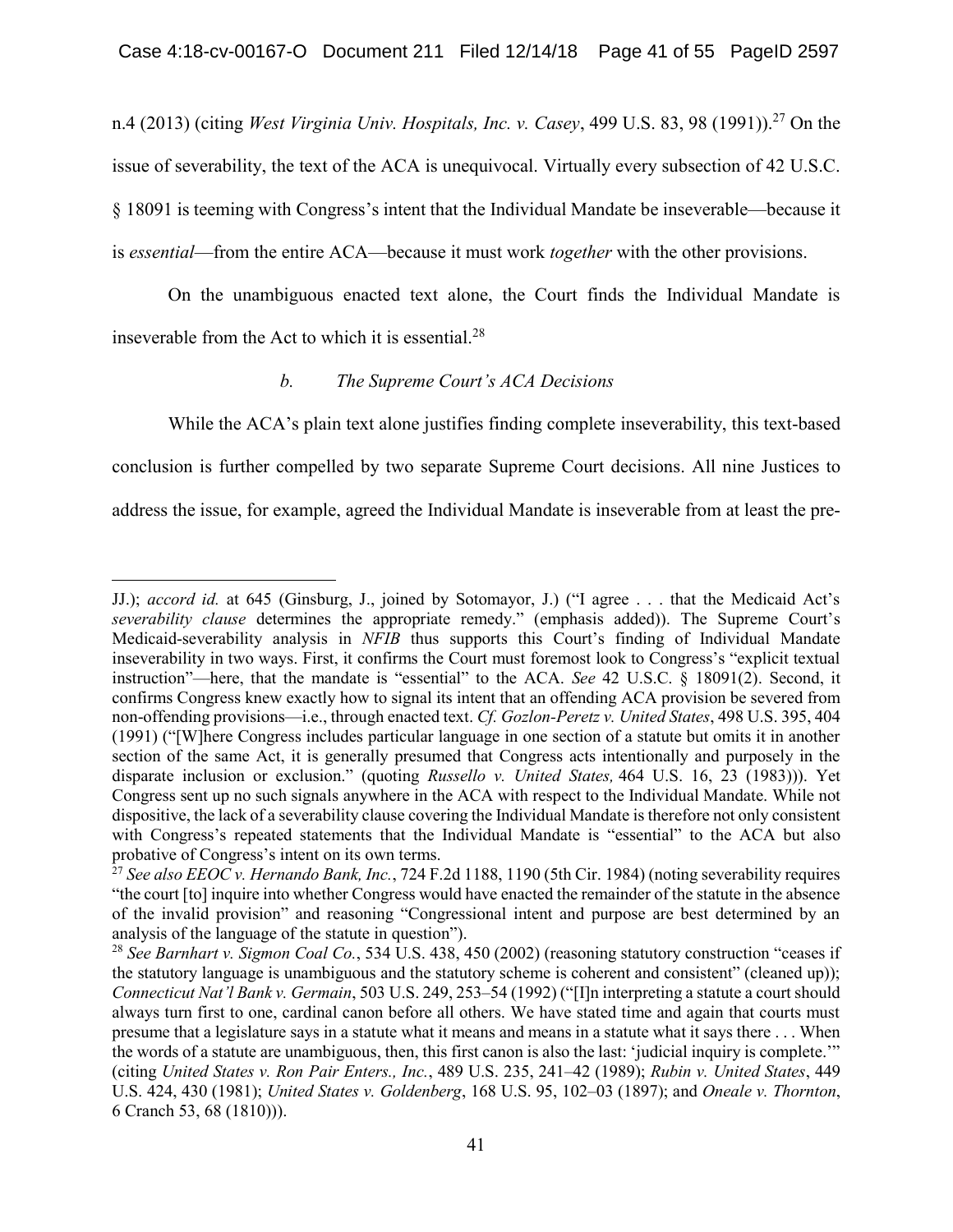existing-condition [provisions.](https://provisions.29)29 In *NFIB*, Chief Justice Roberts explained "Congress addressed the problem of those who cannot obtain insurance coverage because of preexisting conditions or other health issues . . . through the [ACA's] 'guaranteed-issue' and 'community-rating' provisions." *NFIB*, 567 U.S. at 547–48 (Roberts, C.J.). But these "reforms sharply exacerbate [the] problem" of healthy individuals foregoing health insurance. *Id.* at 548. "The reforms also threaten to impose massive new costs on insurers," the Chief Justice continued. *Id.* "The individual mandate was Congress's solution to these problems. By requiring that individuals purchase health insurance, the mandate prevents cost shifting . . . [and] allows insurers to subsidize the costs of covering the unhealthy individuals the reforms require them to accept." *Id.* The Individual Mandate, the Chief Justice thus explained, was the fulcrum on which the macro-level trade-offs pivoted.

Justice Ginsburg, joined by Justices Breyer, Kagan, and Sotomayor, agreed. She wrote: "To make its chosen approach work . . . Congress *had* to use some new tools, *including a requirement* that most individuals obtain private health insurance coverage." *Id.* at 596 (Ginsburg, J., joined by Breyer, Kagan, and Sotomayor, JJ.) (citing 26 U.S.C.§ 5000A) (emphasis added). She elaborated: "To ensure that individuals with medical histories have access to affordable insurance, Congress devised a three-part solution." *Id.* at 597. Part one: guaranteed issue. *Id.* Part two:

<sup>&</sup>lt;sup>29</sup> The Federal Defendants here are consistent in taking the same position the previous administration took during the *NFIB* litigation. *See* Br. for Resp. (Severability) at 45, *NFIB*, 567 U.S. 519 (No. 11-393) ("Congress's findings establish that the guaranteed-issue and community-rating provisions are inseverable from the minimum coverage provision."); *id.* at 11; *see also* Memorandum from Att'y Gen. Jefferson B. Sessions III for Speaker Paul Ryan (June 7, 2018) (on file with the Dep't of Justice) (noting that, "[i]n *NFIB*, the Department previously argued that if Section 5000A(a) is unconstitutional, it is severable from the ACA's other provisions, except" the guaranteed-issue and community-rating provisions). Also notable is that many of the Intervenor Defendants appeared as amici in *NFIB* and expressly declined to challenge the Government's concession that the community-rating and guaranteed-issue provisions were inseverable from the Individual Mandate. *See* Br. for California et al. as Amici Curiae Supporting Respondents at 3 n.2, *NFIB*, 567 U.S. 519 (No. 11-393) ("Respondents have conceded that the guaranteed issue and community rating provisions that go into effect in 2014 should be invalidated if the Court concludes the minimum coverage provision is unconstitutional. Amici States do not seek to challenge this concession."). But that was then, and this is now.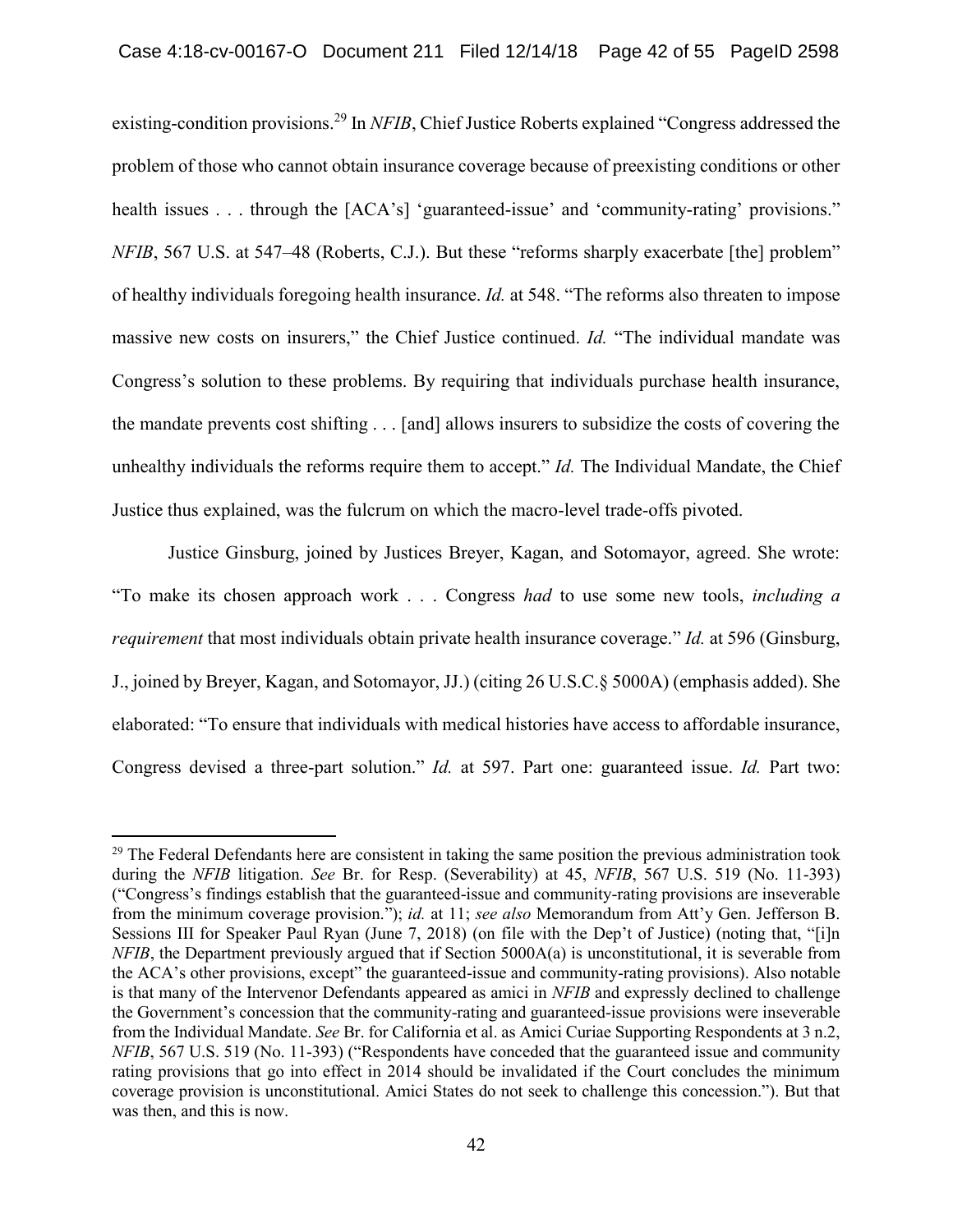experienced "skyrocketing insurance premium costs, reductions in individuals with coverage, and reductions in insurance products and providers" after "enact[ing] guaranteed-issue and community-rating laws without requiring universal acquisition of insurance coverage." *Id.* at 597– community rating. *Id.* "But these two provisions, Congress comprehended, *could not work*  effectively unless individuals were given a powerful incentive to obtain insurance." *Id.* (emphasis added). Congress drew this lesson from the "disastrous" results of seven different states that 98 (citations and quotation marks omitted).

 rating laws *alone will not work*." *Id.* at 598 (emphasis added). So, taking a cue from Massachusetts, insurance premium costs, reductions in individua<br>products and providers" after "enact[ing] g<br>hout requiring universal acquisition of insurance c<br>marks omitted).<br>sons, "Congress comprehended that guaranteed-is<br>*vork." Id.* Based on these lessons, "Congress comprehended that guaranteed-issue and community-"Congress passed the minimum coverage provision as a *key component* of the ACA." *Id.* at 599 (emphasis added). As did the Chief Justice, then, Justices Ginsburg, Breyer, Kagan, and Sotomayor all understood what Congress understood: Without the Individual Mandate, the guaranteed-issue and community-rating provisions "could not work."

 conditions." *Id.* at 695 (joint dissent). But, keeping with the careful balance described by the other Justices, "the insurers benefit from the new, healthy purchasers who are forced by the Individual enroll in insurance companies' Medicaid-funded managed care programs." *Id.* at 695–96. Because 85 (Roberts, C.J.), the Court's finding today that the Individual Mandate is unconstitutional means Case 4:18-cv-00167-O Document 211 Filed 12/14/18 Page 43 of 55 PageID 2599<br>
community rating. *Id* "But these two provisions, Congress comprehended, *could not work*<br>
effectively unless individuals were given a powerful i Make that nine Justices. As the joint dissent explained, "Insurance companies bear new costs imposed by a collection of insurance regulations and taxes, including 'guaranteed issue' and 'community rating' requirements to give coverage regardless of the insured's pre-existing Mandate to buy the insurers' product and from the new low-income Medicaid recipients who will the Supreme Court held the ACA's Medicaid Expansion could not be compulsory, *see id.* at 575–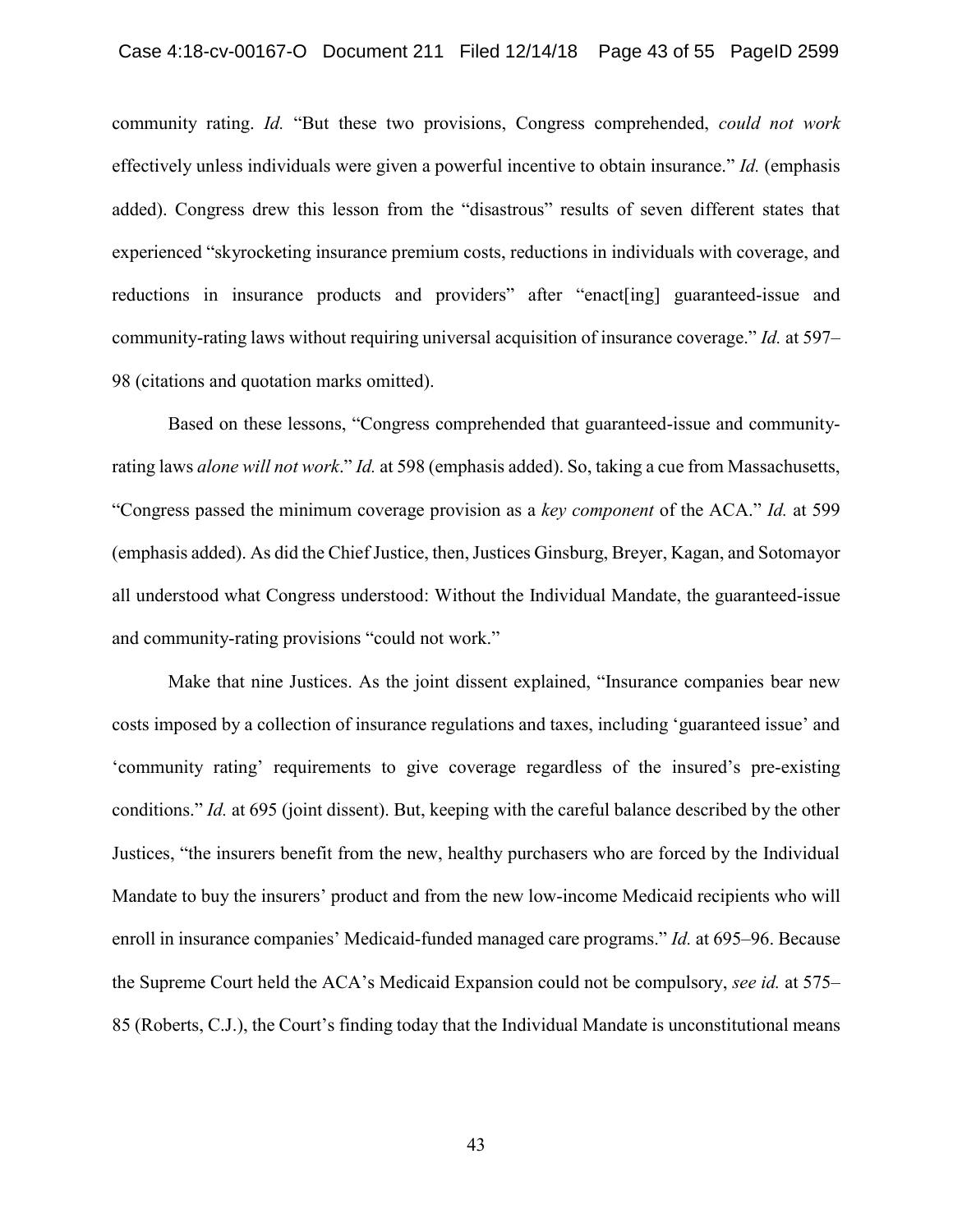both components the joint dissenters found to be inseverable from the pre-existing-conditions provisions have now fallen.

In *King v. Burwell*, the Supreme Court reaffirmed many of the Justices' severability conclusions from *NFIB*. *See* 135 S. Ct. 2480, 2485–87 (2015). There, a six-Justice majority recounted the history of several states attempting to expand health-insurance coverage without implementing a mandate—an experiment that repeatedly "led to an economic 'death spiral.'" *Id.*  at 2486. It then explained what all nine Justices in *NFIB* expressed: the guaranteed-issue provision, the community-rating provision, and the Individual Mandate "are closely intertwined." *Id.* at 2487. And citing directly to Congress's findings for support,  $30$  the Supreme Court stated unequivocally: "Congress found that the guaranteed issue and community rating requirements *would not work*  without the coverage requirement." *Id.* (citing 42 U.S.C. § 18091(2)(I)) (emphasis added).

So, after *King*, the Government<sup>31</sup> and all nine Justices had agreed that *at least* the guaranteed-issue and community-rating provisions "could not work" without the Individual [Mandate.](https://Mandate.32)<sup>32</sup> And all of them cited Congress's findings in reaching that conclusion.

But the reasoning in the above opinions also confirms the Individual Mandate is inseverable from the *entirety* of the ACA. *See, e.g.*, *King*, 135 S. Ct. at 2486 (noting the successful Massachusetts model used by Congress relied not only on a mandate but instead on "[t]he

<sup>&</sup>lt;sup>30</sup> As noted above, the Intervenor Defendants argue Congress's ACA findings are no longer relevant to severability because they addressed only how the ACA would be *created*, not how it would work. *See*  Intervenor Defs,' Resp. 39–43, ECF No. 91. But the Supreme Court relied on those findings in 2015—after the ACA was up and running—when deciding *King*. *See* 135 S. Ct. at 2487.

<sup>31</sup>*See* Randy Barnett, Co*mmandeering the People: Why the Individual Health Insurance Mandate Is Unconstitutional*, 5 N.Y.U. J.L. & LIBERTY 581, 614–21 (2010) (detailing the Government's position leading up to the *NFIB* litigation that the Individual Mandate was constitutional under the Interstate Commerce Clause because it was "essential" to "a broader regulatory scheme").

<sup>32</sup> The Intervenor Defendants nearly agree. *See* Intervenor Defs,' Resp. 37, ECF No. 91 ("To be sure, Congress intended that the requirement to purchase health insurance, along with the community-rating and guaranteed-issue provisions, would work together harmoniously to increase the number of insured Americans and lower premiums.").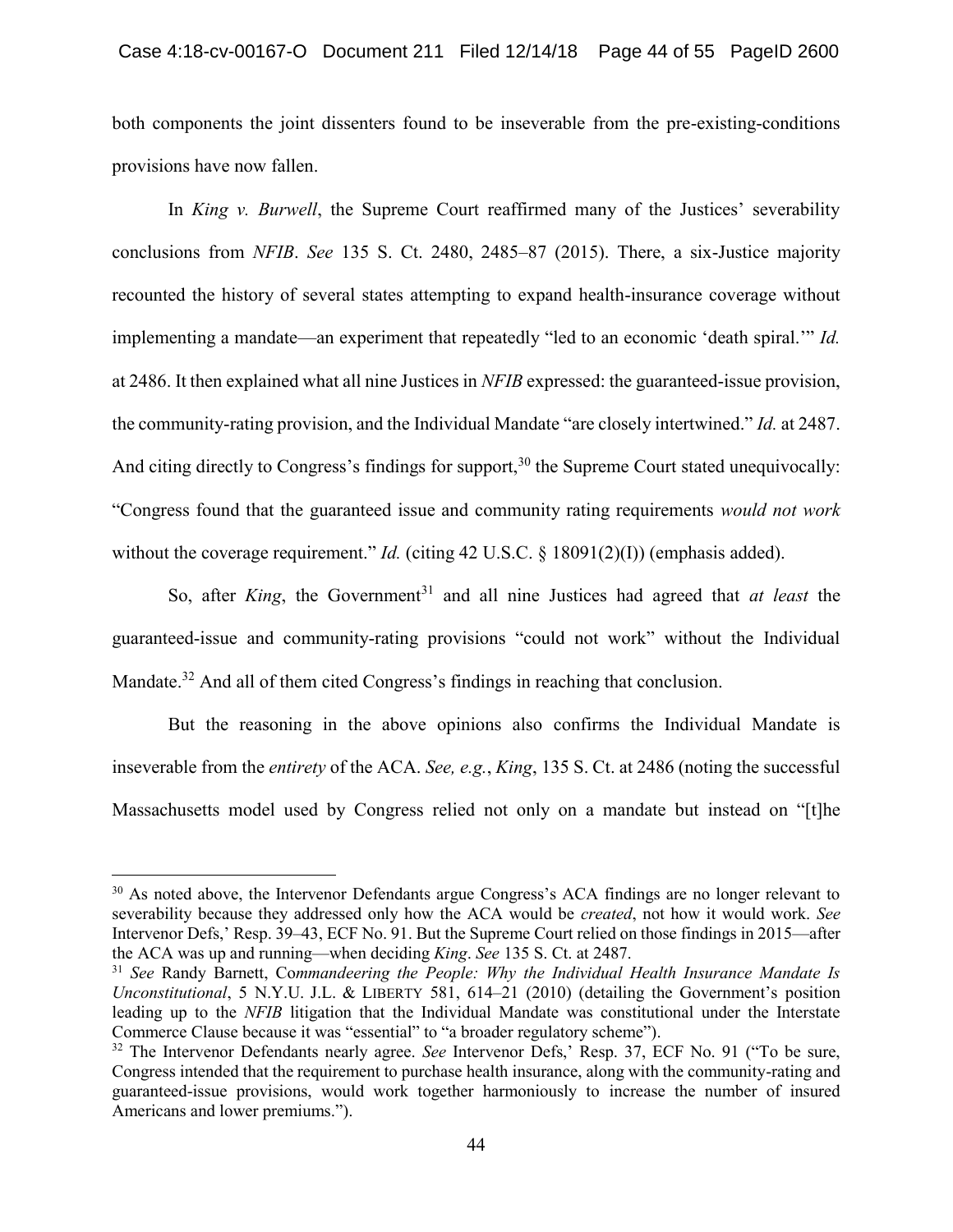combination of these three reforms—insurance market regulations, a coverage mandate, *and tax credits*" (emphasis added)). Notably, the joint dissent in *NFIB* was the only block of Justices to fully consider severability because it was the only block of Justices to find the Individual Mandate Mandate was inseverable from the ACA as a whole. That explanation is consistent with the unconstitutional—which is now the controlling framework. And they explained why the Individual reasoning offered in the Chief Justice's opinion and in Justice Ginsburg's opinion.

 The joint dissent first detailed how "[t]he whole design of the [ACA] is to balance the costs . . . comply with a host of other regulations . . . [and] pay new taxes"; "States are expected to ... comply with a host of other regulations ... [and] pay new taxes"; "States are expected to<br>expand Medicaid eligibility and to create regulated marketplaces"; "[s]ome persons who cannot afford insurance are provided it through the Medicaid Expansion, and others are aided in their purchase of insurance through federal subsidies"; "[t]he Federal Government's increased spending near-universal health insurance coverage by spreading its costs to individuals, insurers, Breyer, Kagan, and Sotomayor, JJ.) ("A central aim of the ACA is to reduce the number of of insurance through federal subsidies"; "<br>by new taxes and cuts in other federal exp<br>employees with adequate health benefits o<br>(citations omitted). "In short," the joint d<br>versal health insurance coverage by s<br>ents, hospi and benefits affecting each set of regulated parties." *Id.* at 694; *accord id.* at 548 (Roberts, C.J.) (noting "the mandate prevents cost shifting"); *id.* at 593 (Ginsburg, J., joined by Breyer, Kagan, and Sotomayor, JJ.) (noting Congress wanted to address "[t]hose with health insurance subsidiz[ing] the medical care of those without it"). To that end, "individuals are required to obtain health insurance"; insurers must "sell them insurance regardless of . . . pre-existing conditions and is offset by new taxes and cuts in other federal expenditures"; and certain employers "must either provide employees with adequate health benefits or pay a financial exaction." *Id.* at 694–95 (joint dissent) (citations omitted). "In short," the joint dissent explained, "the Act attempts to achieve governments, hospitals, and employers—while, at the same time, offsetting significant portions of those costs with new benefits to each group." *Id.* at 695; *accord id.* at 596 (Ginsburg, J., joined by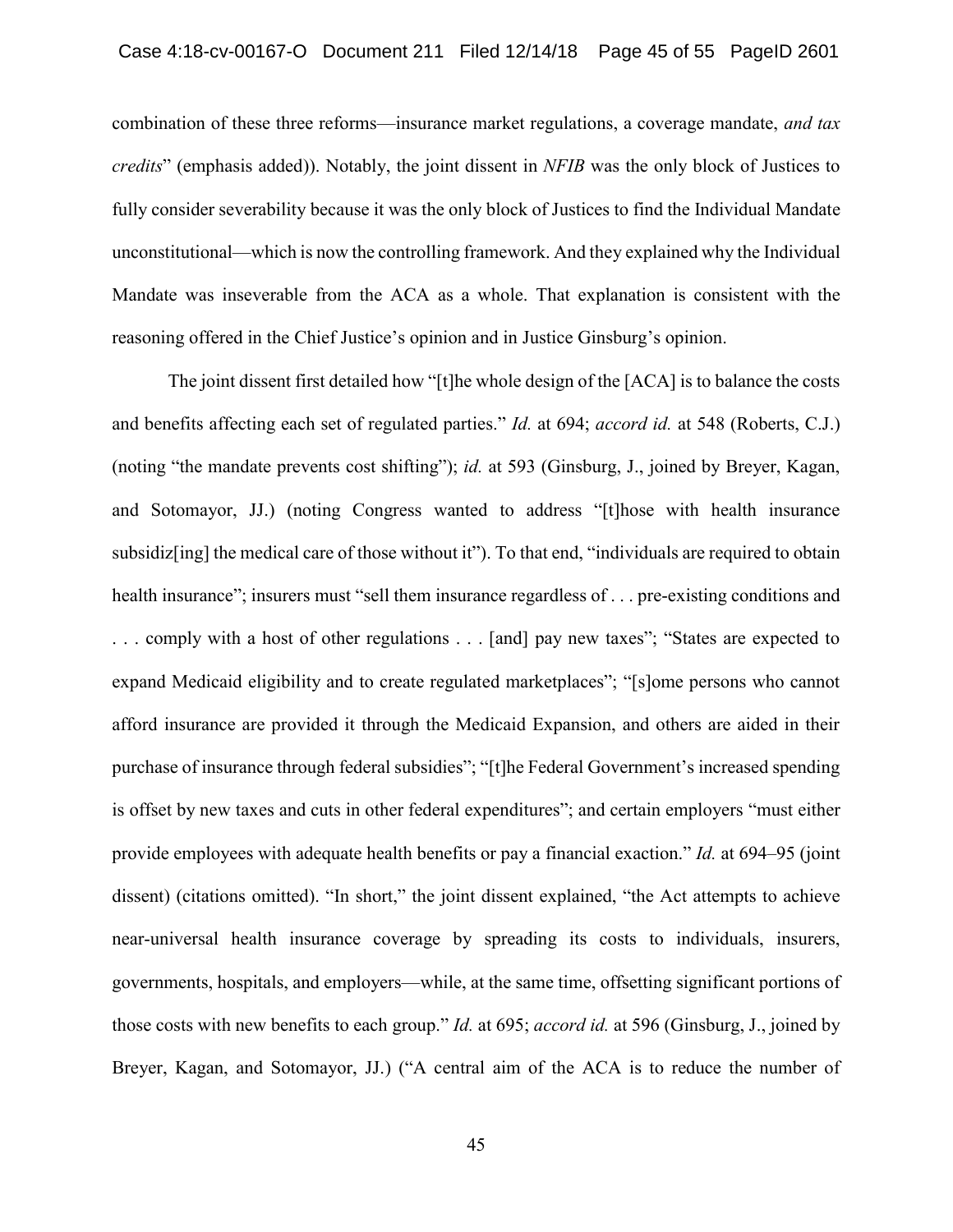uninsured U.S. residents . . . The minimum coverage provision advances this objective." (citing 42 costs on any one industry or group of individuals." *Id.* at 694 (joint dissent); *accord id.* at 548 uninsured U.S. residents ... The minimum coverage provision advances this objective." (citing 42<br>U.S.C. §§ 18091(2)(C) and (I))). Congress, in other words, "did not intend to impose the inevitable<br>costs on any one industry whose premiums on average will be higher than their health care expenses" which "allows insurers U.S.C.  $\S$  18091(2)(C) and (I))). Congress, in other words, "did not intend to impose the inevitable to subsidize the costs of covering the unhealthy individuals the reforms require them to accept").

 (citations omitted). And the joint dissent cited Congress's findings to buttress its conclusion on the Individual Mandate's complete inseverability, noting that "[i]n at least six places, the Act describes U.S.C.  $\S$  18091(2)(C), (E), (F), (G), (I), and (J)). The joint dissent further noted that the ACA "calls the Individual Mandate 'an essential part' of federal regulation of health insurance and warns that 'the absence of the requirement would undercut Federal regulation of the health insurance Case 4:18-cv-00167-O Document 211 Filed 12/14/18 Page 46 of 55 PageID 2602<br>
uninsured U.S. residents ... The minimum enverage provision advances this objective." (eiting 42<br>
U.S.C. § 18091(2)(C) and (I))). Congress, in ot As the joint dissent concluded, "the Act's major provisions are interdependent." *Id.* at 696 (joint dissent). Indeed, the ACA "refers to these interdependencies as 'shared responsibility.'" *Id.*  the Individual Mandate as working 'together with the other provisions of this Act.'" *Id.* (citing 42 market.'" *Id.* (citing 42 U.S.C. § 18091(2)(H)).

 *ACA*." *Id.* at 599 (Ginsburg, J., joined by Breyer, Kagan, and Sotomayor, JJ.) (emphasis added); Not a key component of the guaranteed-issue and community-rating provisions, but of the ACA. The Supreme Court's only reasoning on the topic thus supports what the text says: The Individual "In sum, Congress passed the minimum coverage provision as a *key component of the accord id.* at 539 (majority) ("This case concerns constitutional challenges to two *key provisions*, commonly referred to as the individual mandate and the Medicaid expansion." (emphasis added)). Mandate is essential to the ACA.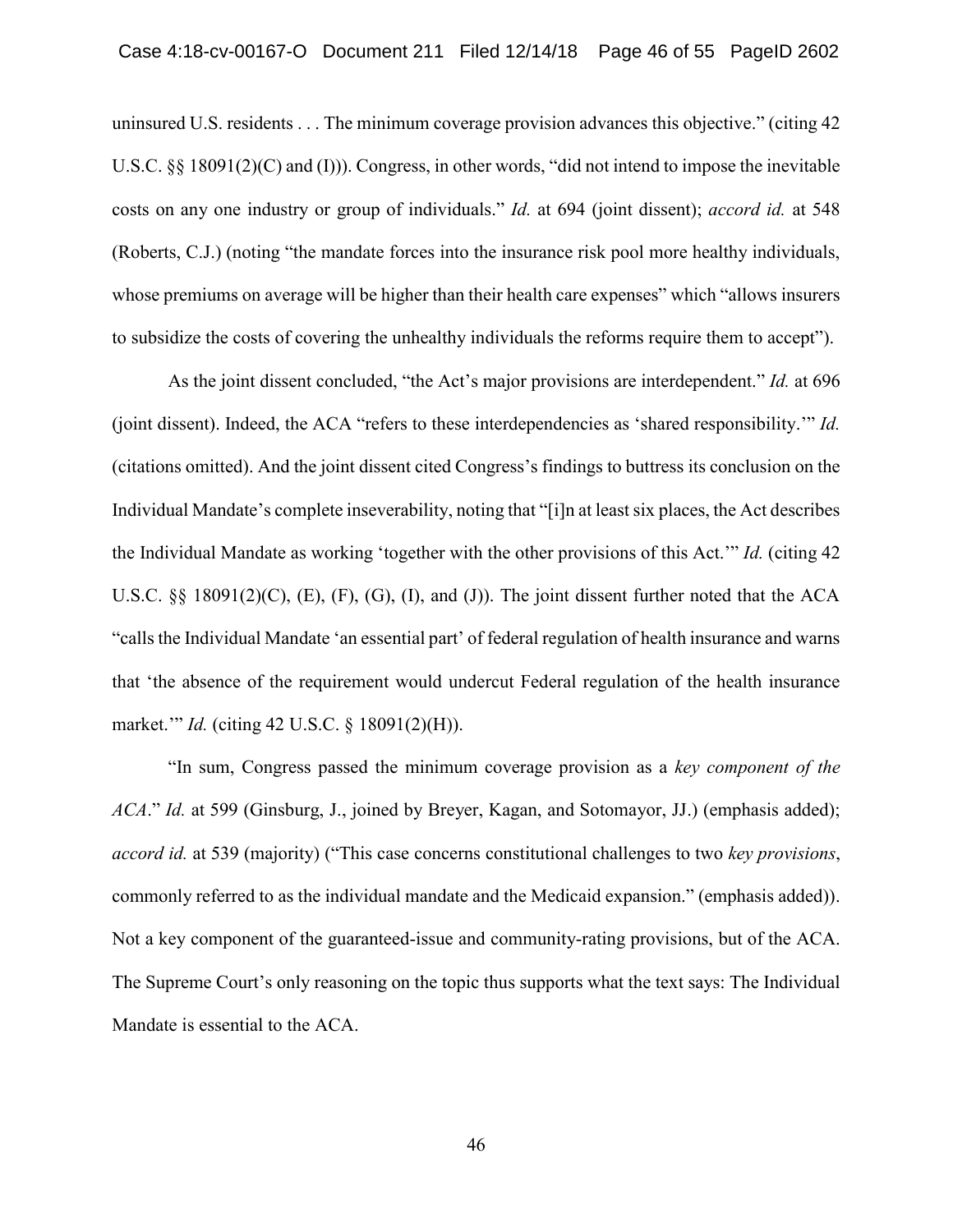## *c. The Individual Mandate is Inseverable from the Entire ACA*

The ACA's text and the Supreme Court's decisions in *NFIB* and *King* thus make clear the Individual Mandate is inseverable from the ACA. As Justice Ginsburg explained, "Congress could have taken over the health-insurance market by establishing a tax-and-spend federal program like Social Security." *Id.* at 595 (Ginsburg, J., joined by Breyer, Kagan, and Sotomayor, JJ.). But it did not. "Instead of going this route, Congress enacted the ACA . . . To make its chosen approach work, however, Congress had to use . . . a requirement that most individuals obtain private health insurance coverage." *Id.* (citing 26 U.S.C.§ 5000A). That requirement—the Individual Mandate was *essential* to the ACA's architecture. Congress intended it to place the Act's myriad parts in perfect tension. Without it, Congress and the Supreme Court have stated, that architectural design fails. "Without a mandate, premiums would skyrocket. The guaranteed issue and community rating provisions, in the absence of the individual mandate, would create an unsustainable death spiral of costs, thus crippling the entire law." BLACKMAN, *supra* note 3, at 147; *accord NFIB*, 567 U.S. at 597 (Ginsburg, J., joined by Breyer, Kagan, and Sotomayor, JJ.) (noting the mandate was essential to staving off "skyrocketing insurance premium costs"). Congress simply never intended failure.

Yet the parties focus on particular provisions. It is like watching a slow game of Jenga, each party poking at a different provision to see if the ACA falls. Meanwhile, Congress was explicit: The Individual Mandate is *essential* to the ACA, and that essentiality requires the mandate to work *together* with the Act's other provisions. *See* 42 U.S.C. § 18091. If the "other provisions" were severed and preserved, they would no longer be working *together* with the mandate and therefore no longer working as Congress intended. On that basis alone, the Court must find the Individual Mandate inseverable from the ACA. To find otherwise would be to introduce an entirely new regulatory scheme never intended by Congress or signed by the President. And the Court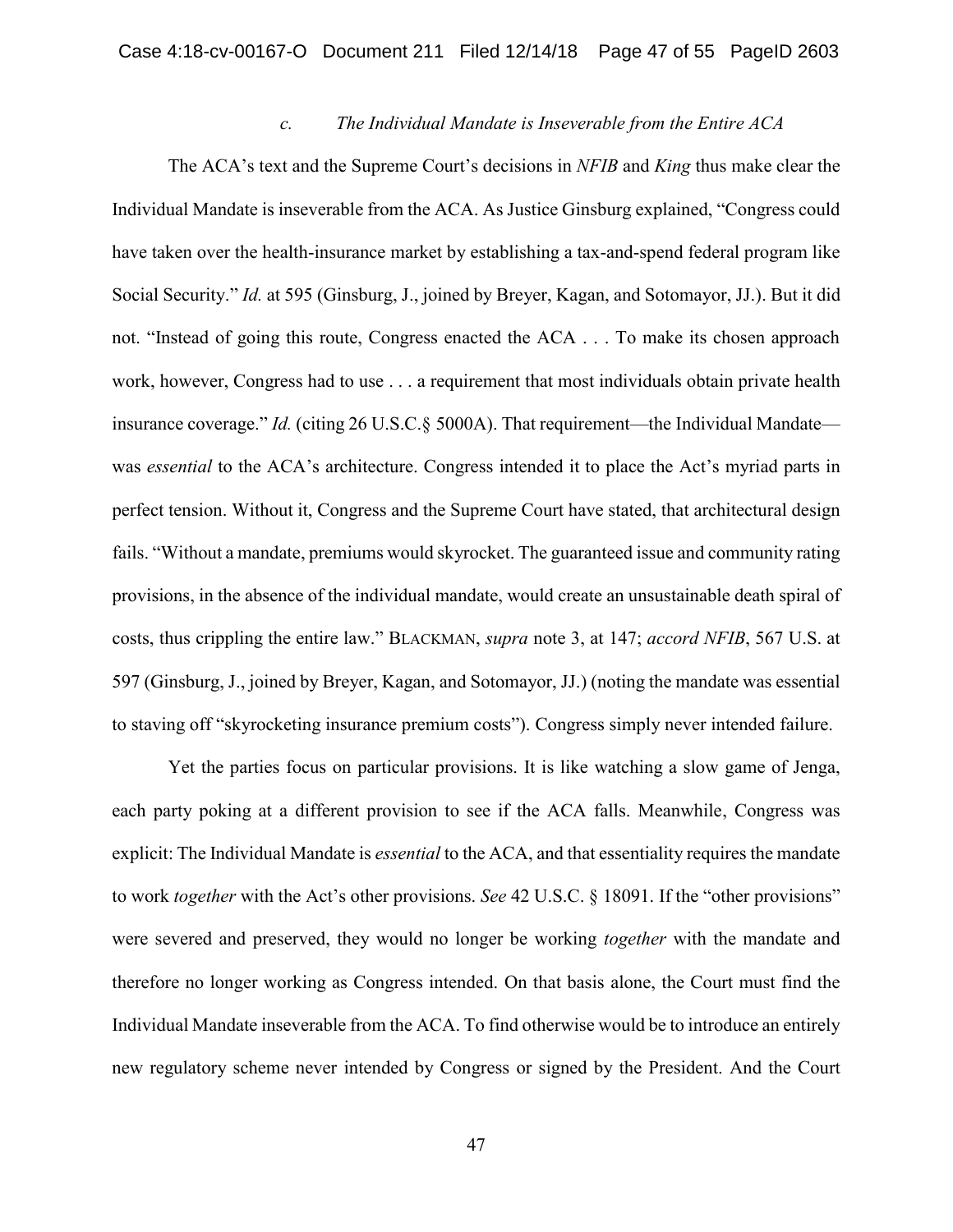"cannot rewrite a statute and give it an effect altogether different from that sought by the measure viewed as a whole." *Murphy*, 138 S. Ct. at 1482 (quoting *Alton*, 295 U.S. at 362).

 provisions one by one, the text- and precedent-based conclusion would only be reinforced: ACA "as a whole." *See Alton*, 295 U.S. at 362. For example, the Individual Mandate reduces the financial risk forced upon insurance companies and their customers by the ACA's major regulatory and tax costs without the benefit of an expanded risk pool and customer base—a choice no Congress made and one contrary to the text. *See NFIB*, 567 U.S. at 698 (joint dissent); 42 U.S.C. § 18091(2)(C) and (I). Similarly, the ACA "reduce[d] payments by the Federal Government to hospitals by more than \$200 billion over 10 years." *NFIB*, 567 U.S. at 699 (joint dissent). Without due to providing uncompensated care. *See* BLACKMAN, *supra* note 3, at 2–4 (discussing the freewhole." *See Alton*, 295 U.S. at 362. For example, the Indi<br>isk forced upon insurance companies and their custon<br>and taxes. *See* 42 U.S.C. §§ 18091(2)(C), (I). If the regulat<br>dividual Mandate, insurance companies would f Case 4:18-cv-00167-O Document 211 Filed 12/14/18 Page 48 of 55 PageID 2604<br>
"cannot rewrite a statute and give it an effect altogether different from that sought by the measure<br>
viewed as a whole." *Murphy*, 138 S. Ct. at Even if the Court preferred to ignore the clear text of  $\S$  18091 and parse the ACA's Upholding the ACA in the absence of the Individual Mandate would change the "effect" of the regulations and taxes. *See* 42 U.S.C. §§ 18091(2)(C), (I). If the regulations and taxes were severed from the Individual Mandate, insurance companies would face billions of dollars in ACA-imposed the Individual Mandate (or forced Medicaid expansion), hospitals would encounter massive losses rider and cost-shifting problems in healthcare). This would, as Plaintiffs argue, "distort the ACA's design of 'shared responsibility.'" Pls.' Br. 36, ECF No. 40 (citing *NFIB*, 567 U.S. at 699 (joint dissent)).

 The story is the same with respect to the ACA's other major provisions, too. The ACA allocates billions of dollars in subsidies to help individuals purchase a government-designed health-insurance product on exchanges established by the States (or the federal government). *See, e.g.*, 26 U.S.C. § 36B; 42 U.S.C. § 18071. But if the Individual Mandate falls, and especially if the pre-existing-condition provisions fall, upholding the subsidies and exchanges would transform the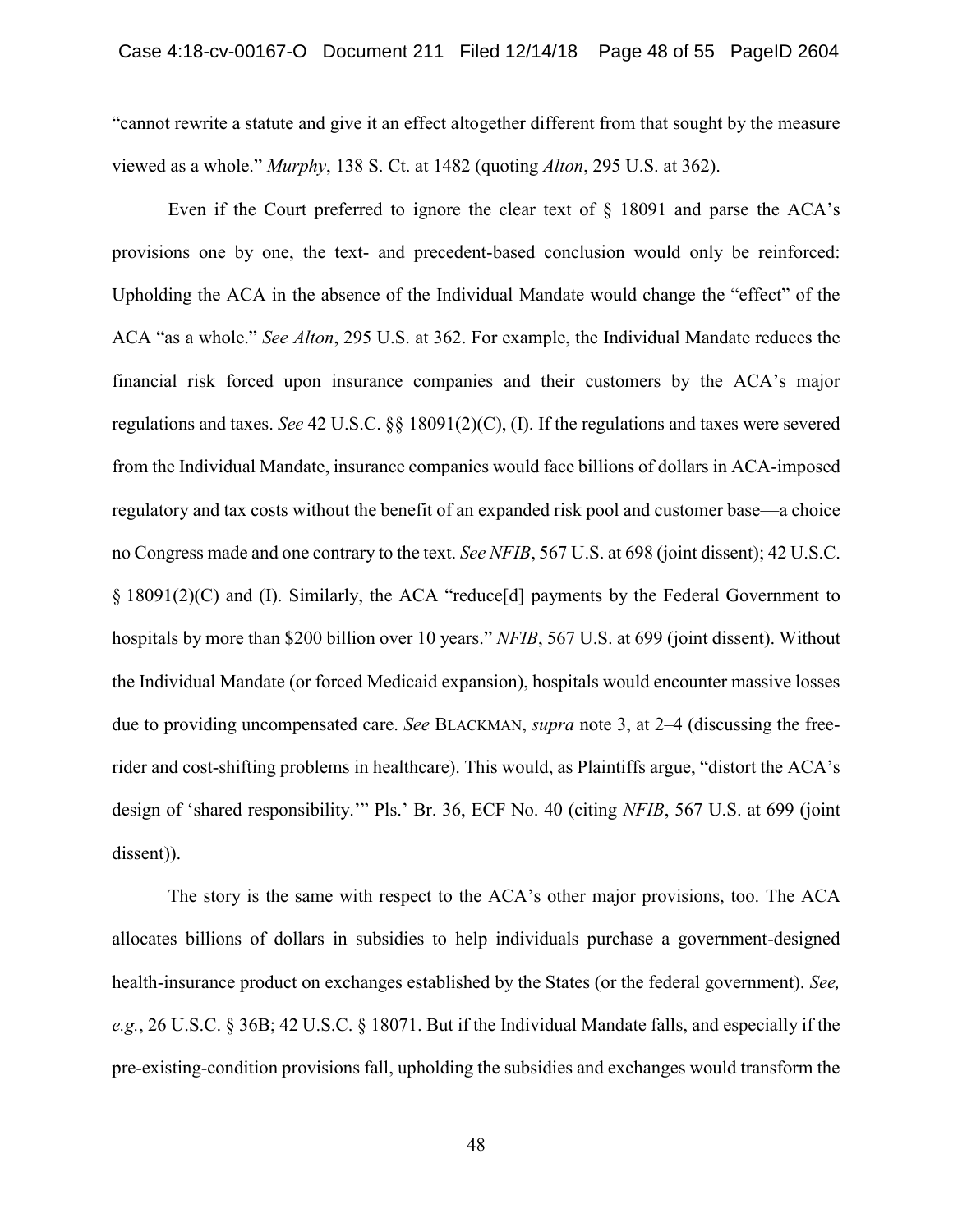ACA into a law that subsidizes the kinds of discriminatory products Congress sought to abolish at, presumably, the re-inflated prices it sought to suppress. *Cf. Williams v. Standard Oil Co. of Louisiana*, 278 U.S. 235, 244 (1929), *overruled in part on other grounds by Olsen v. Nebraska ex rel. W. Reference & Bond Ass'n*, 313 U.S. 236 (1941) ("The taxes imposed by section 10 are solely for the purpose of defraying the expenses of the division of motors and motor fuels, and since the functions of that division practically come to an end with the failure of the price-fixing features of the law, it is unreasonable to suppose that the Legislature would be willing to authorize the collection of a fund for a use which no longer exists.").

Nor did Congress ever contemplate, never mind intend, a duty on employers, *see* 26 U.S.C. § 4980H, to cover the "skyrocketing insurance premium costs" of their employees that would inevitably result from removing "a key component of the ACA." (Ginsburg, J., joined by Breyer, Kagan, and Sotomayor, JJ.). And the Medicaid-expansion provisions were designed to serve and assist fulfillment of the Individual Mandate and offset reduced hospital reimbursements by aiding "low-income individuals who are simply not able to obtain insurance." *Id.* at 685 (joint dissent).

The result is no different with respect to the ACA's minor provisions. For example, the Intervenor Defendants assert that, "[i]n addition to protecting consumers with preexisting medical conditions, Congress also enacted the guaranteed-issue and community-rating provisions to reduce administrative costs and lower premiums." Intervenor Defs.' Resp. 35, ECF No. 91; *see also id.* at 34 ("Congress independently sought to end discriminatory underwriting practices and to lower administrative costs."). But Congress stated explicitly that the Individual Mandate "is *essential* to creating effective health insurance markets that *do not require underwriting* and *eliminate its associated administrative costs*." 42 U.S.C. § 18091(2)(J) (emphasis added). At any rate, to the extent most of the minor provisions "are mere adjuncts of the" now-unconstitutional Individual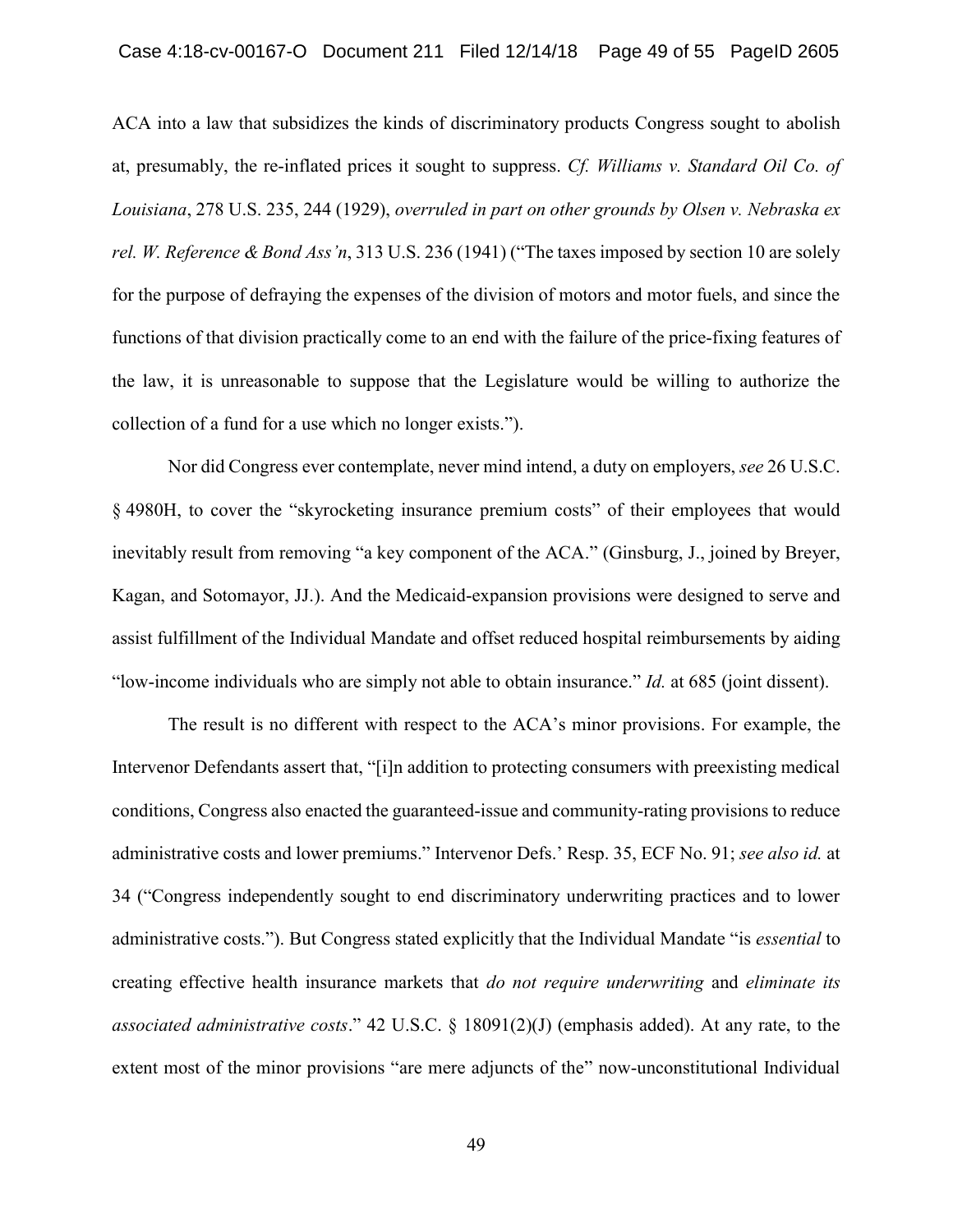Individual Mandate "be stricken down as invalid" then "the existence of the [minor provisions] Mandate and nonmandatory Medicaid expansion, "or mere aids to their effective execution," if the becomes without object." *Williams*, 278 U.S. at 243.

 Perhaps it is impossible to know which minor provisions Congress would have passed the ACA's innumerable trade-offs without the one feature Congress called "essential" is plainly given the Act's text as interpreted by the Supreme Court—but "no reason to believe that Congress Case 4:18-cv-00167-O Document 211 Filed 12/14/18 Page 50 of 55 PageID 2606<br>Mandate and nonmandatory Medicaid expansion, "or mere sids to their effective execution," if the<br>Individual Mandate "be stricken down as invalid" absent the Individual Mandate. But the level of legislative guesswork entailed in reconstructing beyond the judicial power. *See Alton*, 295 U.S. at 362; *Wallace*, 259 U.S. at 70. And there is every reason to believe Congress would not have enacted the ACA absent the Individual Mandate would have enacted [the minor provisions] independently." *NFIB*, 567 U.S. at 705 (joint dissent).

In sum, the Individual Mandate "is so interwoven with [the ACA's] regulations that they cannot be separated. None of them can stand." *Wallace*, 259 U.S. at 70.

**\* \* \*** 

 never intended the ACA "to impose massive new costs on insurers" while allowing widespread never agreed to a law that would lead to "disastrous" results like "skyrocketing insurance premium Neither the ACA's text nor Supreme Court precedent leave any doubt. The 2010 Congress "cost shifting." *Id.* at 548 (Roberts, C.J.). It never intended the ACA to go on without the signature provision that everyone knew would "make its chosen approach work"—the signature provision Congress "had to use." *Id.* at 596 (Ginsburg, J., joined by Breyer, Kagan, and Sotomayor, JJ.). It costs, reductions in individuals with coverage, and reductions in insurance products and providers." *Id.* at 597–98 (citations and quotation marks omitted). And Congress never intended to excise "a key component of the ACA." *Id.* at 599.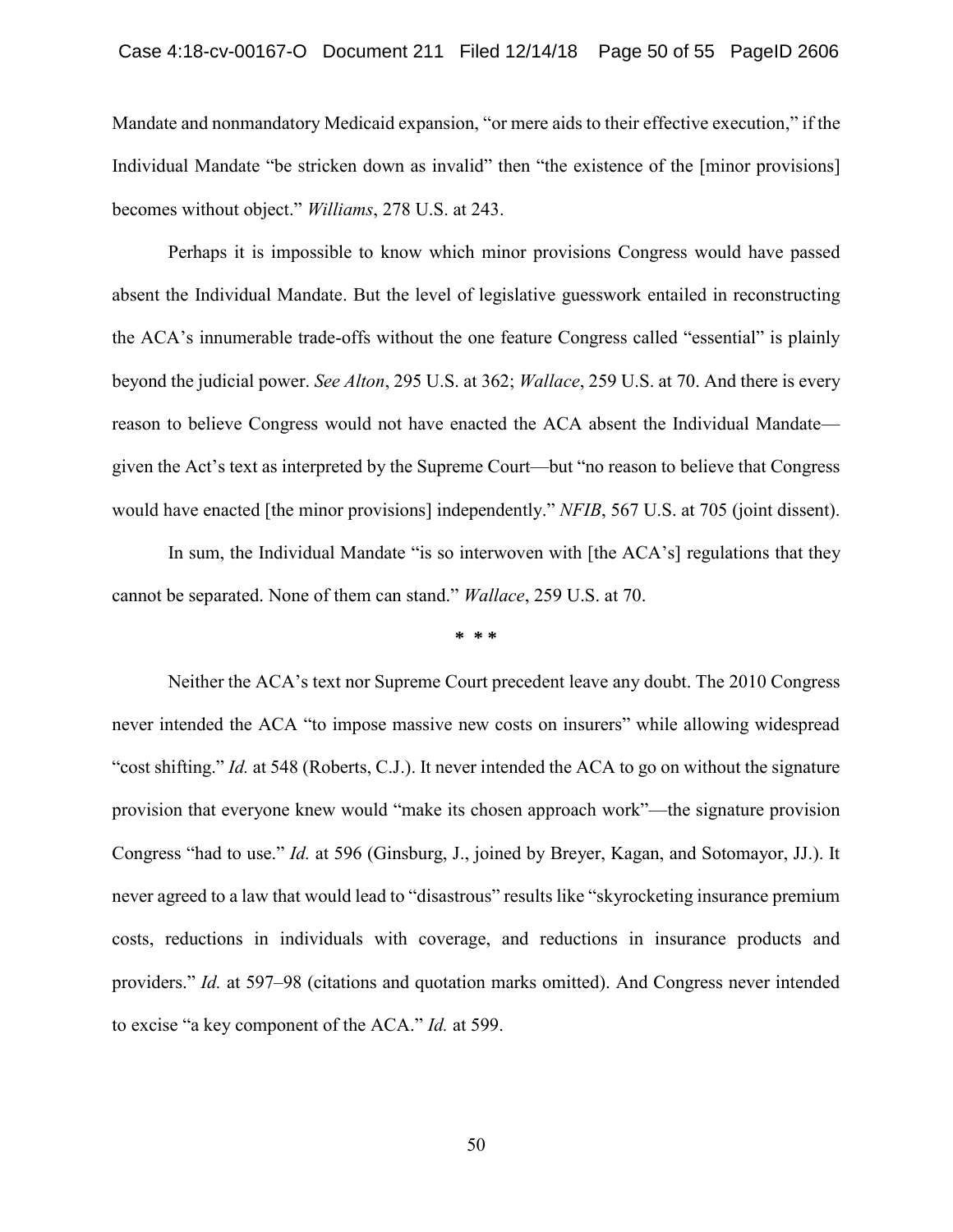Historical context confirms Congress would not have enacted the ACA absent the constitutional [infirmities.33](https://infirmities.33) *See Free Enterprise*, 561 U.S. at 509 (considering "the statute's text" and "historical context"). Every state's attempt to do so failed miserably. *See King*, 135 S. Ct. at 2485–86. To leave the ACA in place without the Individual Mandate—or, even more drastically, to leave it in place without either the Individual Mandate or the provisions covering pre-existing conditions as the Federal Defendants suggest—would thus be wildly inconsistent "with Congress' basic objectives in enacting the statute." *Booker*, 543 U.S. at 259 (citing *Regan*, 468 U.S. at 653).

This tells the Court all it needs to know. Based on unambiguous text, Supreme Court guidance, and historical context, the Court finds "it is evident that the Legislature would not have enacted" the ACA "independently of" the Individual Mandate. *Alaska Airlines*, 480 U.S. at 684. That is to say, Congress "would not have enacted those provisions which are within its power, independently of [those] which [are] not." *Murphy*, 138 S. Ct. at 1482 (quoting *Alaska Airlines*, 480 U.S. at 684). "Though this inquiry can sometimes be elusive, the answer here seems clear." *Free Enterprise*, 561 U.S. at 509 (cleaned up). Congress intended the Individual Mandate to serve as the keystone, the linchpin of the ACA. That is a conclusion the Court can reach without marching through every nook and cranny of the ACA's 900-plus pages because Congress plainly told the public when it wrote the ACA that "[t]he minimum coverage provision is . . . an 'essential par[t] of a larger regulation of economic activity" and "without the provision, 'the regulatory scheme [w]ould be undercut.'" *NFIB*, 567 U.S. at 619 (Ginsburg, J., joined by Breyer, Kagan, and Sotomayor, JJ.) (quoting but not citing Congress's findings in 42 U.S.C. § 18091).

In the face of overwhelming textual and Supreme Court clarity, the Court finds "it is 'unthinkable' and 'impossible' that the Congress would have created the" ACA's delicately

<sup>&</sup>lt;sup>33</sup> See, id. ("In coupling the minimum coverage provision with guaranteed-issue and community-rating prescriptions, Congress followed Massachusetts' lead.").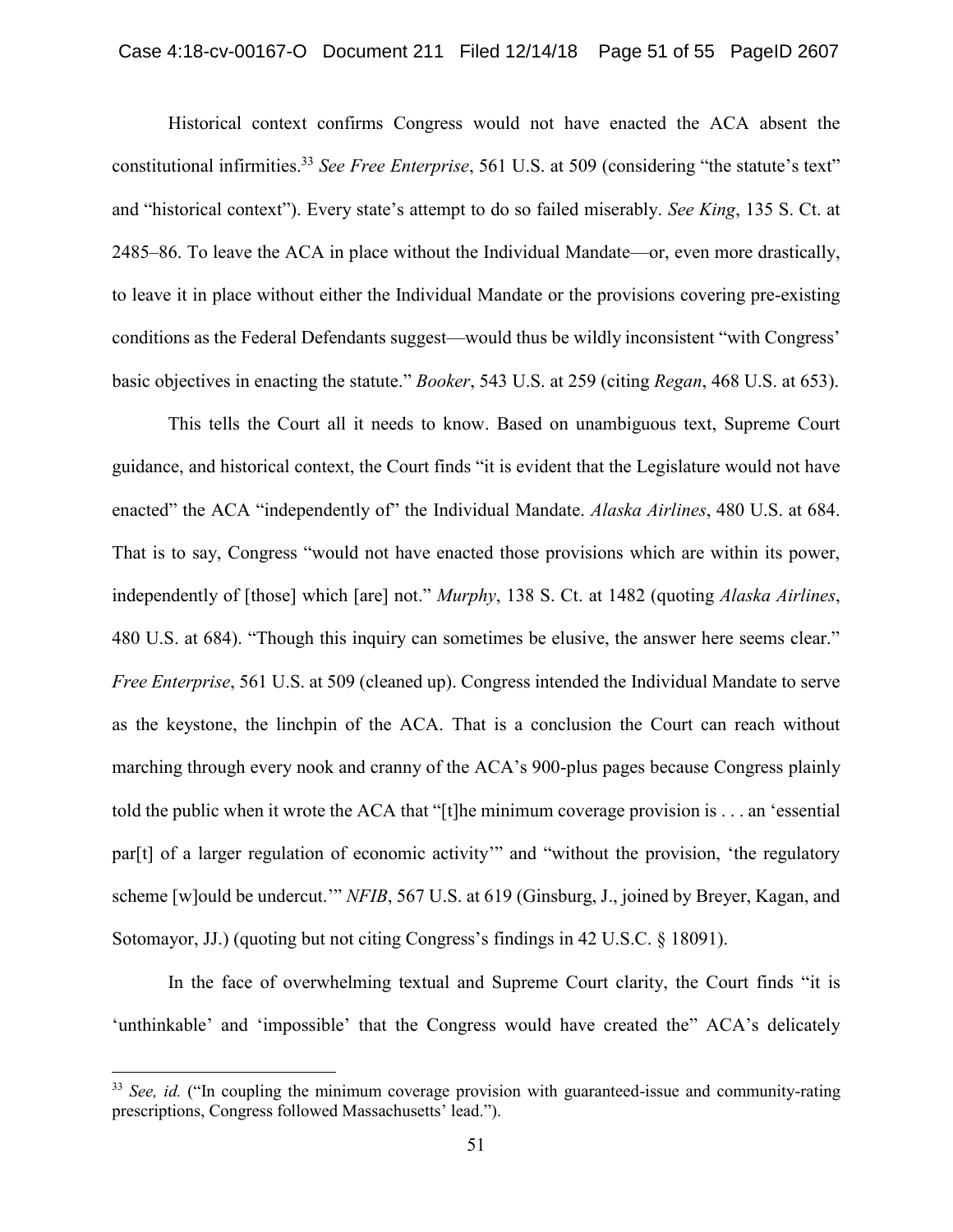Individual Mandate "so affect[s] the dominant aim of the whole statute as to carry it down with" it. *Id.* To find otherwise would "rewrite [the ACA] and give it an effect altogether different from that sought by the measure viewed as a whole." *Alton*, 295 U.S. at 362. Employing such a strained view of severance would be tantamount to "legislative work beyond the power and function of the balanced regulatory scheme without the Individual Mandate. *Alton*, 295 U.S. at 362. The court." *Wallace*, 259 U.S. at 70.

#### 3. The Intent of the 2017 Congress

 Looking for any severability-related intent in the 2017 Congress is a fool's errand because the 2017 "Congress did not repeal any part of the ACA, including the shared responsibility payment. In fact, it could not do so through the budget reconciliation procedures that it used." Hr'g Tr. at 36:7–10 (Intervenor Defendants); *accord id.* at 98:1–3 (Federal Defendants) ("The only thing that we know for sure about Congress' intent in 2017 . . . is that Congress wanted to pass a tax Case 4:18-cv-00167-O Document 211 Filed 12/14/18 Page 52 of 55 PageID 2608<br>balanced regulatory scheme without the Individual Mandate.  $Alton$ , 295 U.S. at 362. The<br>Individual Mandate "so affect[s] the dominant aim of the who cut."). So, asking what the 2017 Congress intended with respect to the ACA qua the ACA is unhelpful. There is no answer.

 while leaving the rest of the ACA intact, the 2017 Congress intended to preserve the balance of the ACA. Intervenor Defs.' Resp. 28–30, ECF No. 91; Hr'g Tr. at 42:10–11 ("The 2017 Congress But suppose it is true the intent of the TCJA-enacting Congress of 2017 controls severability rather than the intent of the ACA-enacting Congress of 2010. The Intervenor Defendants argue the Court should infer that, by eliminating the shared-responsibility payment that amended  $\S$  5000A(c) deliberately left the rest of the ACA intact . . . .").

But consider what Congress did *not* do in 2017—or ever. First and foremost, it did not repeal the Individual Mandate. As the Court described in great detail, *see supra* Part IV.B.1.a, the shared-responsibility payment is not the Individual Mandate. That matters. The Individual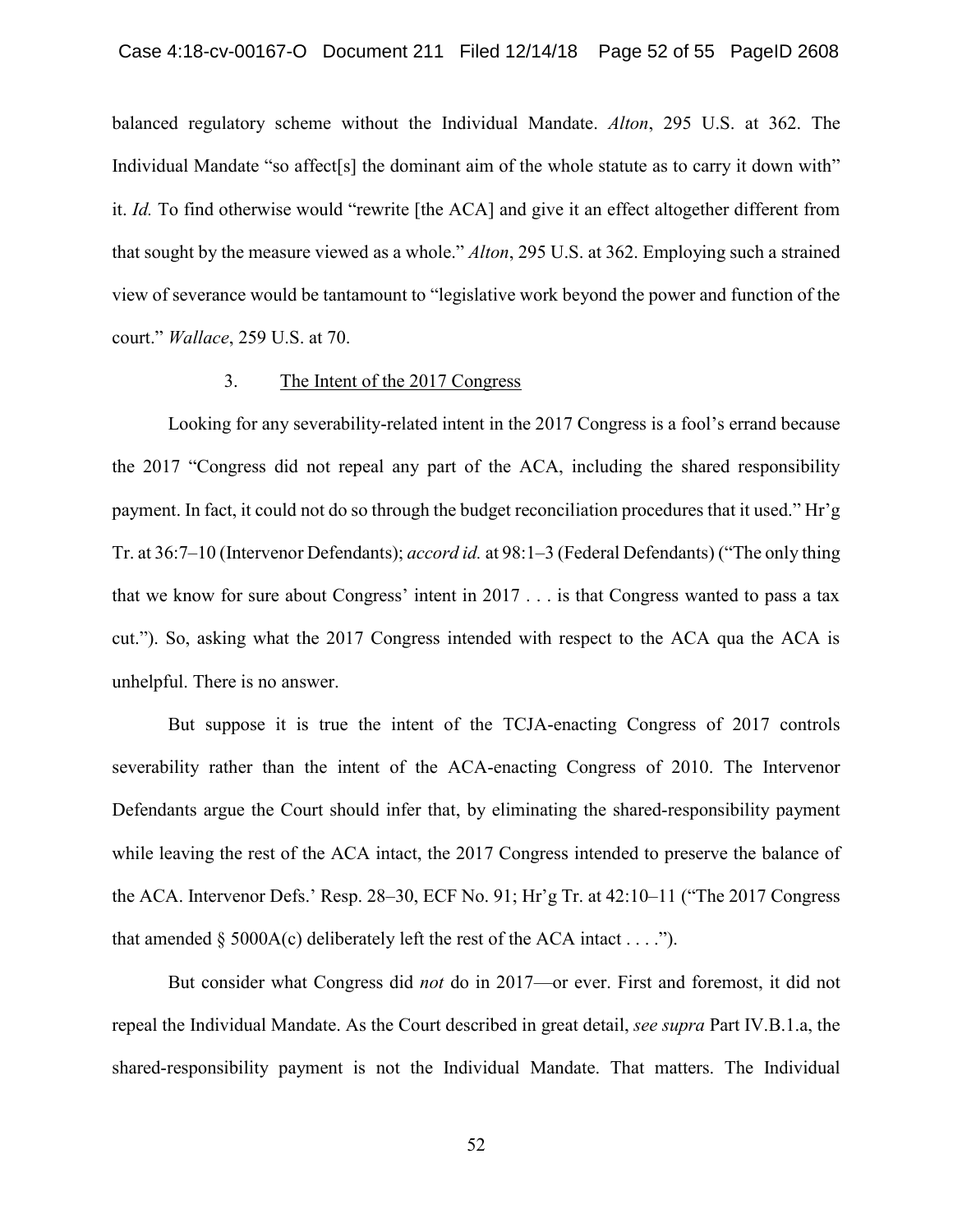Mandate, not the shared-responsibility payment, is "essential" to the ACA. *See* 42 U.S.C. § 18091. And the 2017 Congress did not repeal it. *Accord* Hr'g Tr. at 42:10–11 (Intervenor Defendants) ("The 2017 Congress that amended  $\S$  5000A(c) deliberately left the rest of the ACA intact . . . ."). So, at best, searching the 2017 Congress's legislation for severability-related intent would create an inference that the 2017 Congress, like the 2010 Congress, intended to preserve the Individual Mandate because the 2017 Congress, like the 2010 Congress, knew that provision is essential to the ACA. Intervenor Defendants' argument that the 2017 Congress manifested an intent of severability is therefore unavailing. Indeed, one would have to take the incorrect view that the shared-responsibility payment *is* the Individual Mandate to accept the argument that the 2017 Congress, by eliminating the *payment*, intended to sever the *Individual Mandate*.

Secondly, the 2017 Congress did not repeal 42 U.S.C. § 18091, which every Supreme Court Justice to review the ACA cited and which definitively establishes Congress's intent that the Individual Mandate be "an essential part of" its "regulation of the health insurance market." 42 U.S.C. § 18091(2)(H); *see generally supra* Part IV.C.1.a. Finally, given the 2017 Congress repealed neither the Individual Mandate nor § 18091, the 2017 Congress did nothing to repudiate or otherwise supersede the Supreme Court's *NFIB* and *King* opinions detailing the Individual Mandate's essentiality to the ACA.

The Intervenor Defendants thus ask the Court to infer a severability-related intent from a Congress that did not and could not amend the ACA and that therefore did not and could not repeal the Individual Mandate or the enacted text stating the mandate is "essential" to the whole scheme when working "together with the other provisions." They then ask the Court "to graft that intent" onto the Congress that *did* pass the ACA, that *did* employ the Individual Mandate as the keystone, and that *did* memorialize its intent through enacted text stating the Individual Mandate is essential.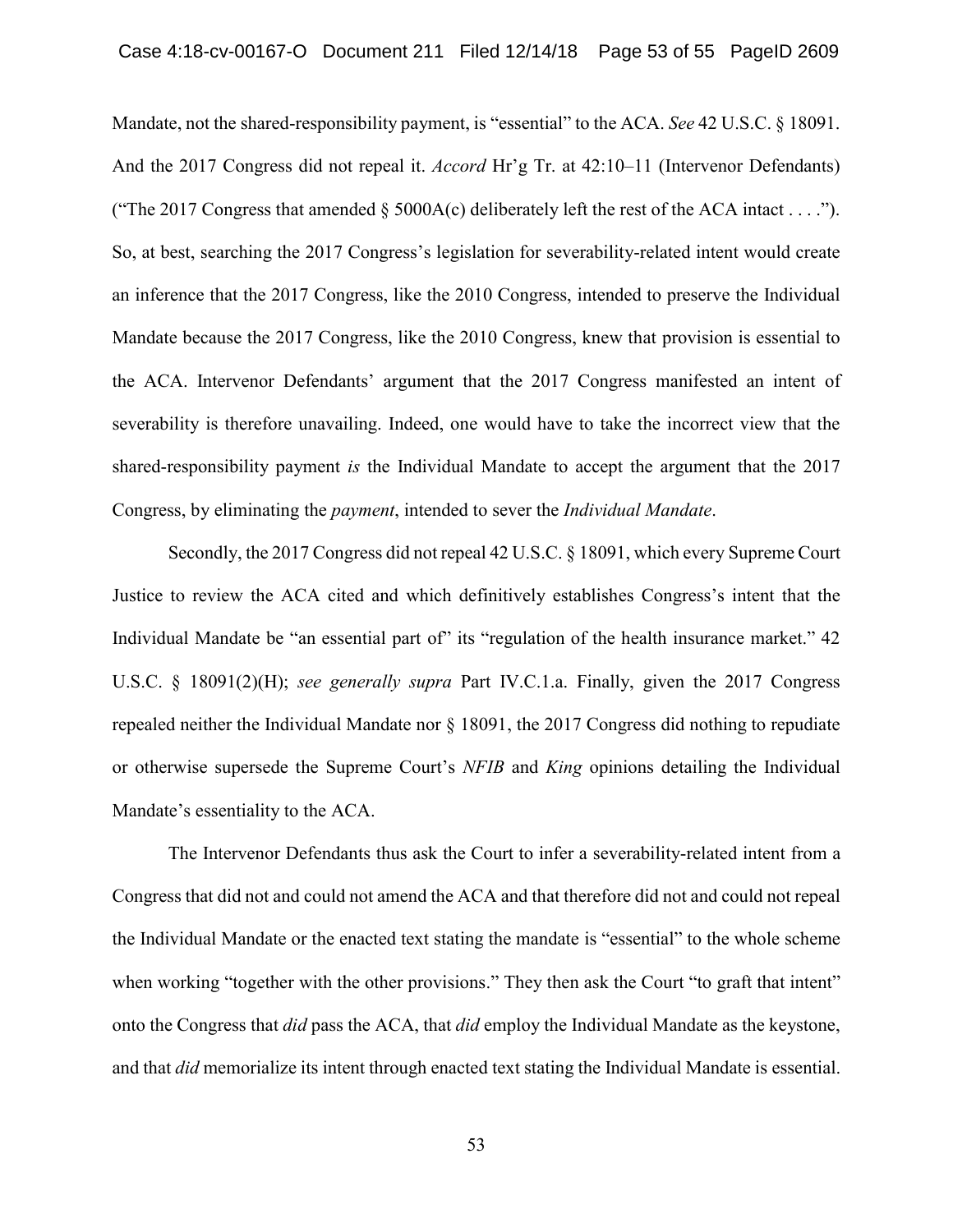The Court finds the 2017 Congress had no intent with respect to the Individual Mandate's severability. But even if it did, the Court would find that "here we know exactly what Congress intended based on what Congress actually did." Hr'g Tr. at 42:8–10 (Intervenor Defendants). If the 2017 Congress had any relevant intent, it was to preserve § 18091 and to preserve the Individual Mandate, which the 2017 Congress must have agreed was essential to the ACA.

# 4. Severability Conclusion<sup>34</sup>

In some ways, the question before the Court involves the intent of both the 2010 and 2017 Congresses. The former enacted the ACA. The latter sawed off the last leg it stood on. But however one slices it, the following is clear: The 2010 Congress memorialized that it knew the Individual

 $\overline{a}$ <sup>34</sup> The Intervenor Defendants also argue the Court should forego a traditional severability analysis and instead remedy the harm to Plaintiffs by striking TCJA § 11081. Intervenor Defs.' Resp. 22–24, ECF No. 91. For this, the Intervenor Defendants rely on *Frost v. Corporation Commission of Oklahoma*, a case in which the Supreme Court held that "when a *valid* statute is amended and the *amendment is unconstitutional*, the amendment 'is a nullity and, therefore, powerless to work any change in the existing statute . . . .'" 278 U.S. 515, 525–27 (1928) (citation omitted) (emphasis added). *Frost* is inapposite. There, the Appellant challenged the amendment, not the original statute, on equal-protection grounds and won. *Id.* at 517, 523– 24. The Supreme Court held the amendment to be "a nullity," not because it rendered the original statute unconstitutional but because it was unconstitutional itself. *Id.* at 526 (reasoning that because "the *amendment* is void for unconstitutionality, it cannot be given" "its practical effect [which] would be to repeal *by implication* the requirement of the existing statute in respect of public necessity" (emphasis added)). The original statute therefore was permitted to "stand as the only valid expression of legislative intent." *Id.* at 527. But here, the Plaintiffs challenge the original statute, not the TCJA. Nor would it make sense for them to challenge the TCJA—Congress has plenary power to lay and repeal taxes, as the Intervenor Defendants argue. *See, e.g.*, Intervener Defs.' Resp. 19, ECF No. 91 ("In light of the broad taxing power afforded by the Constitution, it is not unusual for Congress to enact taxes with delayed effective dates . . . ."); *accord* Pls.' Reply 13–14, ECF No. 175 (citing *Brushaber v. Union Pac. R.R. Co.*, 240 U.S. 1, 12 (1916)); Hr'g Tr. at 72:23–24. Plus, the TCJA repeals nothing "by implication." And at any rate, *Frost*  is not a license for courts to reach out and hold unchallenged constitutional acts unconstitutional as a remedial safety valve. *See* Josh Blackman, *Undone: the New Constitutional Challenge to Obamacare*, 23 TEX. REV. L. & POL. (forthcoming 2018) (manuscript at 35–36) ("*Frost*'s bite is not available in *Texas v. United States* for a simple reason. Because of how Texas structured its challenge, the district court is presented with a narrower menu of options with respect to severability. No one—not the Plaintiffs, not the Intervenors—has challenged the constitutionality of the TCJA. Federal courts lack a roving license to flip through the U.S. Code with a red pencil to void one statute in order to save another. Invalidating the 2017 tax cut is simply not an option in the Texas litigation because it has not been challenged." (citations omitted)). To the extent *Frost* is relevant here, it stands only for the proposition that a court should hold unconstitutional acts invalid and constitutional ones valid. The unconstitutional act in this case is the Individual Mandate, not the TCJA.